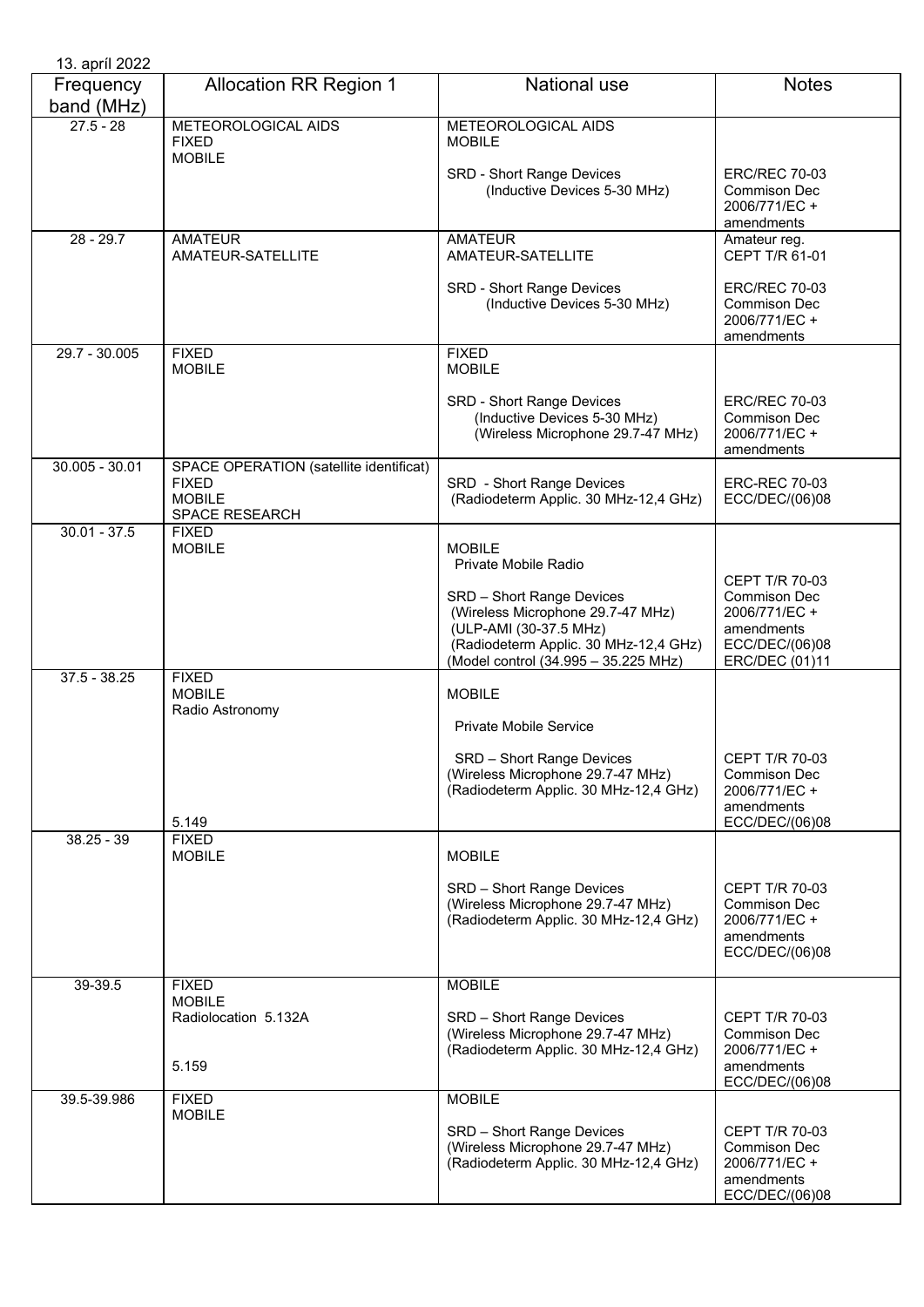| 13. apríl 2022          |                                                                 |                                                                                                                                               |                                                                                               |
|-------------------------|-----------------------------------------------------------------|-----------------------------------------------------------------------------------------------------------------------------------------------|-----------------------------------------------------------------------------------------------|
| Frequency<br>band (MHz) | <b>Allocation RR Region 1</b>                                   | <b>National use</b>                                                                                                                           | <b>Notes</b>                                                                                  |
| 39.986 - 40.02          | <b>FIXED</b><br><b>MOBILE</b><br>Space Research                 | SRD - Short Range Devices<br>(Wireless Microphone 29.7-47 MHz)<br>(Radiodeterm Applic. 30 MHz-12,4 GHz)                                       | CEPT T/R 70-03<br><b>Commison Dec</b><br>2006/771/EC +<br>amendments<br>ECC/DEC/(06)08        |
| 40.02 - 40.98           | <b>FIXED</b><br><b>MOBILE</b>                                   | <b>MOBILE</b><br>Private Mobile Radio                                                                                                         |                                                                                               |
|                         |                                                                 | SRD - Short Range Devices<br>(Wireless Microphone 29.7-47 MHz)<br>(Non specific SRD 40.66-40.70 MHz)<br>(Radiodeterm Applic. 30 MHz-12,4 GHz) | <b>CEPT T/R 70-03</b><br>ECC/DEC/(06)08<br><b>Commison Dec</b><br>2006/771/EC +<br>amendments |
|                         |                                                                 | (Model control 40.66-40.70 MHz)<br>ISM - Industrial, Scientific and Medical                                                                   | ERC/DEC (01)12                                                                                |
|                         | 5.150                                                           | Application (40.66 - 40.70)                                                                                                                   |                                                                                               |
| 40.98 - 41.015          | <b>FIXED</b><br><b>MOBILE</b>                                   | <b>MOBILE</b>                                                                                                                                 |                                                                                               |
|                         | Space Research                                                  | SRD - Short Range Devices<br>(Wireless Microphone 29.7-47 MHz)<br>(Radiodeterm Applic. 30 MHz-12,4 GHz)                                       | <b>CEPT T/R 70-03</b><br>Commison Dec<br>2006/771/EC +<br>amendments<br>ECC/DEC/(06)08        |
| $41.015 - 42$           | <b>FIXED</b><br><b>MOBILE</b>                                   | <b>MOBILE</b>                                                                                                                                 |                                                                                               |
|                         |                                                                 | SRD - Short Range Devices<br>(Wireless Microphone 29.7-47 MHz)<br>(Radiodeterm Applic. 30 MHz-12,4 GHz)                                       | <b>CEPT T/R 70-03</b><br>Commison Dec<br>2006/771/EC +<br>amendments<br>ECC/DEC/(06)08        |
| $42 - 42.5$             | <b>FIXED</b><br><b>MOBILE</b><br>Radiolocation 5.132A<br>5.161B | <b>MOBILE</b><br>SRD - Short Range Devices<br>(Wireless Microphone 29.7-47 MHz)<br>(Radiodeterm Applic. 30 MHz-12,4 GHz)                      | CEPT T/R 70-03<br><b>Commison Dec</b><br>2006/771/EC +<br>amendments<br>ECC/DEC/(06)08        |
| $42.5 - 44$             | <b>FIXED</b><br><b>MOBILE</b>                                   | <b>MOBILE</b>                                                                                                                                 |                                                                                               |
|                         |                                                                 | SRD - Short Range Devices<br>(Wireless Microphone 29.7-47 MHz)<br>(Radiodeterm Applic. 30 MHz-12,4 GHz)                                       | <b>CEPT T/R 70-03</b><br><b>Commison Dec</b><br>2006/771/EC +<br>amendments<br>ECC/DEC/(06)08 |
| $44 - 47$               | <b>FIXED</b><br><b>MOBILE</b>                                   | <b>MOBILE</b>                                                                                                                                 |                                                                                               |
|                         | 5.162A                                                          | SRD - Short Range Devices<br>(Wireless Microphone 29.7-47 MHz)<br>(Radiodeterm Applic. 30 MHz-12,4 GHz)                                       | <b>CEPT T/R 70-03</b><br><b>Commison Dec</b><br>2006/771/EC +<br>amendments<br>ECC/DEC/(06)08 |
| $47 - 50$               | <b>BROADCASTING</b>                                             | <b>BROADCASTING</b><br>Radiolocation 5.162A                                                                                                   |                                                                                               |
|                         | 5.162A 5.164                                                    | SRD - Short Range Devices<br>(Radiodeterm Applic. 30 MHz-12,4 GHz)                                                                            | <b>CEPT T/R 70-03</b><br>Commison Dec<br>2006/771/EC +<br>amendments<br>ECC/DEC/(06)08        |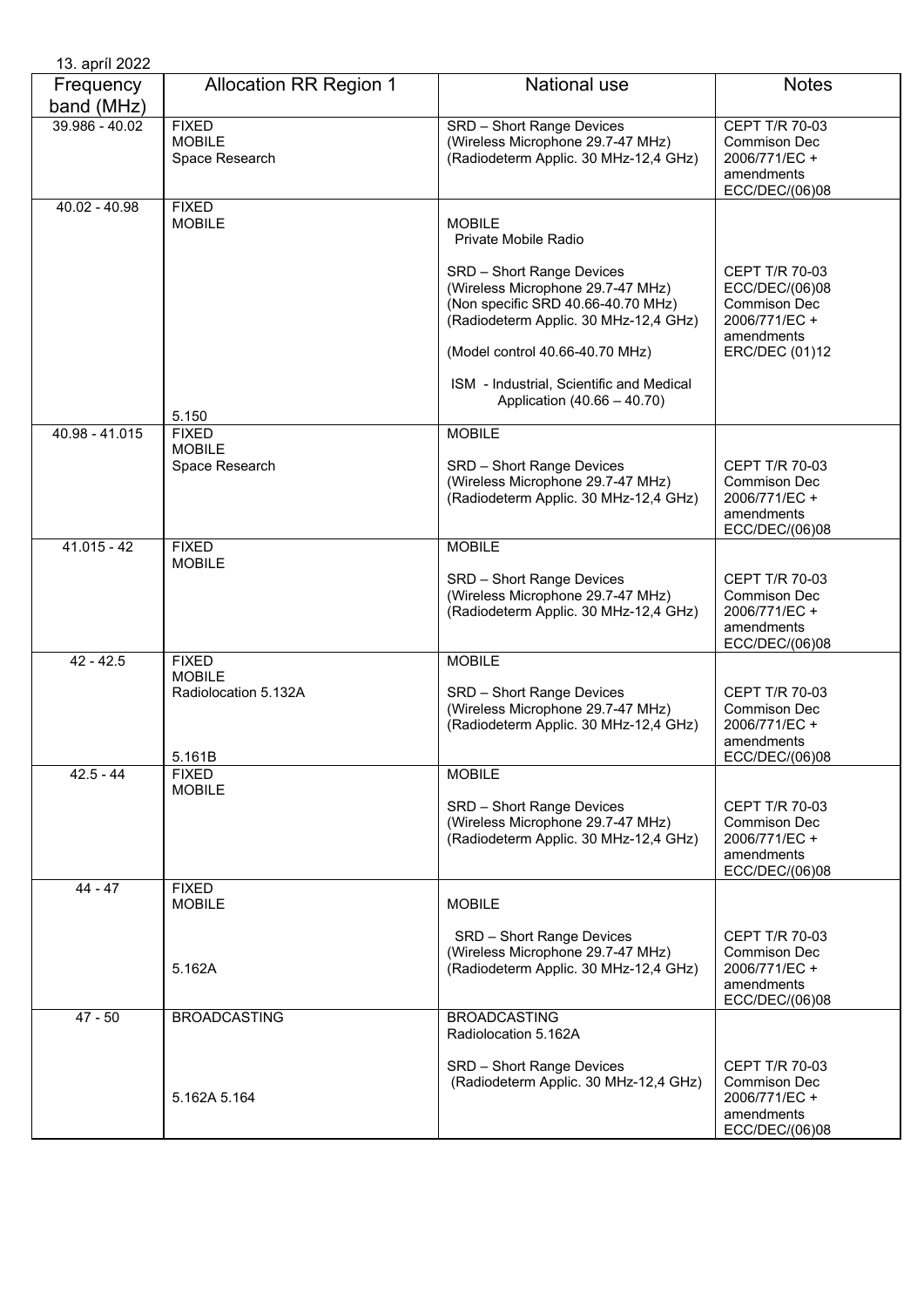| 13. apríl 2022          |                                                                                                                                                                                                         |                                                                                                                                                         |                                                                                                          |
|-------------------------|---------------------------------------------------------------------------------------------------------------------------------------------------------------------------------------------------------|---------------------------------------------------------------------------------------------------------------------------------------------------------|----------------------------------------------------------------------------------------------------------|
| Frequency<br>band (MHz) | <b>Allocation RR Region 1</b>                                                                                                                                                                           | <b>National use</b>                                                                                                                                     | <b>Notes</b>                                                                                             |
| $50 - 52$               | <b>BROADCASTING</b><br>Amateur 5.166B 5.166C 5.166E 5.169B                                                                                                                                              | <b>BROADCASTING</b><br>Amateur 50-52 MHz<br>Radiolocation 5.162A                                                                                        | TV channels 2-4<br>Amateur reg.<br>CEPT T/R 61-01                                                        |
|                         | 5.162A                                                                                                                                                                                                  | SRD - Short Range Devices<br>(Radiodeterm Applic. 30 MHz-12,4 GHz)                                                                                      | <b>CEPT T/R 70-03</b><br><b>Commison Dec</b><br>2006/771/EC +<br>amendments<br>ECC/DEC/(06)08            |
| $52 - 68$               | <b>BROADCASTING</b>                                                                                                                                                                                     | <b>BROADCASTING</b>                                                                                                                                     | TV channels 2-4                                                                                          |
|                         | 5.162A 5.169B                                                                                                                                                                                           | Radiolocation 5.162A<br>SRD - Short Range Devices<br>(Radiodeterm Applic. 30 MHz-12,4 GHz)                                                              | <b>CEPT T/R 70-03</b><br><b>Commison Dec</b><br>2006/771/EC+<br>amendments<br>ECC/DEC/(06)08             |
| $68 - 74.8$             | <b>FIXED</b>                                                                                                                                                                                            | <b>FIXED</b>                                                                                                                                            |                                                                                                          |
|                         | MOBILE except aeronautical mobile                                                                                                                                                                       | <b>LAND MOBILE</b>                                                                                                                                      | ECC/DEC/(19)02                                                                                           |
|                         | 5.149                                                                                                                                                                                                   | SRD - Short Range Devices<br>(Radiodeterm Applic. 30 MHz-12,4 GHz)                                                                                      | CEPT T/R 70-03<br><b>Commison Dec</b><br>2006/771/EC+<br>amendments<br>ECC/DEC/(06)08                    |
| $74.8 - 75.2$           | AERONAUTICAL RADIONAVIGATION<br>5.180                                                                                                                                                                   | AERONAUTICAL RADIONAVOGATION<br>Aeronautical radio beacons - ILS/Glide<br>path markers                                                                  | ICAO Annex 10                                                                                            |
| $75.2 - 87.5$           | <b>FIXED</b><br>MOBILE except aeronautical mobile                                                                                                                                                       | <b>FIXED</b><br><b>LAND MOBILE</b>                                                                                                                      | ECC/DEC/(19)02                                                                                           |
|                         |                                                                                                                                                                                                         | SRD - Short Range Devices<br>(Radiodeterm Applic. 30 MHz-12,4 GHz)                                                                                      | <b>CEPT T/R 70-03</b><br><b>Commison Dec</b><br>2006/771/EC +<br>amendments<br>ECC/DEC/(06)08            |
| $87.5 - 108$            | <b>BROADCASTING</b>                                                                                                                                                                                     | <b>BROADCASTING</b>                                                                                                                                     | <b>ERC/REC 54-01</b>                                                                                     |
|                         |                                                                                                                                                                                                         | SRD - Short Range Devices<br>(Wireless Audio 87.5-108 MHz)<br>(Radiodeterm Applic. 30 MHz-12,4 GHz)                                                     | <b>CEPT T/R 70-03</b><br>Commison Dec<br>2006/771/EC +<br>amendments<br>ECC/DEC/(06)08                   |
| 108 - 117.975           | AERONAUTICAL RADIONAVIGATION                                                                                                                                                                            | AERONAUTICAL RADIONAVIGATION<br>ILS/Localizer 108 - 112 MHz<br>VOR 108 - 117.975 MHz                                                                    | ICAO Annex 10                                                                                            |
| 117.975 - 137           | AERONAUTICAL MOBILE (R)<br>5.111, 5.200, 5.201, 5.202,                                                                                                                                                  | AERONAUTICAL MOBILE (R)<br>ILS Localizer 108-112 MHz<br>VOR 112-117.975 MHz<br>121.45-121.55 MHz EPIRB (earth to sp.)                                   | RR Appendix S13<br><b>ICAO Annex 10</b><br>121.5 MHz EPIRB                                               |
| 137 - 137.025           | SPACE OPERATION (space-to-Earth)                                                                                                                                                                        |                                                                                                                                                         |                                                                                                          |
|                         | 5.203C<br>METEOROLOGICAL-SATELLITE<br>(space-to-Earth)<br>MOBILE-SATELLITE (space-to-Earth)<br>5.208A 5.208B 5.209<br>SPACE RESEARCH (space-to-Earth)<br>Fixed<br>Mobile except aeronautical mobile (R) | METEOROLOGICAL-SATELLITE (space<br>to earth)<br>MOBILE-SATELLITE (space to earth)<br>SRD - Short Range Devices<br>(Radiodeterm Applic. 30 MHz-12,4 GHz) | ERC/DEC/(99)06<br>ERC/DEC/(99)05<br><b>CEPT T/R 70-03</b><br>Commison Dec<br>2006/771/EC +<br>amendments |
|                         | 5.208                                                                                                                                                                                                   |                                                                                                                                                         | ECC/DEC/(06)08                                                                                           |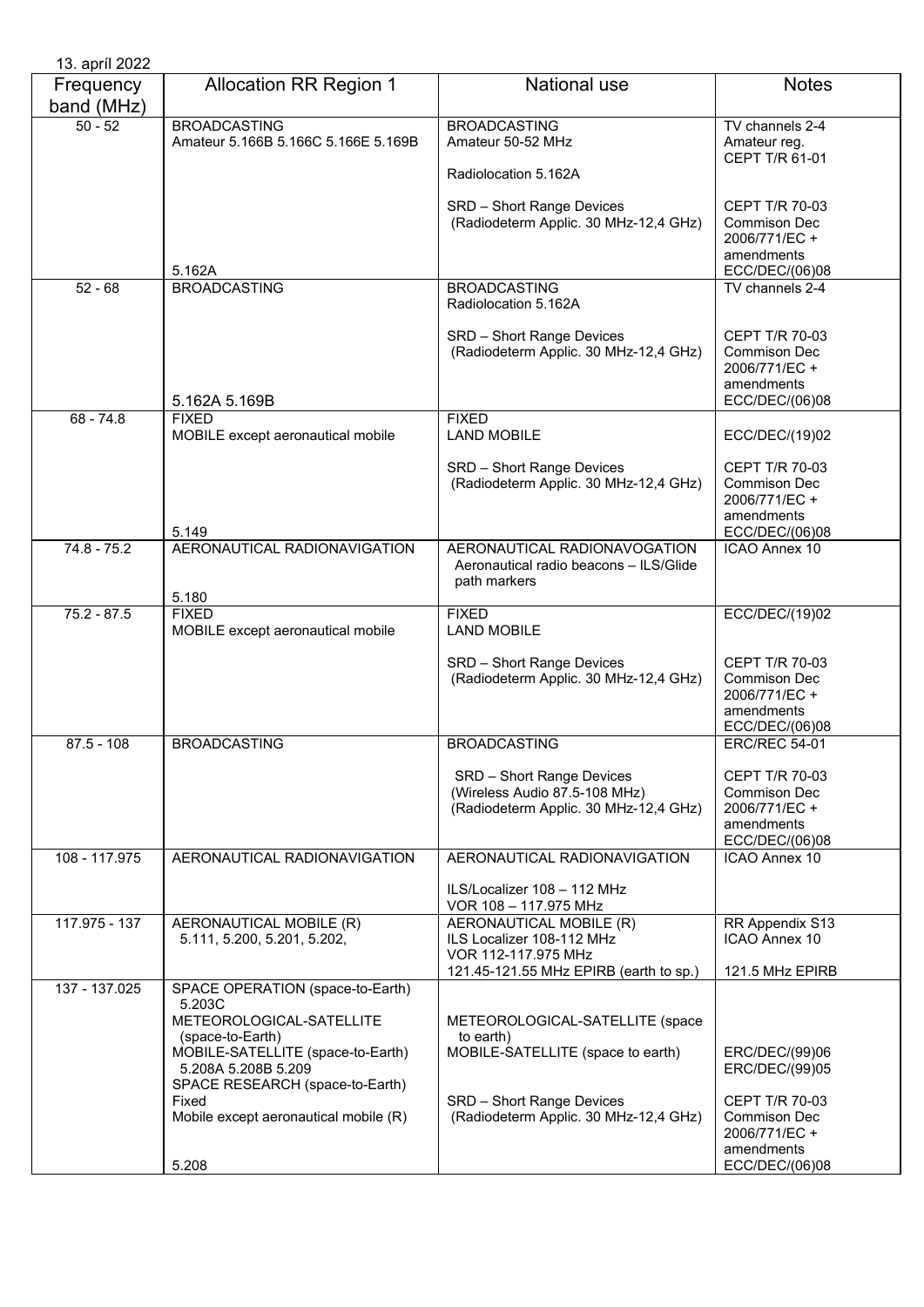| 13. april 2022          |                                                                                                                                        |                                                                                                           |                                                                                               |
|-------------------------|----------------------------------------------------------------------------------------------------------------------------------------|-----------------------------------------------------------------------------------------------------------|-----------------------------------------------------------------------------------------------|
| Frequency<br>band (MHz) | <b>Allocation RR Region 1</b>                                                                                                          | <b>National use</b>                                                                                       | <b>Notes</b>                                                                                  |
| 137.025 - 137.175       | SPACE OPERATION (space-to-Earth)<br>5.203C<br>METEOROLOGICAL-SATELLITE<br>(space-to-Earth)<br>SPACE RESEARCH (space-to-Earth)<br>Fixed | METEOROLOGICAL-SATELLITE (space<br>to earth)                                                              |                                                                                               |
|                         | Mobile except aeronautical mobile (R)<br>Mobile-satellite (space-to-Earth) 5.208A<br>5.208B 5.209                                      | Mobile-Satellite (space to earth                                                                          | ERC/DEC/(99)06<br>ERC/DEC/(99)05                                                              |
|                         | 5.208                                                                                                                                  | SRD - Short Range Devices<br>(Radiodeterm Applic. 30 MHz-12,4 GHz)                                        | CEPT T/R 70-03<br><b>Commison Dec</b><br>2006/771/EC +<br>amendments<br>ECC/DEC/(06)08        |
| 137.175 - 137.825       | SPACE OPERATION (space-to-Earth)<br>5.203C 5.209A<br>METEOROLOGICAL-SATELLITE<br>(space-to-Earth)                                      | METEOROLOGICAL-SATELLITE (space<br>to earth)                                                              |                                                                                               |
|                         | MOBILE-SATELLITE (space-to-Earth)<br>5.208A 5.208B 5.209<br>SPACE RESEARCH (space-to-Earth)                                            | MOBILE-SATELLITE (space to earth)                                                                         | ERC/DEC/(99)06<br>ERC/DEC/(99)05                                                              |
|                         | Fixed<br>Mobile except aeronautical mobile (R)<br>5.208                                                                                | SRD - Short Range Devices<br>(Radiodeterm Applic. 30 MHz-12,4 GHz)                                        | CEPT T/R 70-03<br><b>Commison Dec</b><br>2006/771/EC +<br>amendments                          |
|                         |                                                                                                                                        |                                                                                                           | ECC/DEC/(06)08                                                                                |
| 137.825 - 138           | SPACE OPERATION (space-to-Earth)<br>5.203C<br>METEOROLOGICAL-SATELLITE<br>(space-to-Earth)<br>SPACE RESEARCH (space-to-Earth)<br>Fixed | METEOROLOGICAL-SATELLITE (space<br>to earth)                                                              |                                                                                               |
|                         | Mobile except aeronautical mobile (R)<br>Mobile-satellite (space-to-Earth) 5.208A<br>5.208B 5.209                                      | Mobile-Satellite (space to earth)                                                                         | ERC/DEC/(99)06<br>ERC/DEC/(99)05                                                              |
|                         | 5.208                                                                                                                                  | SRD - Short Range Devices<br>(Radiodeterm Applic. 30 MHz-12,4 GHz)                                        | <b>CEPT T/R 70-03</b><br>Commison Dec<br>2006/771/EC+<br>amendments<br>ECC/DEC/(06)08         |
| $138 - 143.6$           | AERONAUTICAL MOBILE (OR)                                                                                                               | AERONAUTICAL MOBILE (OR)                                                                                  |                                                                                               |
|                         |                                                                                                                                        | SRD - Short Range Devices<br>(Non specific SRD 138.2-138.45 MHz)<br>(Radiodeterm Applic. 30 MHz-12,4 GHz) | CEPT T/R 70-03<br><b>Commison Dec</b><br>2006/771/EC +<br>amendments<br>ECC/DEC/(06)08        |
| 143.6 - 143.65          | AERONAUTICAL MOBILE (OR)                                                                                                               | AERONAUTICAL MOBILE (OR)                                                                                  |                                                                                               |
|                         | SPACE RESEARCH (space to earth)                                                                                                        | SRD - Short Range Devices<br>(Radiodeterm Applic. 30 MHz-12,4 GHz)                                        | CEPT T/R 70-03<br><b>Commison Dec</b><br>2006/771/EC +<br>amendments<br>ECC/DEC/(06)08        |
| 143.65 - 144            | AERONAUTICAL MOBILE (OR)                                                                                                               | AERONAUTICAL MOBILE (OR)                                                                                  |                                                                                               |
|                         |                                                                                                                                        | SRD - Short Range Devices<br>(Radiodeterm Applic. 30 MHz-12,4 GHz)                                        | <b>CEPT T/R 70-03</b><br><b>Commison Dec</b><br>2006/771/EC +<br>amendments<br>ECC/DEC/(06)08 |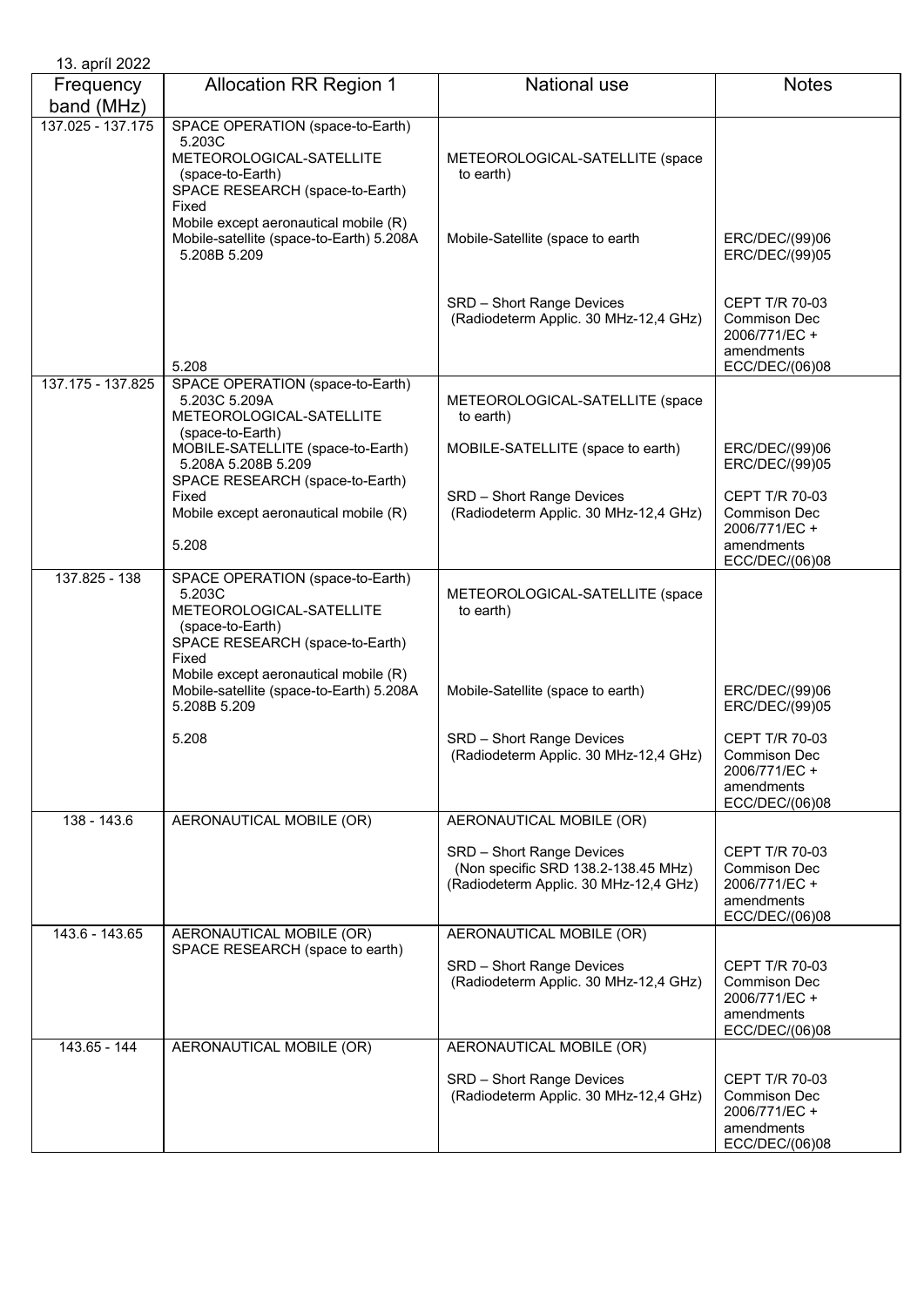| 13. apríl 2022           |                                                                              |                                                                    |                                                                                               |
|--------------------------|------------------------------------------------------------------------------|--------------------------------------------------------------------|-----------------------------------------------------------------------------------------------|
| Frequency<br>band (MHz)  | <b>Allocation RR Region 1</b>                                                | <b>National use</b>                                                | <b>Notes</b>                                                                                  |
| 144 - 146                | <b>AMATEUR</b><br>AMATEUR-SATELLITE                                          | <b>AMATEUR</b><br>AMATEUR-SATELLITE                                | Amateur reg.<br>CEPT T/R 61-01                                                                |
|                          |                                                                              | SRD - Short Range Devices<br>(Radiodeterm Applic. 30 MHz-12,4 GHz) | CEPT T/R 70-03<br><b>Commison Dec</b><br>2006/771/EC +<br>amendments<br>ECC/DEC/(06)08        |
| $146 - 148$              | <b>FIXED</b><br>MOBILE except Aeronautical Mobile (R)                        | <b>LAND MOBILE</b><br>Private Mobile Radio                         | ECC/DEC/(19)02                                                                                |
|                          |                                                                              | SRD - Short Range Devices<br>(Radiodeterm Applic. 30 MHz-12,4 GHz) | <b>CEPT T/R 70-03</b><br><b>Commison Dec</b><br>2006/771/EC +<br>amendments<br>ECC/DEC/(06)08 |
| $148 - 149.9$            | <b>FIXED</b><br>MOBILE except Aeronautical Mobile (R)                        | <b>LAND MOBILE</b><br>Private Mobile Radio                         | ECC/DEC/(19)02                                                                                |
|                          | MOBILE-SATELLITE (earth to space)<br>5.209                                   | MOBILE-SATELLITE (earth to space)                                  | ERC/DEC/(99)06<br>ERC/DEC/(99)05                                                              |
|                          | 5.218 5.219, 5.221                                                           | SRD - Short Range Devices<br>(Radiodeterm Applic. 30 MHz-12,4 GHz) | <b>CEPT T/R 70-03</b><br><b>Commison Dec</b><br>2006/771/EC +<br>amendments<br>ECC/DEC/(06)08 |
| $149.9 - 150.05$         | MOBILE-SATELLITE (earth to space)<br>5.209 5.220                             | MOBILE-SATELLITE (earth to space)                                  | ERC/DEC/(99)06<br>ERC/DEC/(99)05                                                              |
|                          |                                                                              | SRD - Short Range Devices<br>(Radiodeterm Applic. 30 MHz-12,4 GHz) | <b>CEPT T/R 70-03</b><br><b>Commison Dec</b><br>2006/771/EC +<br>amendments<br>ECC/DEC/(06)08 |
| 150.05 - 153             | <b>FIXED</b><br><b>MOBILE except Aeronautical Mobile</b><br>RADIO ASTRONOMY  | <b>LAND MOBILE</b><br>Private Mobile Radio                         | ECC/DEC/(19)02                                                                                |
|                          | 5.149                                                                        | SRD - Short Range Devices<br>(Radiodeterm Applic. 30 MHz-12,4 GHz) | <b>CEPT T/R 70-03</b><br><b>Commison Dec</b><br>2006/771/EC+<br>amendments<br>ECC/DEC/(06)08  |
| 153 - 154                | <b>FIXED</b><br>MOBILE except Aeronautical Mobile (R)<br>Meteorological Aids | <b>LAND MOBILE</b><br>Private Mobile Radio                         | ECC/DEC/(19)02                                                                                |
|                          |                                                                              | SRD - Short Range Devices<br>(Radiodeterm Applic. 30 MHz-12,4 GHz) | <b>CEPT T/R 70-03</b><br><b>Commison Dec</b><br>2006/771/EC +<br>amendments<br>ECC/DEC/(06)08 |
| $154 - 156,4875$         | <b>FIXED</b><br>MOBILE except aeronautical mobile (R)                        | <b>MARITIME MOBILE</b>                                             | RR Appendix 18                                                                                |
|                          | 5.226                                                                        | SRD - Short Range Devices<br>(Radiodeterm Applic. 30 MHz-12,4 GHz) | <b>CEPT T/R 70-03</b><br>Commison Dec<br>2006/771/EC +<br>amendments<br>ECC/DEC/(06)08        |
| $156.4875 -$<br>156.5625 | MARITIME MOBILE (distress and calling<br>via DSC) 5.111 5.226 5.227          | MARITIME MOBILE (distress and calling<br>via DSC)                  | RR Appendix 18<br>156.525 MHz ch.70                                                           |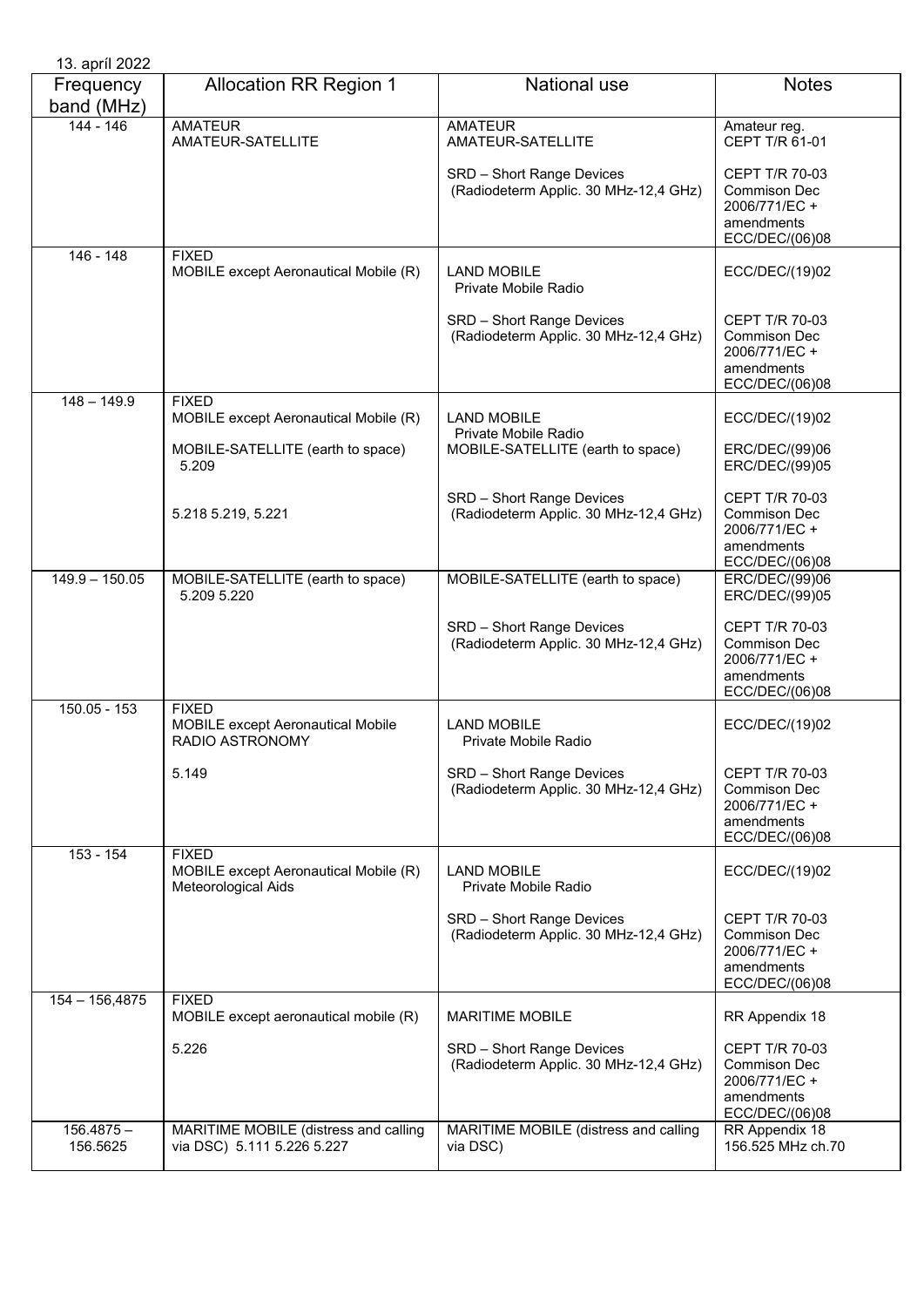| 13. apríl 2022           |                                                                                                     |                                                                      |                                                                                               |
|--------------------------|-----------------------------------------------------------------------------------------------------|----------------------------------------------------------------------|-----------------------------------------------------------------------------------------------|
| Frequency<br>band (MHz)  | <b>Allocation RR Region 1</b>                                                                       | National use                                                         | <b>Notes</b>                                                                                  |
| $156.5625 -$<br>156.7625 | <b>FIXED</b><br>MOBILE except aeronautical mobile (R)                                               | <b>LAND MOBILE</b><br>Private Mobile Radio<br><b>MARITIME MOBILE</b> | RR Appendix 18                                                                                |
|                          | 5.226                                                                                               | SRD - Short Range Devices<br>(Radiodeterm Applic. 30 MHz-12,4 GHz)   | <b>CEPT T/R 70-03</b><br><b>Commison Dec</b><br>2006/771/EC+<br>amendments<br>ECC/DEC/(06)08  |
| $156,7625 -$<br>156.7875 | <b>MARITIME MOBILE</b><br>Mobile-satellite (Earth to space)                                         | <b>MARITIME MOBILE</b>                                               | RR Appendix 18                                                                                |
|                          | 5.111 5.226 5.228                                                                                   | SRD - Short Range Devices<br>(Radiodeterm Applic. 30 MHz-12,4 GHz)   | CEPT T/R 70-03<br><b>Commison Dec</b><br>2006/771/EC +<br>amendments<br>ECC/DEC/(06)08        |
| $156.7875 -$<br>156.8125 | MARITIME MOBILE (distress and calling)<br>5.111 5.226                                               | MARITIME MOBILE (distress and calling)                               | RR Appendix 18<br>156.8 MHz ch.16                                                             |
| $156.8125 -$<br>156.8375 | <b>MARITIME MOBILE</b><br>Mobile-satellite (Earth to space)                                         | <b>MARITIME MOBILE</b>                                               | RR Appendix 18                                                                                |
|                          | 5.111, 5.226, 5.228                                                                                 | SRD - Short Range Devices<br>(Radiodeterm Applic. 30 MHz-12,4 GHz)   | CEPT T/R 70-03<br><b>Commison Dec</b><br>2006/771/EC +<br>amendments<br>ECC/DEC/(06)08        |
| $156.8375 -$<br>161.9375 | <b>FIXED</b><br>MOBILE except aeronautical mobile (R)                                               | <b>MARITIME MOBILE</b>                                               | RR Appendix 18                                                                                |
|                          | 5.226                                                                                               | SRD - Short Range Devices<br>(Radiodeterm Applic. 30 MHz-12,4 GHz)   | <b>CEPT T/R 70-03</b><br><b>Commison Dec</b><br>2006/771/EC +<br>amendments<br>ECC/DEC/(06)08 |
| $161.9375 -$<br>161.9625 | <b>FIXED</b><br>MOBILE except aeronautical mobile (R)<br>Maritime mobile satellite (Earth to space) |                                                                      | ECC/DEC/(19)02                                                                                |
|                          | 5.228AA<br>5.226                                                                                    | SRD - Short Range Devices<br>(Radiodeterm Applic. 30 MHz-12,4 GHz)   | <b>CEPT T/R 70-03</b><br><b>Commison Dec</b><br>2006/771/EC +<br>amendments<br>ECC/DEC/(06)08 |
| $161.9625 -$<br>161.9875 | <b>FIXED</b><br>MOBILE except aeronautical mobile<br>Mobile-satellite (Earth to space) 5.228F       | <b>MARITIME MOBILE</b>                                               | RR Appendix 18                                                                                |
|                          | 5.226, 5.228A, 5.228B                                                                               | SRD - Short Range Devices<br>(Radiodeterm Applic. 30 MHz-12,4 GHz)   | CEPT T/R 70-03<br><b>Commison Dec</b><br>2006/771/EC +<br>amendments<br>ECC/DEC/(06)08        |
| $161.9875 -$<br>162.0125 | <b>FIXED</b><br>MOBILE except aeronautical mobile (R)<br>Maritime mobile-satellite (Earth to space) | <b>MARITIME MOBILE</b>                                               | RR Appendix 18                                                                                |
|                          | 5.228AA<br>5.226                                                                                    | SRD - Short Range Devices<br>(Radiodeterm Applic. 30 MHz-12,4 GHz)   | <b>CEPT T/R 70-03</b><br><b>Commison Dec</b><br>2006/771/EC +<br>amendments<br>ECC/DEC/(06)08 |
| $162.0125 -$<br>162.0375 | <b>FIXED</b><br>MOBILE except aeronautical mobile                                                   | <b>MARITIME MOBILE</b>                                               | RR Appendix 18                                                                                |
|                          | Mobile-satellite (Earth to space) 5.228F<br>5.226, 5.228A, 5.228B                                   | SRD - Short Range Devices<br>(Radiodeterm Applic. 30 MHz-12,4 GHz)   | CEPT T/R 70-03<br><b>Commison Dec</b><br>2006/771/EC +<br>amendments<br>ECC/DEC/(06)08        |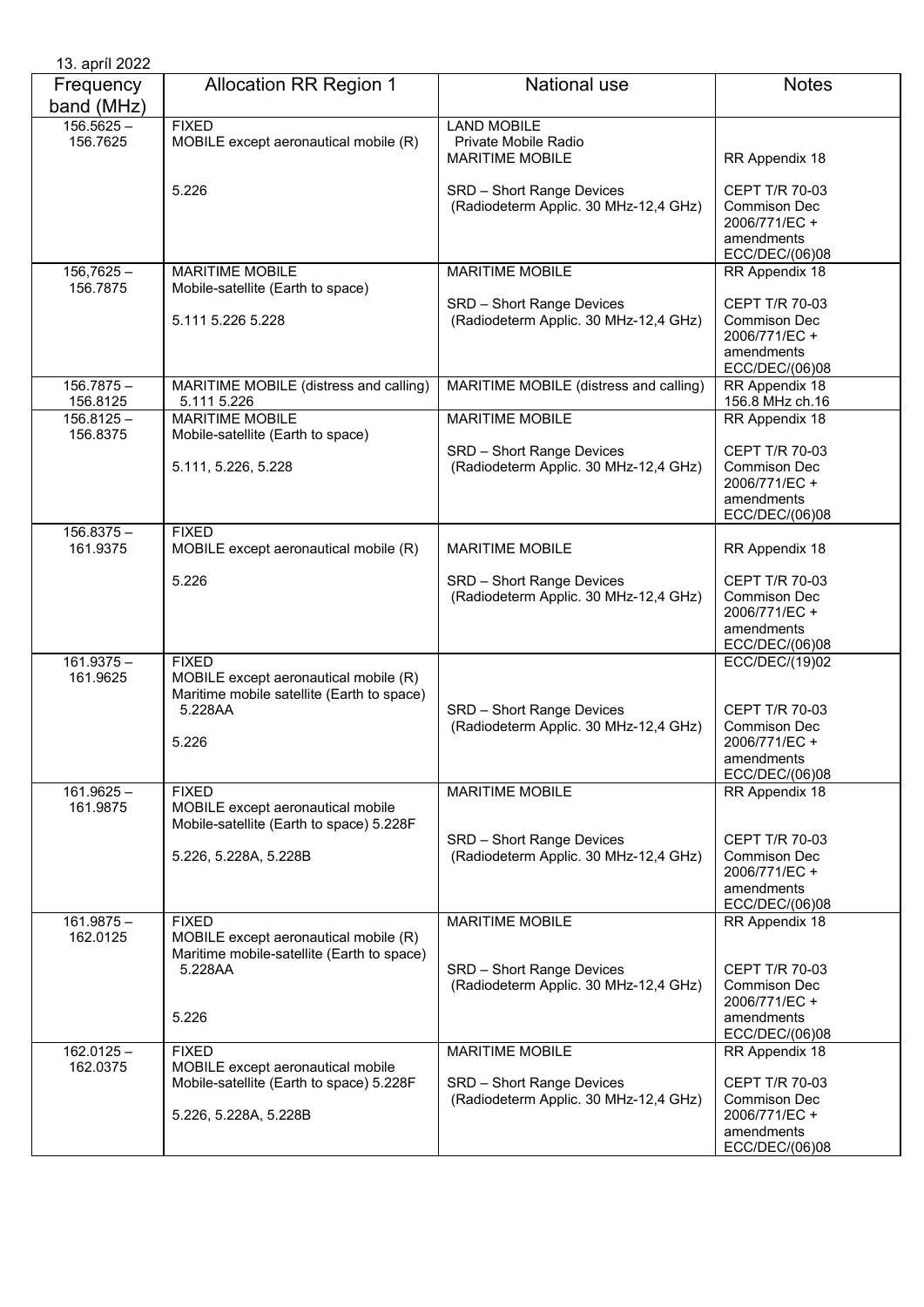| 13. apríl 2022          |                                                   |                                                                                                                                                                                                                                           |                                                                                                         |
|-------------------------|---------------------------------------------------|-------------------------------------------------------------------------------------------------------------------------------------------------------------------------------------------------------------------------------------------|---------------------------------------------------------------------------------------------------------|
| Frequency<br>band (MHz) | <b>Allocation RR Region 1</b>                     | National use                                                                                                                                                                                                                              | <b>Notes</b>                                                                                            |
| 162.0375 - 174          | <b>FIXED</b>                                      | <b>FIXED</b><br>(165.5 - 166.5 / 171 - 172 MHz)                                                                                                                                                                                           | Single channel links                                                                                    |
|                         | MOBILE except Aeronautical Mobile (R)             | <b>LAND MOBILE</b><br>Private Mobile Radio                                                                                                                                                                                                | ECC/DEC/(19)02                                                                                          |
|                         | 5.226                                             | SRD - Short Range Devices<br>(Non-speci SRD 169,4-169.8125 MHz)<br>(ALD systems 173.965-216 MHz,<br>(ALD systems 169.4-169,5875 MHz<br>(Tracking tracing & data aquisition<br>169.4-169.475 MHz)<br>(Radiodeterm Applic. 30 MHz-12,4 GHz) | CEPT T/R 70-03<br><b>Commison Dec</b><br>2006/771/EC+<br>amendments<br>ECC/DEC/(06)08<br>ECC/DEC/(05)02 |
| 174 - 223               | <b>BROADCASTING</b>                               | <b>BROADCASTING</b><br><b>Land Mobile</b>                                                                                                                                                                                                 | TV channels 5-11                                                                                        |
|                         |                                                   | SRD - Short Range Devices<br>(Radio microphones 174-216 MHz)<br>(ALD systems 173.965-216 MHz)<br>(Radiodeterm Applic. 30 MHz-12,4 GHz)                                                                                                    | CEPT T/R 70-03<br><b>Commison Dec</b><br>2006/771/EC +<br>amendments<br>ECC/DEC/(06)08                  |
| $223 - 230$             | <b>BROADCASTING</b>                               | <b>BROADCASTING</b>                                                                                                                                                                                                                       | TV channel 12                                                                                           |
|                         | Fixed<br>Mobile                                   | T-DAB - Terrestrial Digital Audio<br>Broadcasting (223 - 230 MHz)                                                                                                                                                                         |                                                                                                         |
|                         |                                                   | SRD - Short Range Devices<br>(Radiodeterm Applic. 30 MHz-12,4 GHz                                                                                                                                                                         | CEPT T/R 70-03<br><b>Commison Dec</b><br>2006/771/EC +<br>amendments<br>ECC/DEC/(06)08                  |
| $230 - 235$             | <b>FIXED</b><br><b>MOBILE</b>                     | <b>MOBILE</b>                                                                                                                                                                                                                             |                                                                                                         |
|                         |                                                   | T-DAB - Terrestrial Digital Audio<br>Broadcasting (230 - 240 MHz)                                                                                                                                                                         | Planned                                                                                                 |
| $235 - 267$             | <b>FIXED</b><br><b>MOBILE</b>                     | <b>MOBILE</b>                                                                                                                                                                                                                             |                                                                                                         |
|                         |                                                   | T-DAB - Terrestrial Digital Audio<br>Broadcasting (230 - 240 MHz)                                                                                                                                                                         | Planned                                                                                                 |
|                         |                                                   | SRD - Short Range Devices<br>(Radiodeterm Applic. 30 MHz-12,4 GHz                                                                                                                                                                         | CEPT T/R 70-03<br>Commison Dec<br>2006/771/EC+<br>amendments                                            |
| $267 - 272$             | 5.254, 5.256, 5.111<br><b>FIXED</b>               |                                                                                                                                                                                                                                           | ECC/DEC/(06)08                                                                                          |
|                         | <b>MOBILE</b><br>Space Operation (space to earth) | <b>MOBILE</b>                                                                                                                                                                                                                             |                                                                                                         |
|                         | 5.254                                             | SRD - Short Range Devices<br>(Radiodeterm Applic. 30 MHz-12,4 GHz)                                                                                                                                                                        | <b>CEPT T/R 70-03</b><br>Commison Dec<br>2006/771/EC +<br>amendments<br>ECC/DEC/(06)08                  |
| $272 - 273$             | <b>FIXED</b><br><b>MOBILE</b>                     | <b>MOBILE</b>                                                                                                                                                                                                                             |                                                                                                         |
|                         | SPACE OPERATION (space to earth)                  | SRD - Short Range Devices<br>(Radiodeterm Applic. 30 MHz-12,4 GHz)                                                                                                                                                                        | <b>CEPT T/R 70-03</b><br>Commison Dec<br>2006/771/EC +<br>amendments                                    |
|                         | 5.254                                             |                                                                                                                                                                                                                                           | ECC/DEC/(06)08                                                                                          |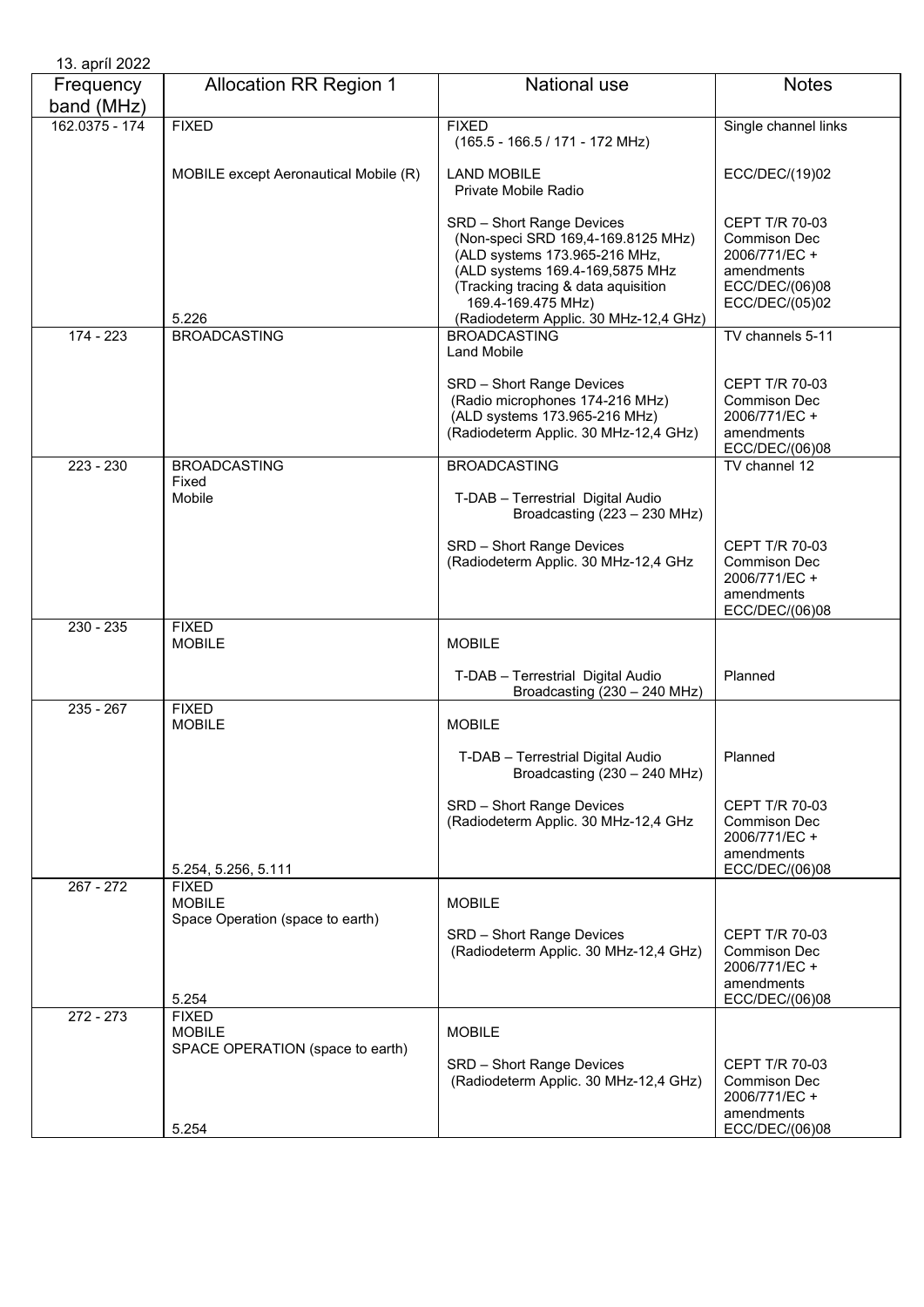| 13. apríl 2022          |                                                                    |                                                                                                                                                                                        |                                                                                                             |
|-------------------------|--------------------------------------------------------------------|----------------------------------------------------------------------------------------------------------------------------------------------------------------------------------------|-------------------------------------------------------------------------------------------------------------|
| Frequency<br>band (MHz) | <b>Allocation RR Region 1</b>                                      | <b>National use</b>                                                                                                                                                                    | <b>Notes</b>                                                                                                |
| $273 - 312$             | <b>FIXED</b><br><b>MOBILE</b>                                      | <b>MOBILE</b>                                                                                                                                                                          |                                                                                                             |
|                         | 5.254                                                              | SRD - Short Range Devices<br>(Radiodeterm Applic. 30 MHz-12,4 GHz)                                                                                                                     | CEPT T/R 70-03<br>Commison Dec<br>2006/771/EC +<br>amendments<br>ECC/DEC/(06)08                             |
| $312 - 315$             | <b>FIXED</b>                                                       |                                                                                                                                                                                        |                                                                                                             |
|                         | <b>MOBILE</b><br>Mobile-Satellite (earth to space) 5.254,<br>5.255 | <b>MOBILE</b><br>SRD - Short Range Devices<br>(Radiodeterm Applic. 30 MHz-12,4 GHz)                                                                                                    | CEPT T/R 70-03<br><b>Commison Dec</b><br>2006/771/EC +<br>amendments<br>ECC/DEC/(06)08                      |
| $315 - 322$             | <b>FIXED</b><br><b>MOBILE</b>                                      | <b>MOBILE</b>                                                                                                                                                                          |                                                                                                             |
|                         | 5.254                                                              | SRD - Short Range Devices<br>(Radiodeterm Applic. 30 MHz-12,4 GHz)                                                                                                                     | CEPT T/R 70-03<br>Commison Dec<br>2006/771/EC +<br>amendments<br>ECC/DEC/(06)08                             |
| 322 - 328.6             | <b>FIXED</b><br><b>MOBILE</b>                                      | <b>MOBILE</b>                                                                                                                                                                          |                                                                                                             |
|                         | RADIO ASTRONOMY<br>5.149                                           | SRD - Short Range Devices<br>(Radiodeterm Applic. 30 MHz-12,4 GHz)                                                                                                                     | CEPT T/R 70-03<br>Commison Dec<br>2006/771/EC +<br>amendments<br>ECC/DEC/(06)08                             |
| $328.6 - 335.4$         | AERONAUTICAL RADIONAVIGATION<br>5.258                              | AERONAUTICAL RADIONAVIGATION                                                                                                                                                           | ILS (glide path)                                                                                            |
| $335.4 - 387$           | <b>FIXED</b><br><b>MOBILE</b>                                      | <b>MOBILE</b><br>- TETRA - Emergency Service<br>$(380 - 385 \text{ MHz})$<br>- TETRA $(385 - 390$ MHz) (planned)<br>SRD - Short Range Devices<br>(Radiodeterm Applic. 30 MHz-12,4 GHz) | ECC/DEC/(08)05<br>ERC/DEC/(01)19<br>ECC/DEC/(06)05<br><b>CEPT T/R 70-03</b><br>Commison Dec<br>2006/771/EC+ |
|                         | 5.254                                                              |                                                                                                                                                                                        | amendments<br>ECC/DEC/(06)08                                                                                |
| 387 - 390               | <b>FIXED</b><br><b>MOBILE</b>                                      | FIXED (4-10 channel links)<br><b>MOBILE</b><br>- TETRA (385 - 390 MHz)                                                                                                                 | ECC/DEC/(08)05                                                                                              |
|                         | Mobile-Satellite (space to earth) 5.254,<br>5.255, 5.208A          |                                                                                                                                                                                        | ERC/DEC/(99)06<br>ERC/DEC/(99)05                                                                            |
|                         |                                                                    | SRD - Short Range Devices<br>(Radiodeterm Applic. 30 MHz-12,4 GHz)                                                                                                                     | CEPT T/R 70-03<br>Commison Dec<br>2006/771/EC +<br>amendments<br>ECC/DEC/(06)08                             |
| 390 - 399.9             | <b>FIXED</b><br><b>MOBILE</b>                                      | FIXED (4-10 channel links)<br><b>MOBILE</b><br>- TETRA - Emergency Service<br>$(390 - 395 \text{ MHz})$<br>- TETRA (395 - 399.9 MHz) (planned)                                         | ECC/DEC/(08)05<br>ERC/DEC (01)19<br>ECC/DEC/(06)05                                                          |
|                         | 5.254                                                              | SRD - Short Range Devices<br>(Radiodeterm Applic. 30 MHz-12,4 GHz)                                                                                                                     | <b>CEPT T/R 70-03</b><br>Commison Dec<br>2006/771/EC +<br>amendments<br>ECC/DEC/(06)08                      |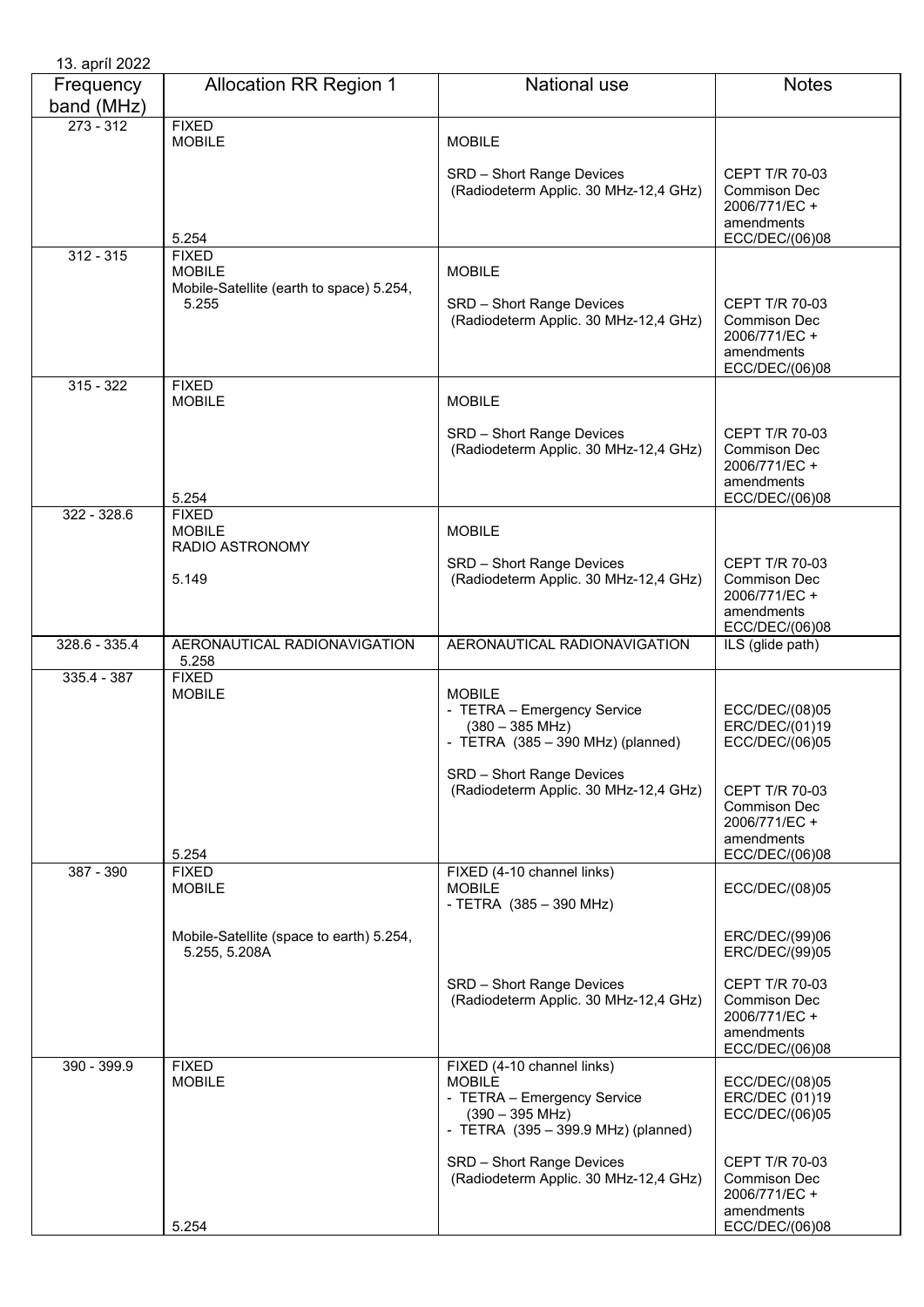| 13. apríl 2022          |                                                                                                                                                                                                               |                                                                                                                                                                              |                                                                                                                |
|-------------------------|---------------------------------------------------------------------------------------------------------------------------------------------------------------------------------------------------------------|------------------------------------------------------------------------------------------------------------------------------------------------------------------------------|----------------------------------------------------------------------------------------------------------------|
| Frequency<br>band (MHz) | <b>Allocation RR Region 1</b>                                                                                                                                                                                 | National use                                                                                                                                                                 | <b>Notes</b>                                                                                                   |
| 399.9 - 400.05          | MOBILE-SATELLITE (earth to space)<br>5.209 5.220 5.260A 5.260B                                                                                                                                                |                                                                                                                                                                              | ERC/DEC/(99)06<br>ERC/DEC/(99)05                                                                               |
|                         |                                                                                                                                                                                                               | SRD - Short Range Devices<br>(Radiodeterm Applic. 30 MHz-12,4 GHz)                                                                                                           | <b>CEPT T/R 70-03</b><br>Commison Dec<br>2006/771/EC +<br>amendments<br>ECC/DEC/(06)08                         |
| 400.05 - 400.15         | STANDARD FREQUENCY AND TIME<br>SIGNAL (400.1 MHz) 5.261                                                                                                                                                       |                                                                                                                                                                              |                                                                                                                |
| $400.15 - 401$          | METOROLOGICAL AIDS<br>METOROLOGICAL-SATELLITE<br>(space to earth)<br>MOBILE-SATELLITE (space to earth)<br>5.208A 5.208B 5.209<br>SPACE RESEARCH (space to earth)<br>5.263<br>Space Operation (space to earth) | METOROLOGICAL AIDS<br>METOROLOGICAL-SATELLITE<br>(space to earth)<br>MOBILE-SATELLITE (space to earth)<br>SRD - Short Range Devices<br>(Radiodeterm Applic. 30 MHz-12,4 GHz) | ERC/DEC/(99)06<br>ERC/DEC/(99)05<br><b>CEPT T/R 70-03</b><br>Commison Dec<br>2006/771/EC +                     |
|                         | 5.264                                                                                                                                                                                                         |                                                                                                                                                                              | amendments<br>ECC/DEC/(06)08                                                                                   |
| $401 - 402$             | EARTH EXPLORATION-SATELLITE<br>(earth to space)<br>METOROLOGICAL AIDS<br>SPACE OPERATION (space to earth)<br>METOROLOGICAL-SATELLITE<br>(earth to space)<br>Fixed<br>Mobile except aeronautical mobile        | EARTH EXPLORATION-SATELLITE<br>(earth to space)<br><b>METOROLOGICAL AIDS</b><br>METOROLOGICAL-SATELLITE<br>(earth to space)<br>Fixed<br>Mobile except aeronautical mobile.   |                                                                                                                |
|                         | 5.264A 5.264B                                                                                                                                                                                                 | SRD - Short Range Devoces<br>(Radiodeterm Applic. 30 MHz-12,4 GHz)                                                                                                           | <b>ERC/REC 70-03</b><br>Commison Dec<br>2006/771/EC +<br>amendments<br>ECC/DEC/(06)08<br>ERC/DEC/(01)17        |
| $402 - 403$             | EARTH EXPLORATION-SATELLITE<br>(earth to space)<br>METOROLOGICAL AIDS<br>METOROLOGICAL-SATELLITE<br>(earth to space)<br>Fixed<br>Mobile except aeronautical mobile                                            | EARTH EXPLORATION-SATELLITE<br>(earth to space)<br>METOROLOGICAL AIDS<br>METOROLOGICAL-SATELLITE<br>(earth to space)<br>Fixed<br>Mobile except aeronautical mobile.          |                                                                                                                |
|                         | 5.264A 5.264B                                                                                                                                                                                                 | SRD - Short Range Devices<br>(Radiodeterm Applic. 30 MHz-12,4 GHz)                                                                                                           | <b>ERC/REC 70-03</b><br>Commison Dec<br>2006/771/EC +<br>amendments<br>ECC/DEC/(06)08<br>ERC/DEC/(01)17        |
| $403 - 406$             | METOOROLOGICAL AIDS<br>Fixed                                                                                                                                                                                  | METOOROLOGICAL AIDS<br>Fixed                                                                                                                                                 |                                                                                                                |
|                         | Mobile except aeronautical mobile                                                                                                                                                                             | Mobile except aeronautical mobile.                                                                                                                                           |                                                                                                                |
|                         | 5.265                                                                                                                                                                                                         | SRD - Short Range Devoces<br>(Radiodeterm Applic. 30 MHz-12,4 GHz)                                                                                                           | ECC/DEC/(06)08<br><b>ERC/REC 70-03</b><br>ERC/DEC/(01)17<br><b>Commison Dec</b><br>2006/771/EC +<br>amendments |
| $406 - 406.1$           | MOBILE SATELLITE<br>(earth to space)                                                                                                                                                                          | MOBILE SATELLITE<br>(earth to space)                                                                                                                                         | <b>COSPAS-SARSAT EPIRB</b><br><b>Commission Dec</b><br>2005/631/EC                                             |
|                         | 5.266 5.266 5.267                                                                                                                                                                                             |                                                                                                                                                                              |                                                                                                                |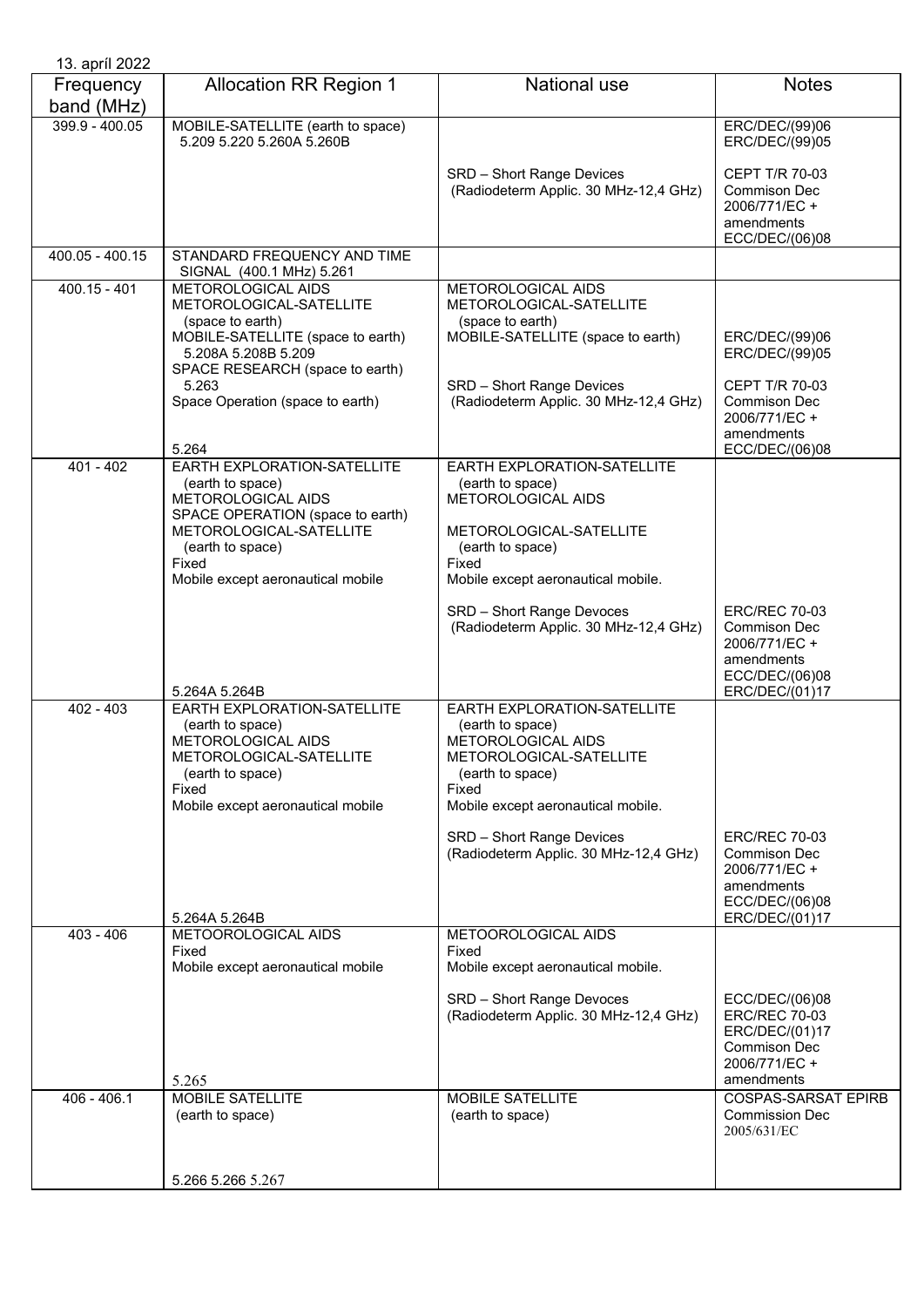| 13. apríl 2022          |                                                                                       |                                                                                                                   |                                                                                               |
|-------------------------|---------------------------------------------------------------------------------------|-------------------------------------------------------------------------------------------------------------------|-----------------------------------------------------------------------------------------------|
| Frequency<br>band (MHz) | <b>Allocation RR Region 1</b>                                                         | <b>National use</b>                                                                                               | <b>Notes</b>                                                                                  |
| $406.1 - 410$           | <b>FIXED</b><br>MOBILE except Aeronautical Mobile<br><b>RADIOASTRONOMY</b>            | FIXED (4-10 channel links)<br><b>MOBILE</b>                                                                       | ECC/DEC/(19)02                                                                                |
|                         | 5.149 5.265                                                                           | SRD - Short Range Devices<br>(Radiodeterm Applic. 30 MHz-12,4 GHz)                                                | CEPT T/R 70-03<br>Commison Dec<br>2006/771/EC+<br>amendments<br>ECC/DEC/(06)08                |
| $410 - 420$             | <b>FIXED</b><br><b>MOBILE except Aeronautical Mobile</b>                              | FIXED (4-10 channel links)<br><b>MOBILE</b><br>Wideband Digital Land Mobile<br>$\frac{1}{2}$<br>PMR/PAMR          | ECC/DEC/(19)02<br>ECC/DEC/(08)05                                                              |
|                         | Space Research (space to space) 5.268                                                 | SRD - Short Range Devices<br>(Radiodeterm Applic. 30 MHz-12,4 GHz)                                                | CEPT T/R 70-03<br><b>Commison Dec</b><br>2006/771/EC +<br>amendments<br>ECC/DEC/(06)08        |
| $420 - 430$             | <b>FIXED</b><br><b>MOBILE except Aeronautical Mobile</b>                              | <b>FIXED</b><br>MOBILE except aeronautical mobile<br>Wideband Digital Land Mobile<br>PMR/PAMR                     | 4-10 channel links<br>ECC/DEC/(19)02                                                          |
|                         | Radiolocation                                                                         | SRD - Short Range Devices<br>(Radiodeterm Applic. 30 MHz-12,4 GHz)                                                | <b>CEPT T/R 70-03</b><br>Commison Dec<br>2006/771/EC +<br>amendments                          |
| $430 - 432$             | <b>AMATEUR</b><br><b>RADIOLOCATION</b>                                                | <b>AMATEUR</b>                                                                                                    | ECC/DEC/(06)08<br>Amateur Reg.<br>CEPT T/R 61-01                                              |
|                         |                                                                                       | SRD - Short Range Devices<br>(Radiodeterm Applic. 30 MHz-12,4 GHz)                                                | <b>CEPT T/R 70-03</b><br><b>Commison Dec</b><br>2006/771/EC +<br>amendments<br>ECC/DEC/(06)08 |
| 432 - 438               | <b>AMATEUR</b><br><b>RADIOLOCATION</b><br>Earth exploration-satellite (active) 5.279A | <b>AMATEUR</b>                                                                                                    | Amateur Reg.<br>CEPT T/R 61-01                                                                |
|                         | 5.138, 5.282                                                                          | <b>SRD - Short Range Devices</b><br>(Non-specific SRD 433.05-434.79 MHz)<br>(Radiodeterm Applic. 30 MHz-12,4 GHz) | CEPT T/R 70-03<br>Commison Dec<br>2006/771/EC +<br>amendments<br>ECC/DEC/(06)08               |
|                         |                                                                                       | ISM - Industrial, Scientific and Medical<br>Applications (433.05 - 434.79 MHz)                                    |                                                                                               |
| 438 - 440               | <b>AMATEUR</b><br><b>RADIOLOCATION</b>                                                | <b>AMATEUR</b>                                                                                                    | Amateur Reg.<br>CEPT T/R 61-01                                                                |
|                         |                                                                                       | SRD - Short Range Devices<br>(Radiodeterm Applic. 30 MHz-12,4 GHz)                                                | CEPT T/R 70-03<br>Commison Dec<br>2006/771/EC +<br>amendments<br>ECC/DEC/(06)08               |
| 440 - 450               | <b>FIXED</b><br><b>MOBILE except Aeronautical Mobile</b><br>Radiolocation             | FIXED (single channel links)<br>(441.5-442.5 paired with 451.5-452.5)                                             |                                                                                               |
|                         |                                                                                       | <b>LAND MOBILE</b><br>Private Mobile Radio                                                                        | ECC/DEC/(19)02                                                                                |
|                         |                                                                                       | SRD - Short Range Devoces<br>(Radiodeterm Applic. 30 MHz-12,4 GHz                                                 | <b>CEPT T/R 70-03</b><br><b>Commison Dec</b><br>2006/771/EC +<br>amendments<br>ECC/DEC/(06)08 |
|                         | 5.286                                                                                 | (PMR446 - 446.0-446.2 MHz)                                                                                        | ECC/DEC/(15)05                                                                                |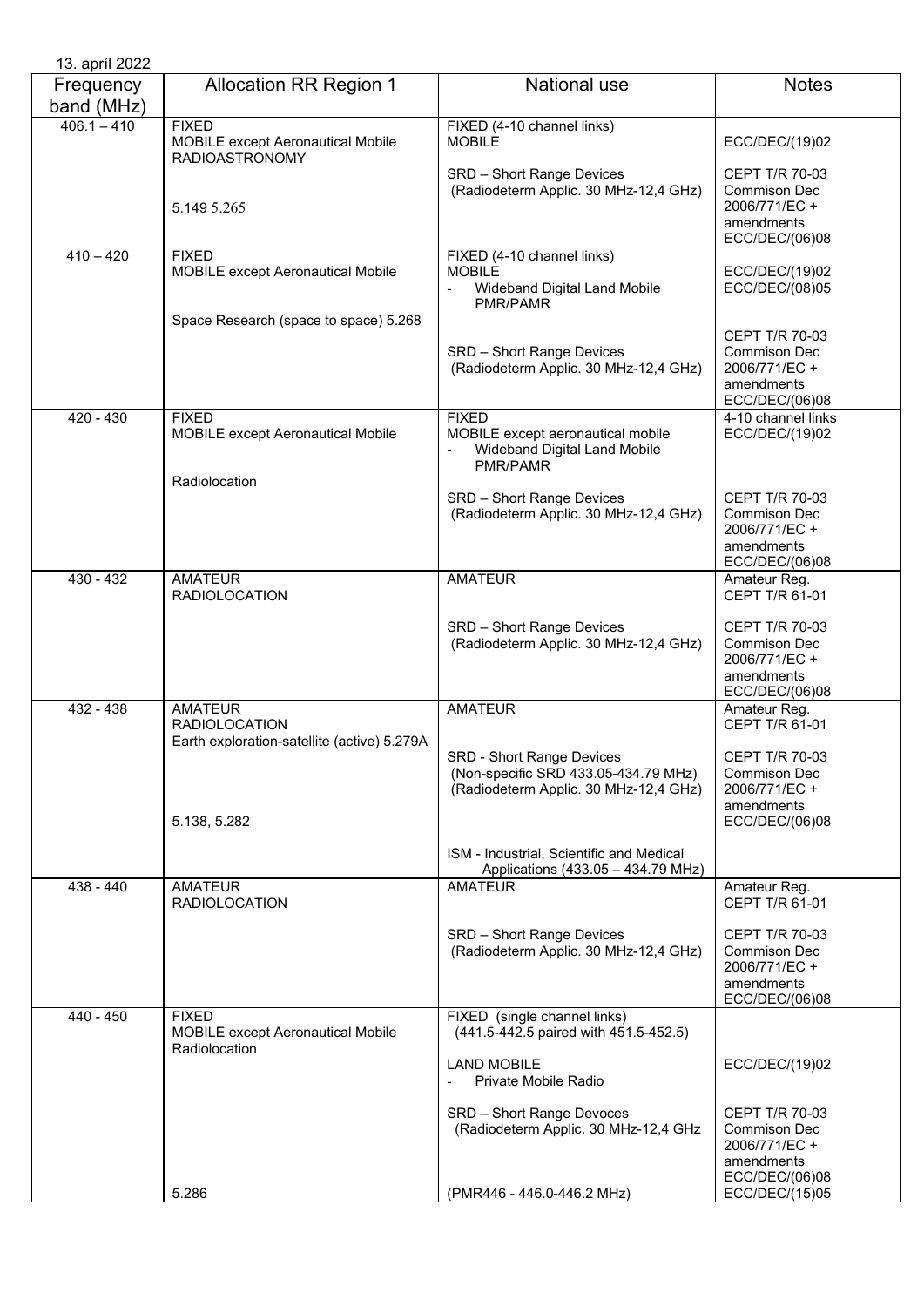| Frequency<br>band (MHz) | <b>Allocation RR Region 1</b>                                   | <b>National use</b>                                                                                                                                                                                                                                         | <b>Notes</b>                                                                                  |
|-------------------------|-----------------------------------------------------------------|-------------------------------------------------------------------------------------------------------------------------------------------------------------------------------------------------------------------------------------------------------------|-----------------------------------------------------------------------------------------------|
| $450 - 455$             | <b>FIXED</b>                                                    | FIXED (Single channel links)<br>(451.5-452.5 paired with 441.5-442.5)                                                                                                                                                                                       |                                                                                               |
|                         | MOBILE 5.286AA                                                  | <b>MOBILE</b><br>- Private Mobile radio<br>- Wideband Digital Land Mobile<br>PMR/PAMR                                                                                                                                                                       | ECC/DEC/(19)02                                                                                |
|                         | 5.209 5.286 5.286A                                              | SRD - Short Range Devices<br>(Radiodeterm Applic. 30 MHz-12,4 GHz)                                                                                                                                                                                          | <b>CEPT T/R 70-03</b><br>Commison Dec<br>2006/771/EC +<br>amendments<br>ECC/DEC/(06)08        |
| $455 - 456$             | <b>FIXED</b>                                                    |                                                                                                                                                                                                                                                             |                                                                                               |
|                         | MOBILE 5.286AA                                                  | <b>MOBILE</b><br>- Telemetry (458.5 - 459.0 MHz)<br>- Private Mobile radio<br>- Wideband Digital Land Mobile<br>PMR/PAMR                                                                                                                                    | ECC/DEC/(19)02                                                                                |
|                         | 5.209 5.286A                                                    | SRD - Short Range Devices<br>(Radiodeterm Applic. 30 MHz-12,4 GHz)                                                                                                                                                                                          | <b>CEPT T/R 70-03</b><br>Commison Dec<br>2006/771/EC +<br>amendments<br>ECC/DEC/(06)08        |
| 456 - 459               | <b>FIXED</b><br>MOBILE 5.286AA                                  | <b>MOBILE</b><br>- Telemetry (458.5 - 459.0 MHz)<br>- Private Mobile radio<br>- On board communication (maritime)<br>(457.5125-457.5875 MHz)<br>- Wideband Digital Land Mobile<br>PMR/PAMR                                                                  | ECC/DEC/(19)02                                                                                |
|                         | 5.287                                                           | SRD - Short Range Devices<br>(Radiodeterm Applic. 30 MHz-12,4 GHz)                                                                                                                                                                                          | CEPT T/R 70-03<br>Commison Dec<br>2006/771/EC +<br>amendments<br>ECC/DEC/(06)08               |
| 459 - 460               | <b>FIXED</b>                                                    | FIXED (Single channel links)<br>(459.5-460.0 paired with 469.5-470.0)                                                                                                                                                                                       |                                                                                               |
|                         | MOBILE 5.286AA                                                  | <b>MOBILE</b><br>- Private Mobile radio<br>- Wideband Digital Land Mobile<br><b>PMR/PAMR</b>                                                                                                                                                                | ECC/DEC/(19)02                                                                                |
|                         | 5.209 5.286A                                                    | SRD - Short Range Devices<br>(Radiodeterm Applic. 30 MHz-12,4 GHz)                                                                                                                                                                                          | <b>CEPT T/R 70-03</b><br>Commison Dec<br>2006/771/EC +<br>amendments<br>ECC/DEC/(06)08        |
| 460 - 470               | <b>FIXED</b>                                                    | <b>FIXED</b>                                                                                                                                                                                                                                                | Single channel links                                                                          |
|                         | MOBILE 5.287 5.286AA<br>Meteorological-Satellite (sp. to earth) | (469.5-470.0 paired with 459.5-460.0)<br><b>MOBILE</b><br>- Private Mobile radio<br>- On board communication (maritime)<br>(467.5125-467.5875 MHz)<br>- Private radio paging<br>$(469.0 - 469.5 \text{ MHz})$<br>- Wideband Digital Land Mobile<br>PMR/PAMR | ECC/DEC/(19)02                                                                                |
|                         | 5.289                                                           | SRD - Short Range Devices<br>(Radiodeterm Applic. 30 MHz-12,4 GHz)                                                                                                                                                                                          | <b>CEPT T/R 70-03</b><br><b>Commison Dec</b><br>2006/771/EC +<br>amendments<br>ECC/DEC/(06)08 |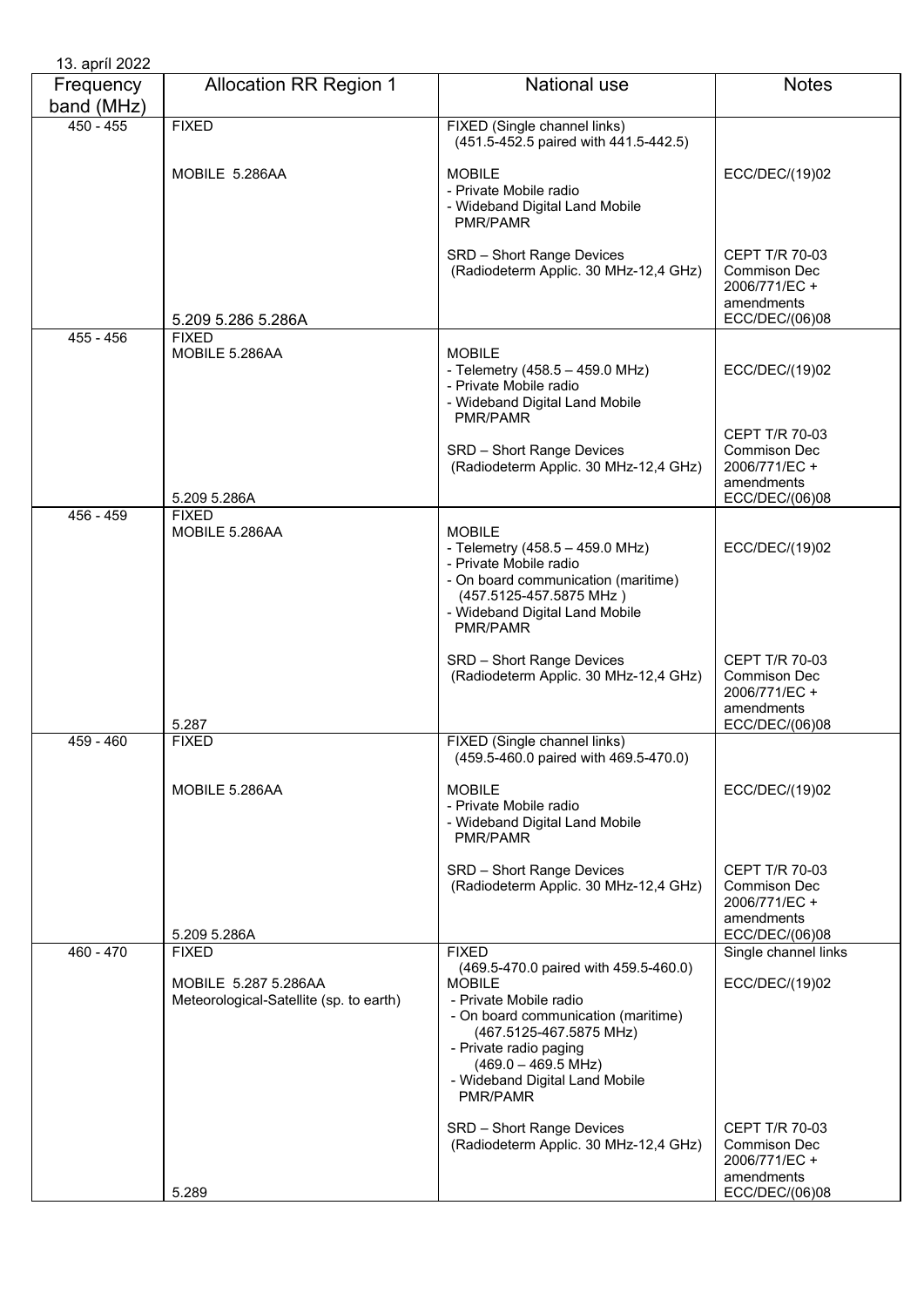| 13. apríl 2022          |                                                                                          |                                                                                                                                                                                                                                                                                                                                                                                                |                                                                                                                                                                                                                                                                                                                      |
|-------------------------|------------------------------------------------------------------------------------------|------------------------------------------------------------------------------------------------------------------------------------------------------------------------------------------------------------------------------------------------------------------------------------------------------------------------------------------------------------------------------------------------|----------------------------------------------------------------------------------------------------------------------------------------------------------------------------------------------------------------------------------------------------------------------------------------------------------------------|
| Frequency<br>band (MHz) | <b>Allocation RR Region 1</b>                                                            | National use                                                                                                                                                                                                                                                                                                                                                                                   | <b>Notes</b>                                                                                                                                                                                                                                                                                                         |
| 470 - 694               | <b>BROADCASTING</b>                                                                      | <b>BROADCASTING</b><br><b>MOBILE</b>                                                                                                                                                                                                                                                                                                                                                           | TV channels 21-48<br><b>Commission Dec</b><br>2017/899/EU                                                                                                                                                                                                                                                            |
|                         | 5.149 5.296                                                                              | SRD - Short Range Devices<br>(Wireless microphones)<br>(Radiodeterm Applic. 30 MHz-12,4 GHz)                                                                                                                                                                                                                                                                                                   | <b>CEPT T/R 70-03</b><br>Commison Dec<br>2006/771/EC +<br>amendments<br>ECC/DEC/(06)08                                                                                                                                                                                                                               |
| 694 - 790               | MOBILE except aeronautical mobile<br>5.312A. 317A<br><b>BROADCASTING</b>                 | MOBILE (703-733, 758-788 MHz)<br>PPDR 703-713 / 758-768 MHz                                                                                                                                                                                                                                                                                                                                    | ECC/DEC (15)01<br><b>Commission Dec</b><br>2017/899/EU<br><b>Commission Dec</b><br>2016/687/EU<br>ECC/DEC/(22)01<br>ECC/DEC/(16)02                                                                                                                                                                                   |
|                         |                                                                                          | SRD - Short Range Devices<br>(Radiodeterm Applic. 30 MHz-12,4 GHz)<br>(Wireless Microph. 786-789 MHz)                                                                                                                                                                                                                                                                                          | CEPT T/R 70-03<br><b>Commison Dec</b><br>2006/771/EC +<br>amendments<br>ECC/DEC/(06)08                                                                                                                                                                                                                               |
| 790 - 862               | <b>FIXED</b><br>MOBILE except aeronautical mobile<br><b>BROADCASTING</b>                 | MOBILE (791-821, 832-862 MHz)                                                                                                                                                                                                                                                                                                                                                                  | ECC/DEC/(09)03<br><b>Commission Dec</b><br>2010/267/EC<br><b>Commission Dec</b><br>2014/641/EU<br>ECC/DEC/(22)01                                                                                                                                                                                                     |
|                         | 5.316B                                                                                   | SRD - Short Range Devices<br>(Wireless Microph. (823-832 MHz)<br>(Radiodeterm Applic. 30 MHz-12,4 GHz)                                                                                                                                                                                                                                                                                         | CEPT T/R 70-03<br>Commison Dec<br>2006/771/EC +<br>amendments<br>ECC/DEC/(06)08                                                                                                                                                                                                                                      |
| 862 - 890               | <b>FIXED</b><br>MOBILE except aeronautical mobile<br>5.317A<br><b>BROADCASTING 5.322</b> | <b>FIXED</b><br><b>MOBILE</b><br>GSM (880-915 and 925-960 MHz)                                                                                                                                                                                                                                                                                                                                 | ECC/DEC/(06)13<br>ERC/DEC/(97)02<br>ECC/DEC/(08)08<br><b>Commission Dec</b><br>2009/114/EC<br><b>Commission Dec</b><br>2022/173/EC<br><b>Commission Dec</b><br>2018/637/EC<br><b>Commission Dec</b><br>2011/251/EC<br><b>Commission Dec</b><br>2010/166/EC<br><b>Commission Dec</b><br>2017/191/EC<br>ECC/DEC/(22)01 |
|                         |                                                                                          | SRD - Short Range Devices<br>(Wireless Audio. (863-865 MHz)<br>(Non-specific SRD 862-874,4 MHz)<br>(Tracking tracing & data aquisition<br>865-868 and 870-874,4 MHz)<br>(RFID (865-868 MHz)<br>(SAS 869.2-869.25 MHz)<br>(Alarms 868.6-868.7 MHz)<br>(Alarms 869.25-869.4 MHz)<br>(Alarms 869.65-869.7 MHz)<br>(Radiodeterm Applic. 30 MHz-12,4 GHz)<br>(Wideb. data transm. syst 863-868 MHz) | CEPT T/R 70-03<br>Commison Dec<br>2006/771/EC +<br>amendments<br><b>Commission Dec</b><br>2018/1538/EC +<br>amendment<br>ECC/DEC/(06)08                                                                                                                                                                              |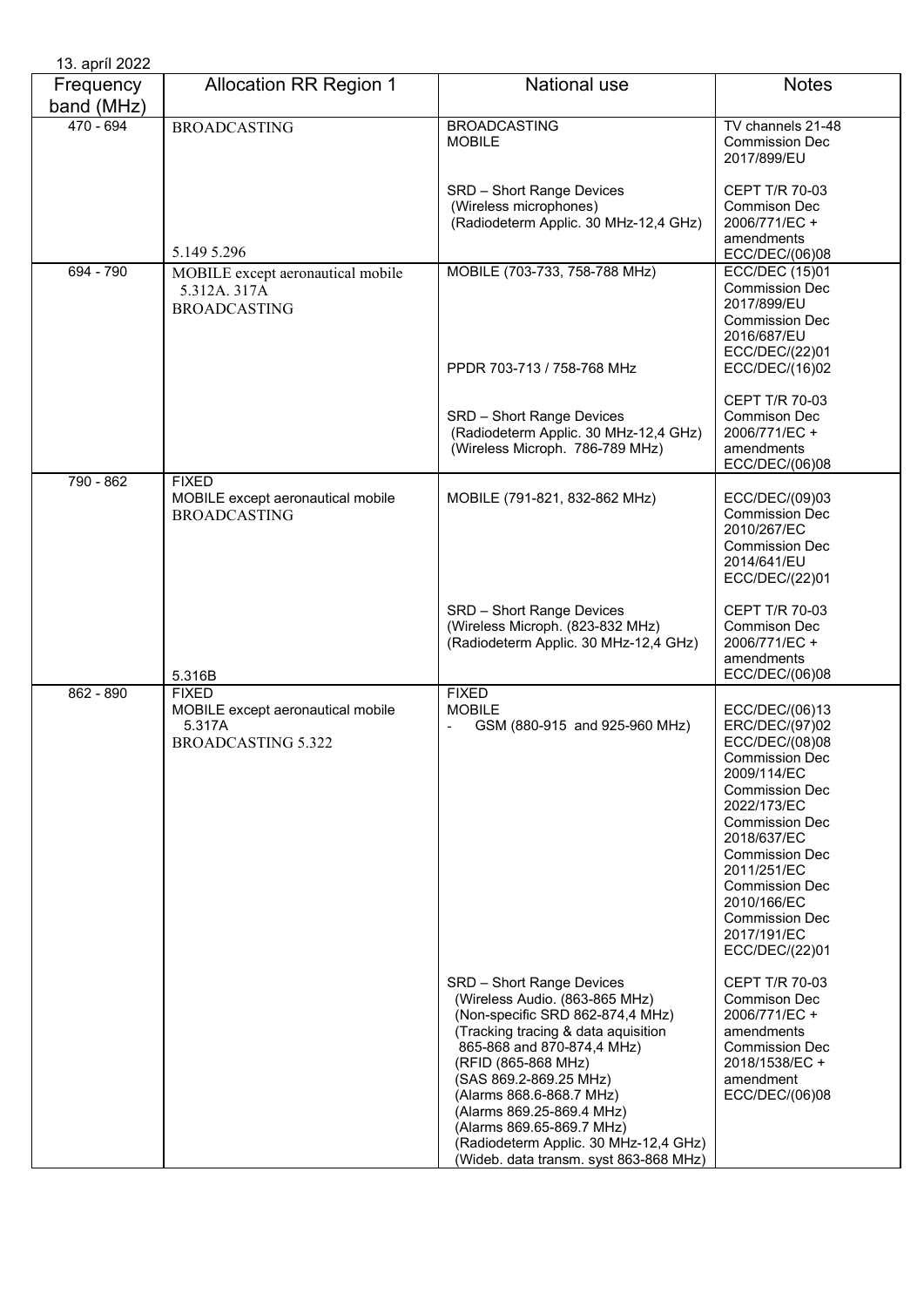| 13. apríl 2022          |                                                                                                           |                                                                                                                                                                                                                                    |                                                                                                                                                                                                                                                                                                                                                         |
|-------------------------|-----------------------------------------------------------------------------------------------------------|------------------------------------------------------------------------------------------------------------------------------------------------------------------------------------------------------------------------------------|---------------------------------------------------------------------------------------------------------------------------------------------------------------------------------------------------------------------------------------------------------------------------------------------------------------------------------------------------------|
| Frequency<br>band (MHz) | <b>Allocation RR Region 1</b>                                                                             | National use                                                                                                                                                                                                                       | <b>Notes</b>                                                                                                                                                                                                                                                                                                                                            |
| $890 - 942$             | <b>FIXED</b><br>MOBILE except aeronautical mobile<br>5.317A<br><b>BROADCASTING 5.322</b><br>Radiolocation | <b>FIXED</b><br><b>MOBILE</b><br>GSM - (880-915 and 925-960 MHz)                                                                                                                                                                   | ERC/DEC/(94)01<br>ECC/DEC/(08)08<br>ECC/DEC/(06)13<br><b>Commission Dec</b><br>2009/114/EC<br>ERC/DEC/(97)02<br><b>Commission Dec</b><br>2022/173/EC<br><b>Commission Dec</b><br>2018/637/EC<br><b>Commission Dec</b><br>2011/251/EC<br><b>Commission Dec</b><br>2010/166/EC<br><b>Commission Dec</b><br>2017/191/EC<br>ECC/DEC/(22)01                  |
|                         |                                                                                                           | SRD - Short Range Devices<br>(Radiodeterm Applic. 30 MHz-12,4 GHz)<br>(RFID - 915-921 MHz)<br>(Non specific SRD 915-919,4 MHz)<br>(Wideb. data transm. syst. 915.8-919.4)<br>(Tracking tracing & data aquisition<br>915-919,4 MHz) | <b>ERC/REC 70-03</b><br>Commison Dec<br>2006/771/EC +<br>amendments<br><b>Commission Dec</b><br>2018/1538/EC +<br>amendment<br>ECC/DEC/(06)08                                                                                                                                                                                                           |
| $942 - 960$             | <b>FIXED</b><br>MOBILE except aeronautical mobile<br>5.317A<br><b>BROADCASTING 5.322</b>                  | <b>FIXED</b><br><b>MOBILE</b><br>GSM - (880-915 and 925-960 MHz)                                                                                                                                                                   | ERC/DEC/(94)01<br>ECC/DEC/(08)08<br>ECC/DEC/(06)13<br>ERC/DEC/(97)02<br><b>Commission Dec</b><br>2022/173/EC<br><b>Commission Dec</b><br>2018/637/EC<br><b>Commission Dec</b><br>2011/251/EC<br>Commission Dec<br>2010/166/EC<br><b>Commission Dec</b><br>2009/114/EC<br><b>Commission Dec</b><br>2017/191/EC<br>ECC/DEC/(22)01<br><b>ERC/REC 70-03</b> |
|                         |                                                                                                           | SRD - Short Range Devices<br>(Radiodeterm Applic. 30 MHz-12,4 GHz)                                                                                                                                                                 | Commison Dec<br>2006/771/EC +<br>amendments<br>ECC/DEC/(06)08<br><b>Commission Dec</b><br>2018/1538/EC                                                                                                                                                                                                                                                  |
| $960 - 1215$            | AERONAUTICAL MOBILE (R) 5.327A<br>AERONAUTICAL RADIONAVIGATION<br>5.328                                   | AERONAUTICAL RADIONAVIGATION                                                                                                                                                                                                       | Flight, Safety and<br><b>Navigation Systems</b><br>DME, TACAN, SSR<br>ICAO Annex 10                                                                                                                                                                                                                                                                     |
|                         | 5.328AA                                                                                                   | SRD - Short Range Devices<br>(Radiodeterm Applic. 30 MHz-12,4 GHz)                                                                                                                                                                 | <b>ERC/REC 70-03</b><br>Commison Dec<br>2006/771/EC +<br>amendments<br>ECC/DEC/(06)08                                                                                                                                                                                                                                                                   |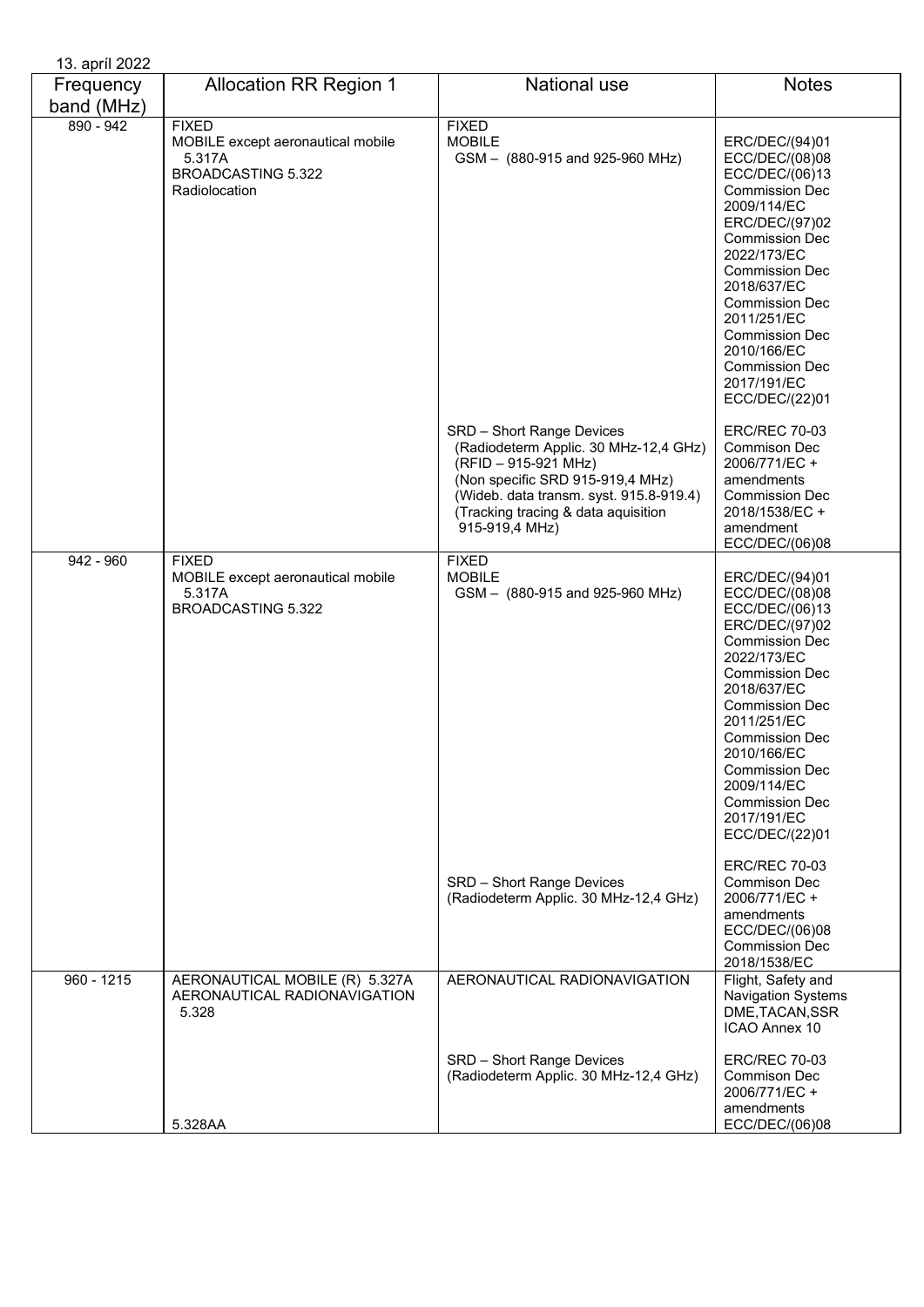| 13. apríl 2022          |                                                                                                                                  |                                                                                    |                                                                                       |
|-------------------------|----------------------------------------------------------------------------------------------------------------------------------|------------------------------------------------------------------------------------|---------------------------------------------------------------------------------------|
| Frequency<br>band (MHz) | <b>Allocation RR Region 1</b>                                                                                                    | <b>National use</b>                                                                | <b>Notes</b>                                                                          |
| $1164 - 1215$           | AERONAUTICAL RADIONAVIGATION<br>5.328<br>RADIONAVIGATION-SATELLITE (space<br>to Earth) (space to space) 5.328B                   | AERONAUTICAL RADIONAVIGATION                                                       | Flight, Safety and<br>Navigation Systems<br>DME, TACAN, SSR<br>ICAO Annex 10          |
|                         | 5.328A                                                                                                                           | SRD - Short Range Devices<br>(Radiodeterm Applic. 30 MHz-12,4 GHz)                 | <b>ERC/REC 70-03</b><br>Commison Dec<br>2006/771/EC +<br>amendments<br>ECC/DEC/(06)08 |
| $1215 - 1240$           | <b>RADIOLOCATION</b>                                                                                                             | <b>RADIOLOCATION</b>                                                               |                                                                                       |
|                         | RADIONAVIGATION-SATELLITE (space<br>to earth) (space to space) 5.328B<br>5.329 5.329A<br>EARTH EXPLORATION-SATELLITE<br>(active) | RADIONAVIGATION-SATELLITE (space<br>to earth)<br>- GPS - Global Positioning System |                                                                                       |
|                         | SPACE RESEARCH (active)<br>5.332                                                                                                 | SRD - Short Range Devices<br>(Radiodeterm Applic. 30 MHz-12,4 GHz)                 | <b>ERC/REC 70-03</b><br>Commison Dec<br>2006/771/EC +<br>amendments<br>ECC/DEC/(06)08 |
| 1240 - 1300             | <b>RADIOLOCATION</b>                                                                                                             | <b>RADIOLOCATION</b>                                                               |                                                                                       |
|                         | RADIONAVIGATION-SATELLITE (space<br>to earth) (space to space) 5.328B<br>5.329 5.329A<br>EARTH EXPLORATION-SATELLITE<br>(active) |                                                                                    |                                                                                       |
|                         | SPACE RESEARCH (active)                                                                                                          |                                                                                    |                                                                                       |
|                         | Amateur                                                                                                                          | Amateur                                                                            | Amateur reg.<br>CEPT T/R 61-01                                                        |
|                         |                                                                                                                                  | SRD - Short Range Devices<br>(Radiodeterm Applic. 30 MHz-12,4 GHz)                 | <b>ERC/REC 70-03</b><br><b>Commison Dec</b><br>2006/771/EC +<br>amendments            |
|                         | 5.282, 5.332, 5.335A                                                                                                             |                                                                                    | ECC/DEC/(06)08                                                                        |
| 1300 - 1350             | AERONAUTICAL RADIONAVIGATION                                                                                                     |                                                                                    |                                                                                       |
|                         | 5.337<br>RADIONAVIGATION -SATELLITE (Earth<br>to space)                                                                          |                                                                                    |                                                                                       |
|                         | <b>RADIOLOCATION</b>                                                                                                             | <b>RADIOLOCATION</b>                                                               |                                                                                       |
|                         |                                                                                                                                  | SRD - Short Range Devices<br>(Radiodeterm Applic. 30 MHz-12,4 GHz)                 | <b>ERC/REC 70-03</b><br>Commison Dec<br>2006/771/EC +<br>amendments                   |
|                         | 5.149, 5.337A                                                                                                                    |                                                                                    | ECC/DEC/(06)08                                                                        |
| 1350 - 1400             | <b>FIXED</b>                                                                                                                     | <b>FIXED</b>                                                                       | <b>CEPT T/R 13-01</b><br>Annex A and B                                                |
|                         | <b>MOBILE</b><br><b>RADIOLOCATION</b>                                                                                            | <b>RADIOLOCATION</b>                                                               |                                                                                       |
|                         |                                                                                                                                  | SRD - Short Range Devices<br>(Radiodeterm Applic. 30 MHz-12,4 GHz)                 | <b>ERC/REC 70-03</b><br>Commison Dec<br>2006/771/EC +<br>amendments                   |
|                         | 5.339, 5.149, 5.338A                                                                                                             |                                                                                    | ECC/DEC/(06)08                                                                        |
| $1400 - 1427$           | EARTH EXPLORATION-SATELLITE                                                                                                      |                                                                                    | <b>ECC/DEC (11)01</b>                                                                 |
|                         | (passive)<br>RADIO ASTRONOMY<br>SPACE RESEARCH (passive)                                                                         |                                                                                    |                                                                                       |
|                         |                                                                                                                                  | SRD - Short Range Devices<br>(Radiodeterm Applic. 30 MHz-12,4 GHz)                 | <b>ERC/REC 70-03</b><br>Commison Dec<br>2006/771/EC +<br>amendments                   |
|                         | 5.340, 5.341                                                                                                                     |                                                                                    | ECC/DEC/(06)08                                                                        |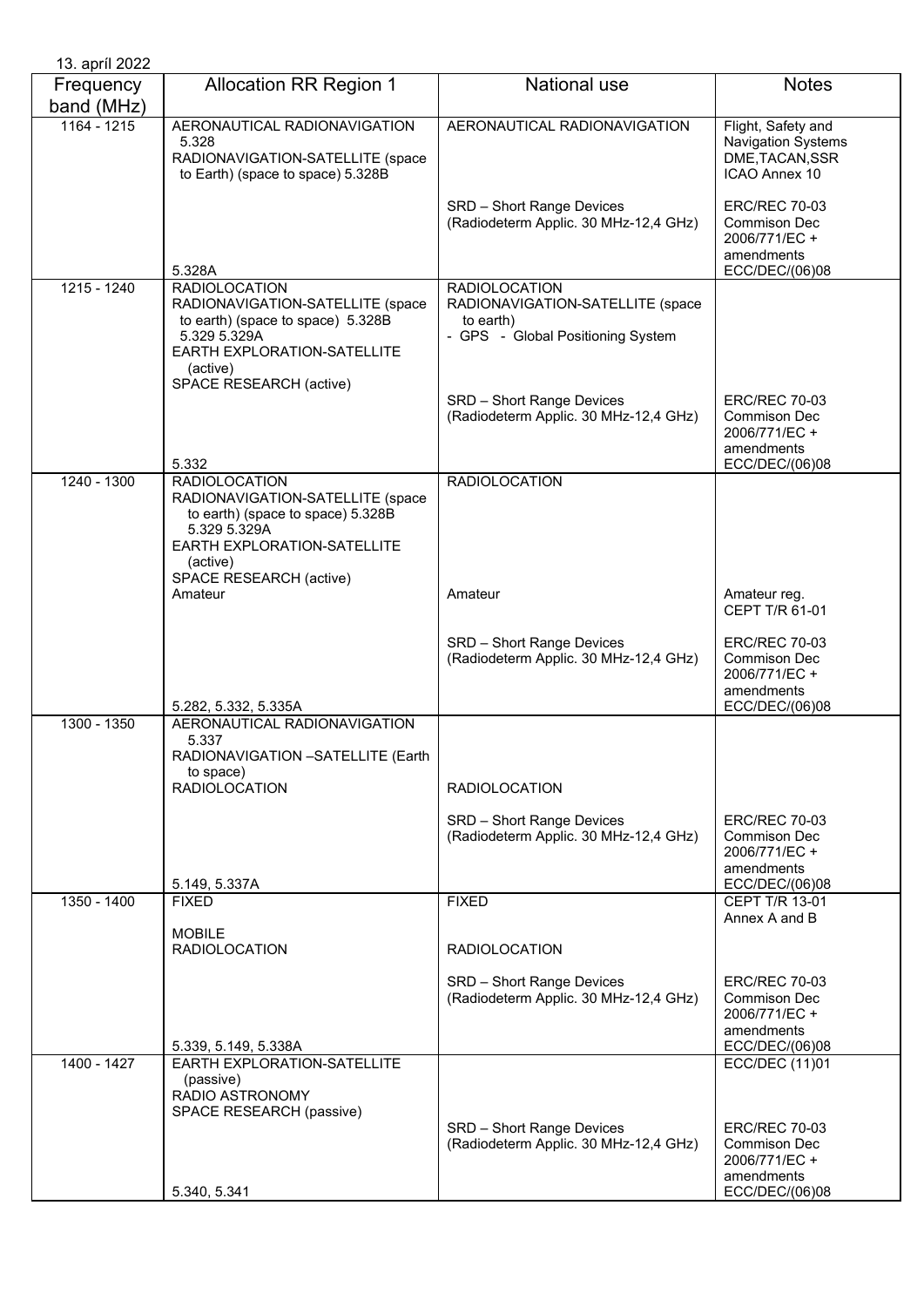| 13. apríl 2022          |                                                                                                                                                                            |                                                                    |                                                                                                    |
|-------------------------|----------------------------------------------------------------------------------------------------------------------------------------------------------------------------|--------------------------------------------------------------------|----------------------------------------------------------------------------------------------------|
| Frequency<br>band (MHz) | <b>Allocation RR Region 1</b>                                                                                                                                              | <b>National use</b>                                                | <b>Notes</b>                                                                                       |
| 1427 - 1429             | <b>FIXED</b><br>SPACE OPERATION (earth to space)<br>MOBILE except aeronautical mobile<br>5.341A                                                                            | MOBILE (MFCN SDL)                                                  | <b>Commision Decision</b><br>2018/661/EC<br><b>ECC/DEC (17)06</b>                                  |
|                         | 5.341, 5.338A                                                                                                                                                              | SRD - Short Range Devices<br>(Radiodeterm Applic. 30 MHz-12,4 GHz) | <b>ERC/REC 70-03</b><br>Commison Dec<br>2006/771/EC +<br>amendments<br>ECC/DEC/(06)08              |
| 1429 - 1452             | <b>FIXED</b><br>MOBILE except aeronautical mobile<br>5.341A                                                                                                                | MOBILE (MFCN SDL)                                                  | <b>Commision Decision</b><br>2018/661/EC<br>ECC/DEC (17)06                                         |
|                         | 5.341, 5.338A,                                                                                                                                                             | SRD - Short Range Devices<br>(Radiodeterm Applic. 30 MHz-12,4 GHz) | <b>ERC/REC 70-03</b><br>Commison Dec<br>2006/771/EC +<br>amendments<br>ECC/DEC/(06)08              |
| 1452 - 1492             | <b>FIXED</b><br>MOBILE except aeronautical mobile<br>5.346                                                                                                                 | MOBILE (MFCN SDL)                                                  | <b>Commission Dec</b><br>2015/750/EC<br><b>Commision Decision</b><br>2018/661/EC<br>ECC/DEC (13)03 |
|                         | <b>BROADCASTING</b><br><b>BROADCASTING SATELLITE SERVICE</b><br>5.208B                                                                                                     |                                                                    |                                                                                                    |
|                         | 5.345 5.341                                                                                                                                                                | SRD - Short Range Devices<br>(Radiodeterm Applic. 30 MHz-12,4 GHz) | <b>ERC/REC 70-03</b><br><b>Commison Dec</b><br>2006/771/EC +<br>amendments<br>ECC/DEC/(06)08       |
| 1492 - 1518             | <b>FIXED</b><br>MOBILE except aeronautical mobile<br>5.341A                                                                                                                | MOBILE (MFCN SDL)                                                  | <b>Commision Decision</b><br>2018/661/EC<br><b>ECC/DEC (17)06</b>                                  |
|                         | 5.341                                                                                                                                                                      | SRD - Short Range Devices<br>(Radiodeterm Applic. 30 MHz-12,4 GHz) | <b>ERC/REC 70-03</b><br>Commison Dec<br>2006/771/EC +<br>amendments<br>ECC/DEC/(06)08              |
| 1518 - 1525             | <b>FIXED</b><br>MOBILE except aeronautical mobile<br>MOBILE-SATELLITE (space to Earth)<br>5.348 5.348A 5.348B 5.351A                                                       | MSS 1518-1525 MHz                                                  | ECC/DEC/(04)09<br>ECC/DEC (12)01                                                                   |
|                         | 5.341                                                                                                                                                                      | SRD - Short Range Devices<br>(Radiodeterm Applic. 30 MHz-12,4 GHz) | <b>ERC/REC 70-03</b><br>Commison Dec<br>2006/771/EC +<br>amendments<br>ECC/DEC/(06)08              |
| 1525 - 1530             | SPACE OPERATION (space to earth)<br><b>FIXED</b><br>MOBILE-SATELLITE (space to earth)<br>5.208B 5.351A<br>Earth Exploration-Satellite<br>Mobile except aeronautical mobile | MOBILE-SATELLITE (space to earth                                   | INMARSAT earth<br>Stations<br>ECC/DEC (12)01                                                       |
|                         | 5.341, 5.351, 5.354                                                                                                                                                        | SRD - Short Range Devices<br>(Radiodeterm Applic. 30 MHz-12,4 GHz) | <b>ERC/REC 70-03</b><br>Commison Dec<br>2006/771/EC +<br>amendments<br>ECC/DEC/(06)08              |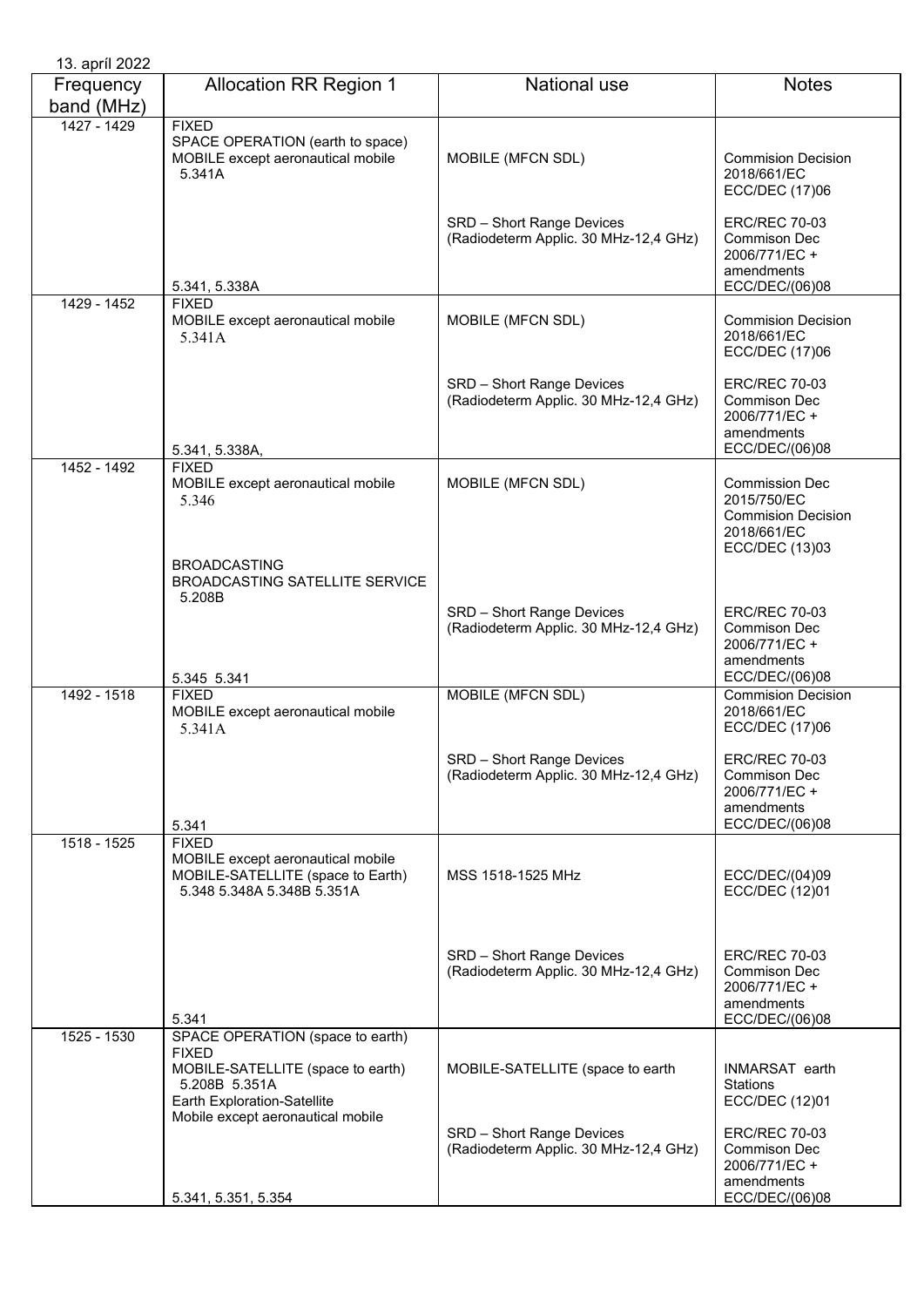| 13. april 2022          |                                                                                                                                                                                                                                         |                                                                                   |                                                                                       |
|-------------------------|-----------------------------------------------------------------------------------------------------------------------------------------------------------------------------------------------------------------------------------------|-----------------------------------------------------------------------------------|---------------------------------------------------------------------------------------|
| Frequency<br>band (MHz) | <b>Allocation RR Region 1</b>                                                                                                                                                                                                           | <b>National use</b>                                                               | <b>Notes</b>                                                                          |
| $1530 - 1535$           | SPACE OPERATION (space to earth)<br>MOBILE-SATELLITE (space to earth)<br>5.208B 5.353A 5.351A<br>Earth Exploration-Satellite<br>Fixed<br>Mobile except aeronautical mobile                                                              | MOBILE-SATELLITE (space to earth)                                                 | INMARSAT earth<br>Stations<br>ECC/DEC (12)01                                          |
|                         | 5.341, 5.351, 5.354                                                                                                                                                                                                                     | SRD - Short Range Devices<br>(Radiodeterm Applic. 30 MHz-12,4 GHz)                | <b>ERC/REC 70-03</b><br>Commison Dec<br>2006/771/EC +<br>amendments<br>ECC/DEC/(06)08 |
| 1535 - 1559             | MOBILE-SATELLITE (space to earth)                                                                                                                                                                                                       | MOBILE-SATELLITE (space to earth)                                                 | <b>INMARSAT</b> earth<br><b>Stations</b><br>ECC/DEC (12)01                            |
|                         | 5.341 5.351 5.353A 5.354 5.356 5.357<br>5.357A 5.362A                                                                                                                                                                                   | SRD - Short Range Devices<br>(Radiodeterm Applic. 30 MHz-12,4 GHz)                | <b>ERC/REC 70-03</b><br>Commison Dec<br>2006/771/EC +<br>amendments<br>ECC/DEC/(06)08 |
| 1559 - 1610             | AERONAUTICAL RADIONAVIGATION<br>RADIONAVIGATION-SATELLITE (space<br>to earth) (space to space) 5.328B<br>5.208B 5.329A                                                                                                                  | RADIONAVIGATION-SATELLITE (space<br>to earth<br>- GPS - Global Positioning System | ECC/REC(11)08                                                                         |
|                         | 5.341                                                                                                                                                                                                                                   | SRD - Short Range Devices<br>(Radiodeterm Applic. 30 MHz-12,4 GHz)                | <b>ERC/REC 70-03</b><br>Commison Dec<br>2006/771/EC +<br>amendments<br>ECC/DEC/(06)08 |
| 1610 - 1610.6           | MOBILE SATELLITE (earth to space)<br>5.351A<br>AERONAUTICAL RADIONAVIGATION                                                                                                                                                             | MOBILE SATELLITE (earth to space)                                                 | ECC/DEC (12)01<br>ECC/DEC/(09)02                                                      |
|                         | 5.341, 5.364, 5.366, 5.367, 5.368,<br>5.371, 5.372                                                                                                                                                                                      | SRD - Short Range Devices<br>(Radiodeterm Applic. 30 MHz-12,4 GHz)                | <b>ERC/REC 70-03</b><br>Commison Dec<br>2006/771/EC +<br>amendments<br>ECC/DEC/(06)08 |
| 1610.6 - 1613.8         | MOBILE SATELLITE (earth to space)<br>5.351A<br>RADIO ASTRONOMY<br>AERONAUTICAL RADIONAVIGATION                                                                                                                                          | MOBILE SATELLITE (earth to space)                                                 | ECC/DEC (12)01<br>ECC/DEC/(09)02                                                      |
|                         | 5.341, 5.364, 5.366, 5.367, 5.368,                                                                                                                                                                                                      | SRD - Short Range Devices<br>(Radiodeterm Applic. 30 MHz-12,4 GHz)                | <b>ERC/REC 70-03</b><br>Commison Dec<br>2006/771/EC +<br>amendments                   |
|                         | 5.371, 5.372, 5.149                                                                                                                                                                                                                     |                                                                                   | ECC/DEC/(06)08                                                                        |
| $1613.8 - 1621,35$      | MOBILE SATELLITE (earth to space)<br>5.351A<br>AERONAUTICAL RADIONAVIGATION<br>Mobile-Satellite (space to earth)                                                                                                                        | MOBILE SATELLITE (earth to space)                                                 | ECC/DEC (12)01<br>ECC/DEC/(09)02<br>ECC/DEC/(09)04                                    |
|                         | 5.341, 5.364, 5.365, 5.366, 5.367,<br>5.368, 5.371, 5.372                                                                                                                                                                               | SRD - Short Range Devices<br>(Radiodeterm Applic. 30 MHz-12,4 GHz)                | ECC/DEC/(06)08<br><b>ERC/REC 70-03</b>                                                |
| $1621,35 - 1626,5$      | MARITIME MOBILESATELLITE (space-<br>to-Earth) 5.373 5.373A<br>MOBILE-SATELLITE (Earth-to-space)<br>5.351A<br>AERONAUTICAL RADIONAVIGATION<br>Mobile-satellite (space-to-Earth) except<br>maritime mobile satellite (space-to-<br>Earth) | MOBILE SATELLITE (earth to space)                                                 | ECC/DEC (12)01<br>ECC/DEC/(09)02<br>ECC/DEC/(09)04                                    |
|                         | 5.208B 5.341 5.364 5.365 5.366 5.367                                                                                                                                                                                                    | SRD - Short Range Devices<br>(Radiodeterm Applic. 30 MHz-12,4 GHz)                | <b>ERC/REC 70-03</b><br>Commison Dec<br>2006/771/EC +<br>amendments                   |
|                         | 5.368 5.371 5.372                                                                                                                                                                                                                       |                                                                                   | ECC/DEC/(06)08                                                                        |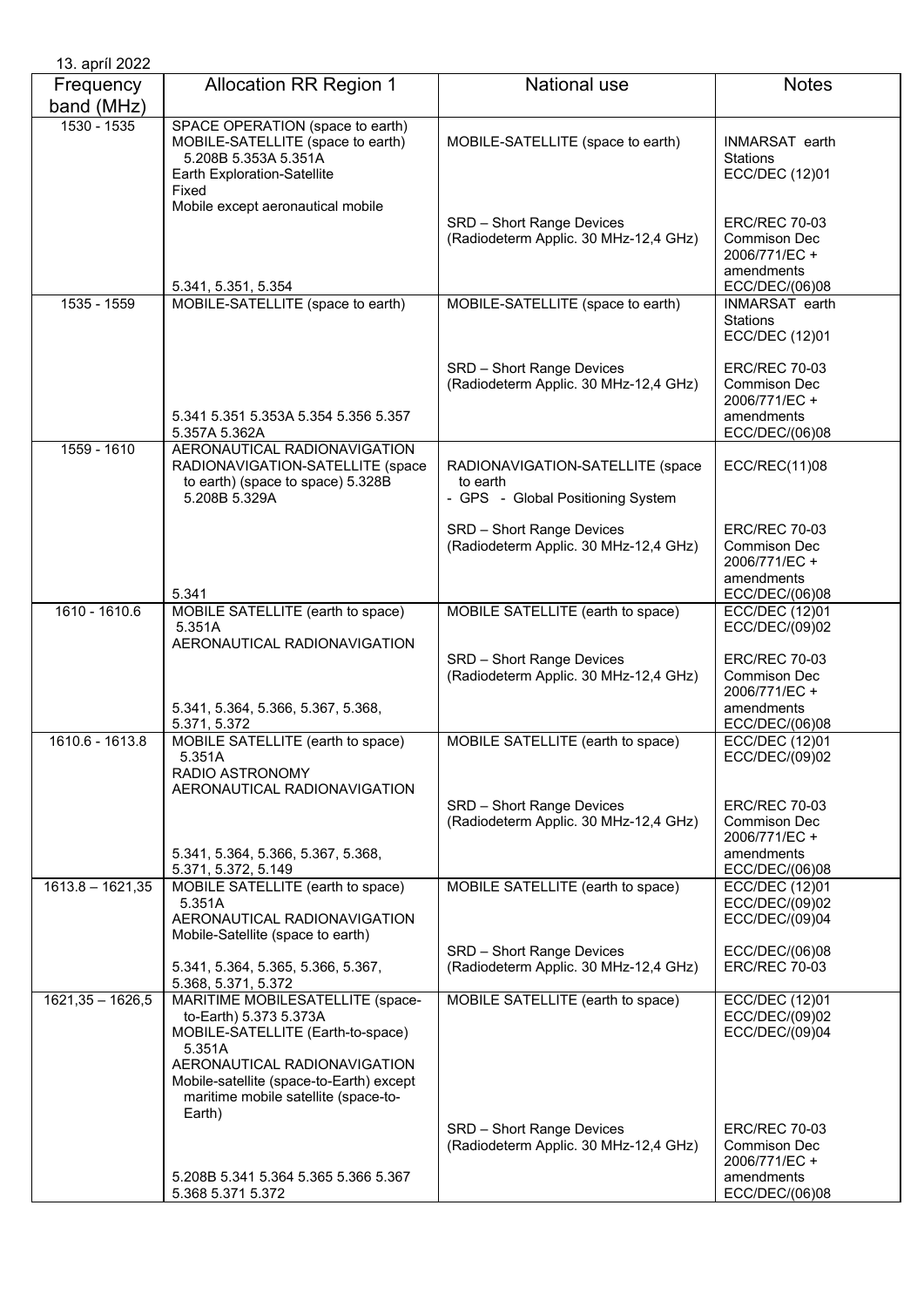| 13. apríl 2022          |                                                                                                                                                                                          |                                                                                                          |                                                                                                                           |
|-------------------------|------------------------------------------------------------------------------------------------------------------------------------------------------------------------------------------|----------------------------------------------------------------------------------------------------------|---------------------------------------------------------------------------------------------------------------------------|
| Frequency<br>band (MHz) | <b>Allocation RR Region 1</b>                                                                                                                                                            | <b>National use</b>                                                                                      | <b>Notes</b>                                                                                                              |
| 1626.5 - 1660           | MOBILE-SATELLITE (earth to space)                                                                                                                                                        | MOBILE-SATELLITE (earth to space)                                                                        | ECC/DEC (12)01                                                                                                            |
|                         | 5.341 5.351 5.353A 5.354 5.357A 5.374<br>5.375 5.376                                                                                                                                     | SRD - Short Range Devices<br>(Radiodeterm Applic. 30 MHz-12,4 GHz)                                       | <b>ERC/REC 70-03</b><br><b>Commison Dec</b><br>2006/771/EC +<br>amendments<br>ECC/DEC/(06)08                              |
| 1660 - 1660.5           | MOBILE-SATELLITE (earth to space)                                                                                                                                                        |                                                                                                          | ECC/DEC (12)01                                                                                                            |
|                         | 5.351A<br>RADIO ASTRONOMY<br>5.149, 5.341, 5.351, 5.354, 5.576A                                                                                                                          | SRD - Short Range Devices<br>(Radiodeterm Applic. 30 MHz-12,4 GHz)                                       | <b>ERC/REC 70-03</b><br>Commison Dec<br>2006/771/EC +<br>amendments<br>ECC/DEC/(06)08                                     |
| 1660.5 - 1668           | <b>RADIO ASTRONOMY</b>                                                                                                                                                                   |                                                                                                          |                                                                                                                           |
|                         | SPACE RESEARCH (passive)<br>Fixed<br>Mobile except aeronautical mobile<br>5.149, 5.341, 5.379A                                                                                           | SRD - Short Range Devices<br>(Radiodeterm Applic. 30 MHz-12,4 GHz)                                       | <b>ERC/REC 70-03</b><br>Commison Dec<br>2006/771/EC +<br>amendments<br>ECC/DEC/(06)08                                     |
| $1668 - 1668,4$         | MOBILE-SATELLITE (Earth-to-space)<br>5.351A 5.379B 5.379C<br>RADIO ASTRONOMY<br>SPACE RESEARCH (passive)<br>Fixed<br>Mobile except aeronautical mobile<br>5.149 5.341 5.379A             | SRD - Short Range Devices<br>(Radiodeterm Applic. 30 MHz-12,4 GHz)                                       | <b>ERC/REC 70-03</b><br>Commison Dec<br>2006/771/EC +<br>amendments<br>ECC/DEC/(06)08                                     |
| 1668.4 - 1670           | METEOROLOGICAL AIDS<br><b>FIXED</b><br>MOBILE except aeronautical mobile<br>MOBILE-SATELLITE (Earth-to-space)<br>5.351A 5.379B 5.379C<br>RADIO ASTRONOMY<br>5.149 5.341 5.379D 5.379E    | SRD - Short Range Devices<br>(Radiodeterm Applic. 30 MHz-12,4 GHz)                                       | <b>ERC/REC 70-03</b><br>Commison Dec<br>2006/771/EC+<br>amendments<br>ECC/DEC/(06)08                                      |
| 1670 - 1675             | METEOROLOGICAL AIDS<br><b>FIXED</b><br>METEOROLOGICAL-SATELLITE<br>(space-to-Earth)<br><b>MOBILE</b><br>MOBILE-SATELLITE (Earth-to-space)<br>5.351A 5.379B<br>5.341 5.379D 5.379E 5.380A | <b>MOBILE</b><br>MSS 1670-1675 MHz<br>SRD - Short Range Devices<br>(Radiodeterm Applic. 30 MHz-12,4 GHz) | ECC/DEC/(04)09<br>ECC/DEC (12)01<br><b>ERC/REC 70-03</b><br>Commison Dec<br>2006/771/EC +<br>amendments<br>ECC/DEC/(06)08 |
| 1675 - 1690             | METEOROLOGICAL AIDS                                                                                                                                                                      |                                                                                                          |                                                                                                                           |
|                         | <b>FIXED</b><br>METEOROLOGICAL-SATELLITE (space<br>to earth)<br>MOBILE except aeronautical mobile<br>5.341                                                                               | SRD - Short Range Devices<br>(Radiodeterm Applic. 30 MHz-12,4 GHz)                                       | <b>ERC/REC 70-03</b><br>Commison Dec<br>2006/771/EC +<br>amendments<br>ECC/DEC/(06)08                                     |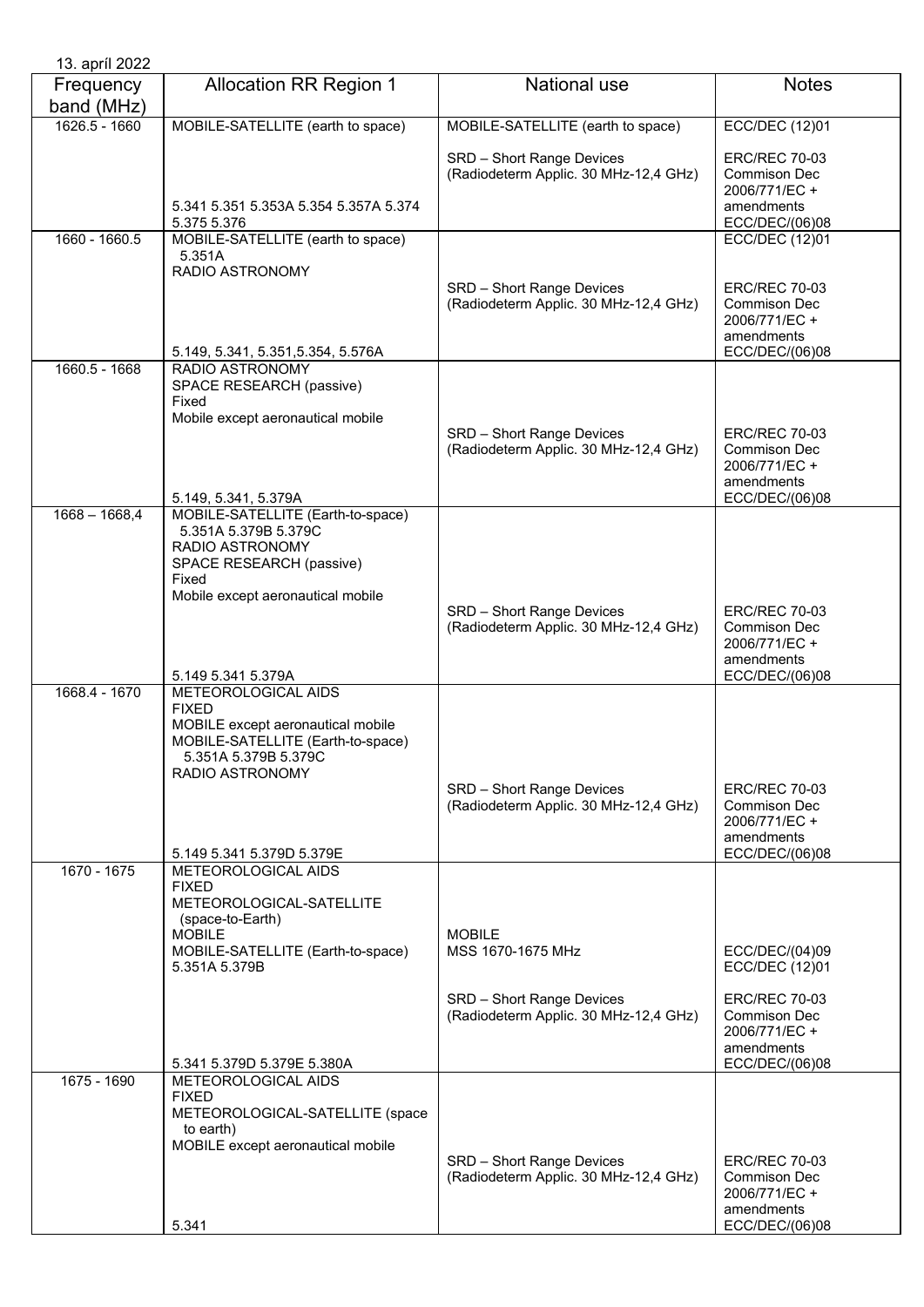| 13. apríl 2022          |                                                                                                                                   |                                                                                                                                                                     |                                                                                                                                                                                                                                                                                                                                                                                                                                                                                                                                                                          |
|-------------------------|-----------------------------------------------------------------------------------------------------------------------------------|---------------------------------------------------------------------------------------------------------------------------------------------------------------------|--------------------------------------------------------------------------------------------------------------------------------------------------------------------------------------------------------------------------------------------------------------------------------------------------------------------------------------------------------------------------------------------------------------------------------------------------------------------------------------------------------------------------------------------------------------------------|
| Frequency<br>band (MHz) | <b>Allocation RR Region 1</b>                                                                                                     | National use                                                                                                                                                        | <b>Notes</b>                                                                                                                                                                                                                                                                                                                                                                                                                                                                                                                                                             |
| 1690 - 1700             | METEOROLOGICAL AIDS<br>METEOROLOGICAL-SATELLITE (space<br>to earth)<br>Fixed<br>Mobile except aeronautical mobile<br>5.289, 5.341 | SRD - Short Range Devices<br>(Radiodeterm Applic. 30 MHz-12,4 GHz)                                                                                                  | <b>ERC/REC 70-03</b><br>Commison Dec<br>2006/771/EC +<br>amendments<br>ECC/DEC/(06)08                                                                                                                                                                                                                                                                                                                                                                                                                                                                                    |
| 1700 - 1710             | <b>FIXED</b><br>METEOROLOGICAL-SATELLITE (space<br>to earth)<br>MOBILE except aeronautical mobile<br>5.289, 5.341                 | SRD - Short Range Devices<br>(Radiodeterm Applic. 30 MHz-12,4 GHz)                                                                                                  | <b>ERC/REC 70-03</b><br><b>Commison Dec</b><br>2006/771/EC +<br>amendments<br>ECC/DEC/(06)08                                                                                                                                                                                                                                                                                                                                                                                                                                                                             |
| 1710 - 1980             | <b>FIXED</b><br>MOBILE 5.384A, 5.388A                                                                                             | <b>MOBILE</b><br>GSM1800 1710-1785 and 1805-<br>1880 MHz<br>UMTS<br>- Universal Mobile Tele-<br>$\sim$<br>communications System<br>(1920-1980 MHz)                  | ERC/DEC/(95)03<br>ECC/DEC/(06)13<br>ECC/DEC/(06)07<br>ECC/DEC/(08)08<br>ERC/DEC/(94)03<br>ECC/DEC/(06)01<br>ECC/DEC (12)01ssion<br>Dec<br>2022/173/EC<br><b>Commission Dec</b><br>2011/251/EC<br><b>Commission Dec</b><br>2008/295/EC<br><b>Commission Dec</b><br>2013/654/EC<br><b>Commission Dec</b><br>2016/2317<br><b>Commission Dec</b><br>2008/295/EC<br><b>Commission Dec</b><br>2010/166/EC<br><b>Commission Dec</b><br>2012/688/EC<br>Commission Dec 2020/667<br><b>Commission Dec</b><br>2014/641/EU<br><b>Commission Dec</b><br>2017/191/EC<br>ECC/DEC/(22)01 |
|                         | 5.149, 5.341, 5.385, 5.388                                                                                                        | SRD - Short Range Devices<br>(Radio microphones 1785-1804.8 MHz)<br>(Wireless Audio 1795-1800 MHz)<br>(Radiodeterm Applic. 30 MHz-12,4 GHz)<br>(DECT 1880-1900 MHz) | <b>ERC/REC 70-03</b><br>Commison Dec<br>2006/771/EC +<br>amendments<br>ECC/DEC/(06)08<br>ERC/DEC/(98)22                                                                                                                                                                                                                                                                                                                                                                                                                                                                  |
| 1980 - 2010             | <b>FIXED</b><br><b>MOBILE</b><br>MOBILE-SATELLITE (earth to space)<br>5.351A                                                      | <b>MOBILE</b><br>MOBILE-SATELLITE (earth to space)                                                                                                                  | <b>Commission Dec</b><br>2007/98/EC<br>ECC/DEC/(06)09<br>ECC/DEC/(06)10<br>ECC/DEC/(12)01                                                                                                                                                                                                                                                                                                                                                                                                                                                                                |
|                         | 5.388, 5.389A,                                                                                                                    | SRD - Short Range Devices<br>(Radiodeterm Applic. 30 MHz-12,4 GHz)                                                                                                  | <b>ERC/REC 70-03</b><br><b>Commison Dec</b><br>2006/771/EC +<br>amendments<br>ECC/DEC/(06)08                                                                                                                                                                                                                                                                                                                                                                                                                                                                             |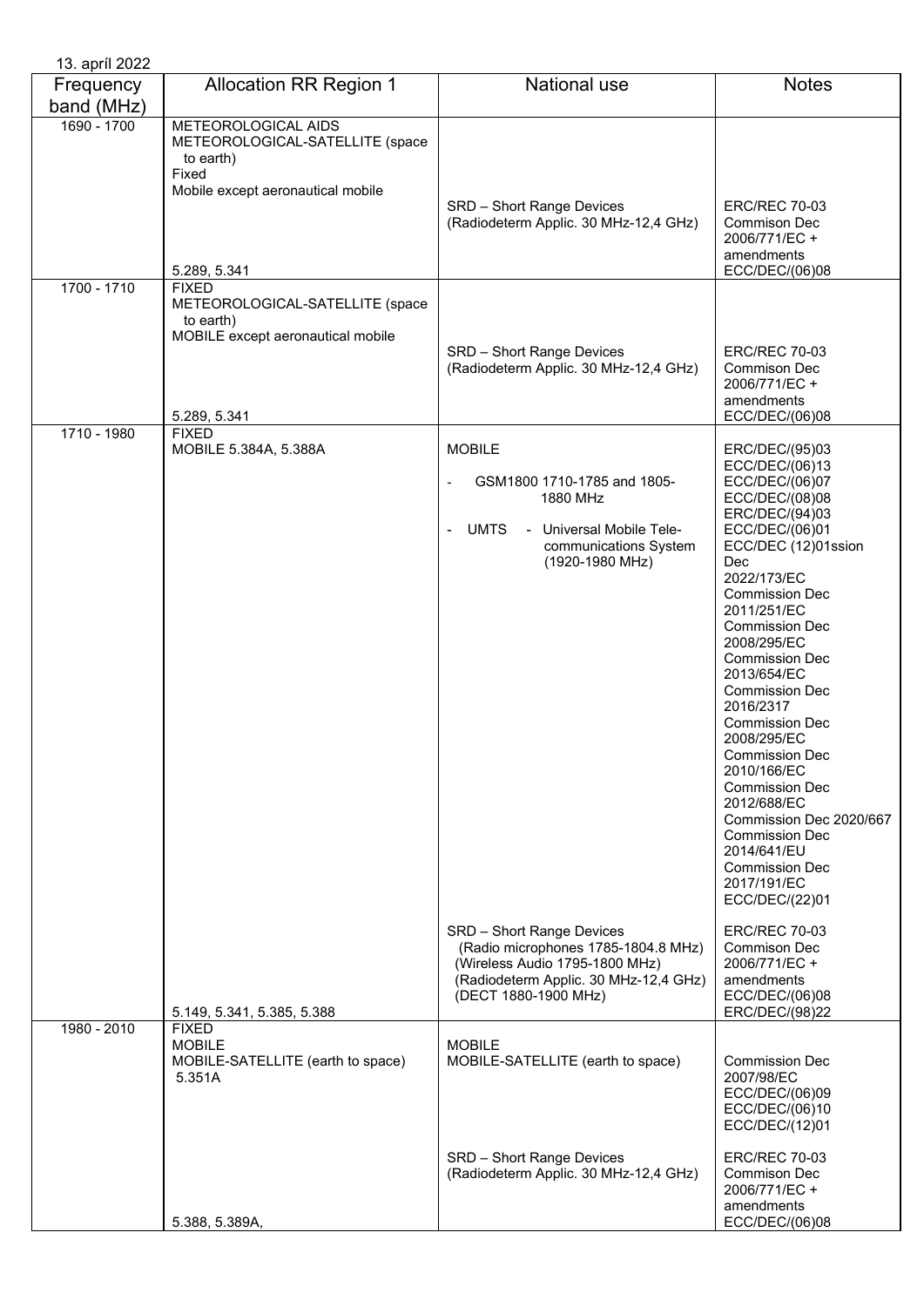| 13. april 2022          |                                                                                                                                                                                                        |                                                                                                                                        |                                                                                                                                                                                                                                                                               |
|-------------------------|--------------------------------------------------------------------------------------------------------------------------------------------------------------------------------------------------------|----------------------------------------------------------------------------------------------------------------------------------------|-------------------------------------------------------------------------------------------------------------------------------------------------------------------------------------------------------------------------------------------------------------------------------|
| Frequency<br>band (MHz) | <b>Allocation RR Region 1</b>                                                                                                                                                                          | National use                                                                                                                           | <b>Notes</b>                                                                                                                                                                                                                                                                  |
| $2010 - 2025$           | <b>FIXED</b><br>MOBILE 5.388A                                                                                                                                                                          | <b>MOBILE</b><br>- Video PMSE                                                                                                          | Commission Dec<br>2016/339/EC                                                                                                                                                                                                                                                 |
|                         | 5.388                                                                                                                                                                                                  | SRD - Short Range Devices<br>(Radiodeterm Applic. 30 MHz-12,4 GHz)                                                                     | <b>ERC/REC 70-03</b><br>Commison Dec<br>2006/771/EC +<br>amendments<br>ECC/DEC/(06)08                                                                                                                                                                                         |
| $2025 - 2110$           | <b>FIXED</b>                                                                                                                                                                                           | <b>FIXED</b>                                                                                                                           | <b>CEPT T/R 13-01</b>                                                                                                                                                                                                                                                         |
|                         | SPACE OPERATION (earth to space)<br>(space to space)<br>EARTH EXPLORATION-SATELLITE<br>(earth to space) (space to space)<br><b>MOBILE 5.391</b><br>SPACE RESEARCH (earth to space)<br>(space to space) | EARTH EXPLORATION-SATELLITE<br>(earth to space) (space to space)<br>SRD - Short Range Devices<br>(Radiodeterm Applic. 30 MHz-12,4 GHz) | Annex C<br><b>ERC/REC 70-03</b><br>Commison Dec<br>2006/771/EC +                                                                                                                                                                                                              |
|                         | 5.392                                                                                                                                                                                                  |                                                                                                                                        | amendments<br>ECC/DEC/(06)08                                                                                                                                                                                                                                                  |
| 2110 - 2120             | <b>FIXED</b><br>MOBILE 5.388A<br>SPACE RESEARCH (deep space) (earth                                                                                                                                    | <b>MOBILE</b><br>- UMTS<br>Universal Mobile Tele-                                                                                      | ECC/DEC/(06)01<br>ECC/DEC/(06)07                                                                                                                                                                                                                                              |
|                         | to space)                                                                                                                                                                                              | communications System<br>(2110-2170 MHz)                                                                                               | <b>Commission Dec</b><br>2012/688/EC<br><b>Commission Dec</b><br>2020/667/EC<br><b>Commission Dec</b><br>2013/654/EC<br><b>Commission Dec</b><br>2016/2317/EC<br><b>Commission Dec</b><br>2017/191/EC<br>ECC/DEC/(22)01                                                       |
|                         | 5.388                                                                                                                                                                                                  | SRD - Short Range Devices<br>(Radiodeterm Applic. 30 MHz-12,4 GHz)                                                                     | <b>ERC/REC 70-03</b><br>Commison Dec<br>2006/771/EC +<br>amendments<br>ECC/DEC/(06)08                                                                                                                                                                                         |
| 2120 - 2170             | <b>FIXED</b><br>MOBILE 5.388A                                                                                                                                                                          | <b>MOBILE</b><br><b>UMTS</b><br>Universal Mobile Tele-<br>communications System<br>(2110-2170 MHz)                                     | ECC/DEC/(06)01<br>ECC/DEC (12)01<br>ECC/DEC/(06)07<br><b>Commission Dec</b><br>2013/654/EC<br><b>Commission Dec</b><br>2016/2317/EC<br><b>Commission Dec</b><br>2017/191/EC<br><b>Commission Dec</b><br>2012/688/EC<br><b>Commission Dec</b><br>2020/667/EC<br>ECC/DEC/(22)01 |
|                         | 5.388                                                                                                                                                                                                  | SRD - Short Range Devices<br>(Radiodeterm Applic. 30 MHz-12,4 GHz)                                                                     | <b>ERC/REC 70-03</b><br>Commison Dec<br>2006/771/EC +<br>amendments<br>ECC/DEC/(06)08                                                                                                                                                                                         |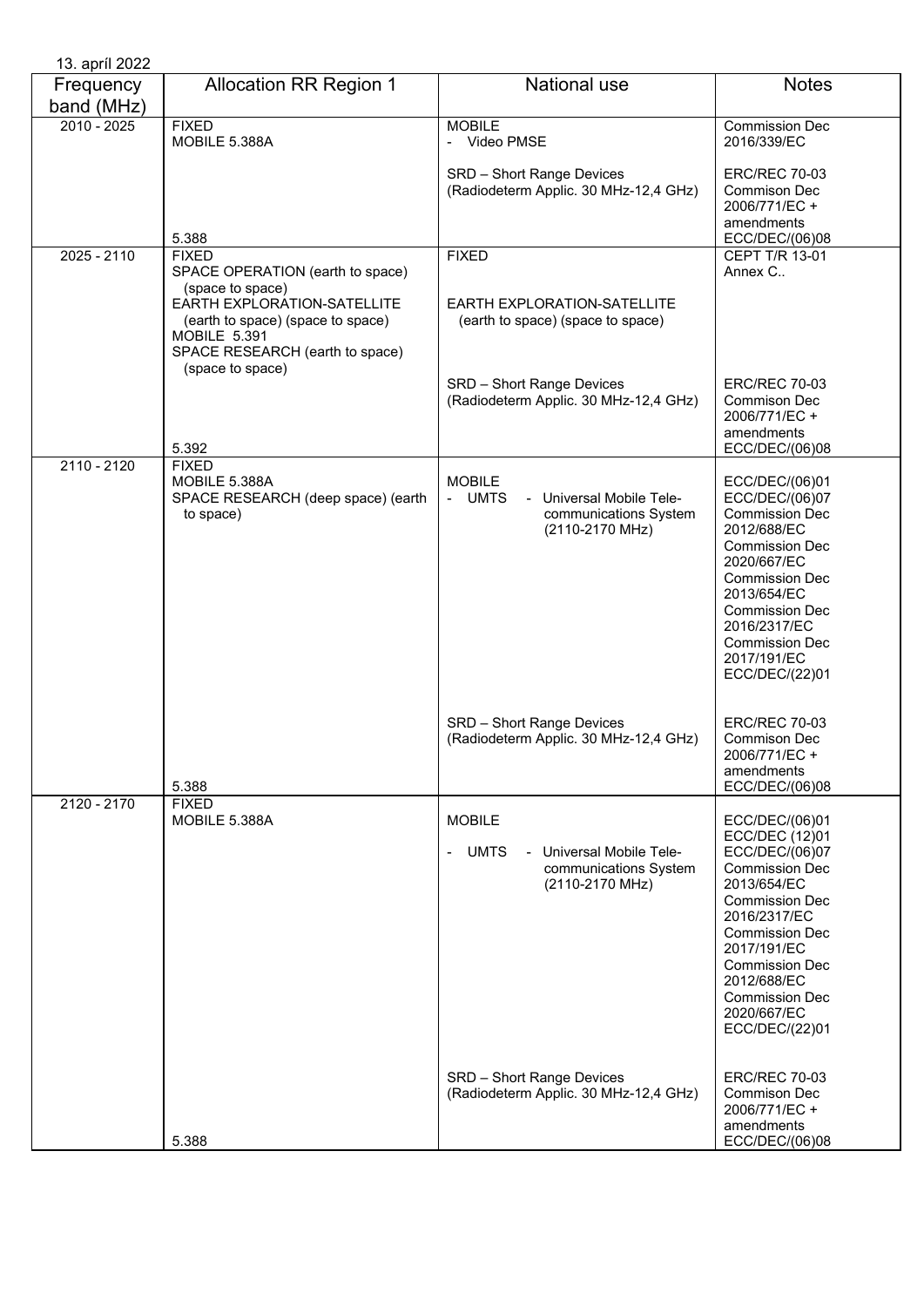| 13. apríl 2022          |                                                                                                                                                                                                        |                                                                                                                                                                                                                                                |                                                                                                         |
|-------------------------|--------------------------------------------------------------------------------------------------------------------------------------------------------------------------------------------------------|------------------------------------------------------------------------------------------------------------------------------------------------------------------------------------------------------------------------------------------------|---------------------------------------------------------------------------------------------------------|
| Frequency<br>band (MHz) | <b>Allocation RR Region 1</b>                                                                                                                                                                          | <b>National use</b>                                                                                                                                                                                                                            | <b>Notes</b>                                                                                            |
| $2170 - 2200$           | <b>FIXED</b><br><b>MOBILE</b><br>MOBILE-SATELLITE (space to earth)<br>5.351A                                                                                                                           | <b>MOBILE</b><br>MOBILE-SATELLITE (space to earth)                                                                                                                                                                                             | ECC/DEC/(06)09<br>ECC/DEC (12)01<br><b>Commission Dec</b><br>2007/98/EC                                 |
|                         | 5.388, 5.389A                                                                                                                                                                                          | SRD - Short Range Devices<br>(Radiodeterm Applic. 30 MHz-12,4 GHz)                                                                                                                                                                             | ECC/DEC/(06)10<br><b>ERC/REC 70-03</b><br>Commison Dec<br>2006/771/EC +<br>amendments<br>ECC/DEC/(06)08 |
| 2200 - 2290             | <b>FIXED</b>                                                                                                                                                                                           | <b>FIXED</b>                                                                                                                                                                                                                                   | CEPT T/R 13-01                                                                                          |
|                         | SPACE OPERATION (space to earth)<br>(space to space)<br>EARTH EXPLORATION-SATELLITE<br>(space to earth) (space to space)<br><b>MOBILE 5.391</b><br>SPACE RESEARCH (space to earth)<br>(space to space) | SPACE OPERATION (space to earth)<br>(space to space)<br>EARTH EXPLORATION-SATELLITE<br>(space to earth) (space to space)<br>SPACE RESEARCH (space to earth)<br>(space to space)                                                                | Annex C.                                                                                                |
|                         | 5.392                                                                                                                                                                                                  | SRD - Short Range Devices<br>(Radiodeterm Applic. 30 MHz-12,4 GHz)                                                                                                                                                                             | <b>ERC/REC 70-03</b><br>Commison Dec<br>2006/771/EC +<br>amendments<br>ECC/DEC/(06)08                   |
| 2290 - 2300             | <b>FIXED</b>                                                                                                                                                                                           |                                                                                                                                                                                                                                                |                                                                                                         |
|                         | MOBILE except aeronautical mobile<br>SPACE RESEARCH (deep space)<br>(space to earth)                                                                                                                   | SRD - Short Range Devices<br>(Radiodeterm Applic. 30 MHz-12,4 GHz)                                                                                                                                                                             | <b>ERC/REC 70-03</b><br>Commison Dec<br>2006/771/EC +<br>amendments<br>ECC/DEC/(06)08                   |
| 2300 - 2450             | <b>FIXED</b><br>MOBILE 5.384A                                                                                                                                                                          | <b>FIXED</b><br>MOBILE (MFCN)                                                                                                                                                                                                                  | <b>ECC/DEC (14)02</b><br><b>ECC/REC (15)04</b><br>ECC/DEC/(22)01                                        |
|                         | Amateur<br>Radiolocation                                                                                                                                                                               | Amateur                                                                                                                                                                                                                                        | Amateur Reg.<br>CEPT T/R 61-01                                                                          |
|                         |                                                                                                                                                                                                        | SRD - Short Range Devices<br>(Wideband data transmission systems<br>2400-2483.5 MHz)<br>(RFID - 2446-2454 MHz<br>(Non-specific SRD 2400-2483,5 MHz)<br>(Radiodeterm Applic. 30 MHz-12,4 GHz)                                                   | <b>ERC/REC 70-03</b><br>Commison Dec<br>2006/771/EC +<br>amendments<br>ECC/DEC/(06)08                   |
|                         | 5.150                                                                                                                                                                                                  | ISM - Industrial Scientific and Medical<br>applications (2400-2483.5 MHz)                                                                                                                                                                      |                                                                                                         |
| 2450 - 2483.5           | <b>FIXED</b><br><b>MOBILE</b><br>Radiolocation                                                                                                                                                         | SRD - Short Range Devices<br>(Wideband data transmission systems<br>2400-2483.5 MHz)<br>(RFID - 2446-2454 MHz<br>(Non-specific SRD 2400-2483,5 MHz)<br>(Radiodeterm Applic. 30 MHz-12,4 GHz)<br><b>ISM</b> - Industrial Scientific and Medical | <b>CEPT T/R 70-03</b><br>Commison Dec<br>2006/771/EC +<br>amendments<br>ECC/DEC/(06)08                  |
|                         | 5.150                                                                                                                                                                                                  | applications (2400-2483.5 MHz)                                                                                                                                                                                                                 |                                                                                                         |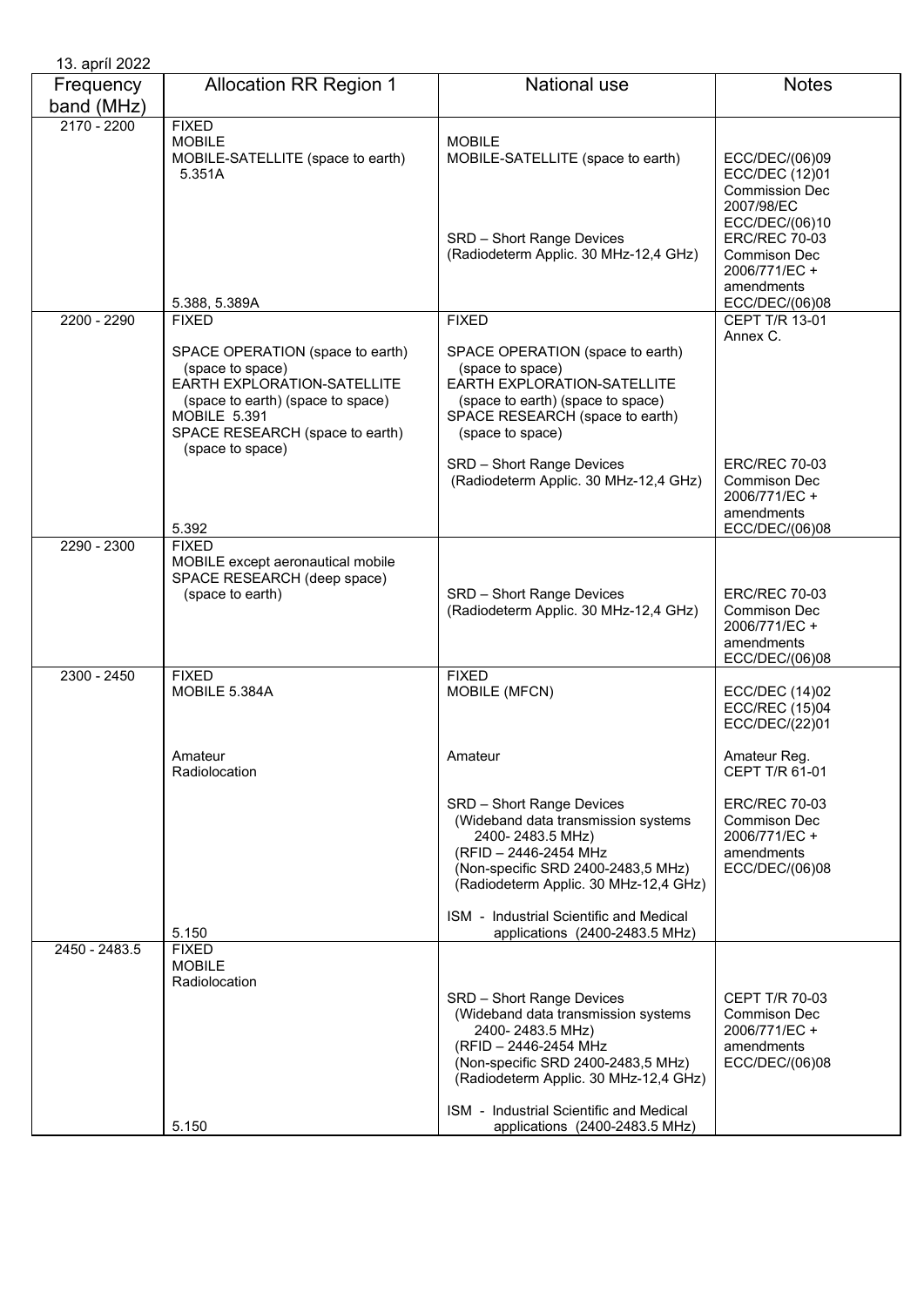| 13. apríl 2022          |                                                                                                                                                                                                     |                                                                                                                                                                                 |                                                                                                                                                                            |
|-------------------------|-----------------------------------------------------------------------------------------------------------------------------------------------------------------------------------------------------|---------------------------------------------------------------------------------------------------------------------------------------------------------------------------------|----------------------------------------------------------------------------------------------------------------------------------------------------------------------------|
| Frequency<br>band (MHz) | <b>Allocation RR Region 1</b>                                                                                                                                                                       | <b>National use</b>                                                                                                                                                             | <b>Notes</b>                                                                                                                                                               |
| 2483.5 - 2500           | <b>FIXED</b><br><b>MOBILE</b><br>MOBILE-SATELLITE (space to earth)<br>5.351A<br>RADIODETERMINATION-SATELLITE<br>(space to Earth) 5.398<br>Radiolocation                                             | <b>MOBILE</b><br>MOBILE-SATELLITE (space to earth)                                                                                                                              | ECC/DEC (12)01<br>ECC/DEC/(09)02                                                                                                                                           |
|                         | 5.150, 5.399, 5.402                                                                                                                                                                                 | SRD - Short Range Devices<br>(Active medical Implants devices)<br>(Medical data acquisition)<br>(Tracking, Tracing and data quisition)<br>(Radiodeterm Applic. 30 MHz-12,4 GHz) | CEPT T/R 70-03<br><b>Commison Dec</b><br>2006/771/EC+<br>amendments<br>ECC/DEC/(06)08                                                                                      |
| 2500 - 2520             | <b>FIXED 5.410</b><br>MOBILE except aeronautical mobile<br>5.384A                                                                                                                                   | MOBILE (2500-2690 MHz IMT)                                                                                                                                                      | ECC/DEC (05)05<br>ECC/DEC/(08)08<br><b>Commission Dec</b><br>2008/477/EC<br><b>Commission Dec</b><br>2020/636/EC<br><b>Commission Dec</b><br>2017/191/EC<br>ECC/DEC/(22)01 |
|                         |                                                                                                                                                                                                     | SRD - Short Range Devices<br>(Radiodeterm Applic. 30 MHz-12,4 GHz)                                                                                                              | ERC/REC 70-03<br><b>Commison Dec</b><br>2006/771/EC +<br>amendments<br>ECC/DEC/(06)08                                                                                      |
| 2520 - 2655             | <b>FIXED 5.410</b><br>MOBILE except aeronautical mobile<br>5.384A<br>BROADCASTING-SATELLITE 5.413,<br>5.416                                                                                         | MOBILE (2500-2690 MHz IMT)                                                                                                                                                      | ECC/DEC (05)05<br>ECC/DEC/(08)08<br><b>Commission Dec</b><br>2008/477/EC<br><b>Commission Dec</b><br>2020/636/EC<br><b>Commission Dec</b><br>2017/191/EC<br>ECC/DEC/(22)01 |
|                         | 5.339, 5.403, 5.418B, 5.418C                                                                                                                                                                        | SRD - Short Range Devices<br>(Radiodeterm Applic. 30 MHz-12,4 GHz)                                                                                                              | <b>ERC/REC 70-03</b><br>Commison Dec<br>2006/771/EC +<br>amendments<br>ECC/DEC/(06)08                                                                                      |
| 2655 - 2670             | <b>FIXED 5.410</b><br>MOBILE except aeronautical mobile<br>5.384A<br>BROADCASTING-SATELLITE 5.413,<br>5.416<br>Earth Exploration-Satellite (passive)<br>Radio Astronomy<br>Space Research (passive) | MOBILE (2500-2690 MHz IMT)                                                                                                                                                      | ECC/DEC (05)05<br>ECC/DEC/(08)08<br><b>Commission Dec</b><br>2008/477/EC<br><b>Commission Dec</b><br>2020/636/EC<br><b>Commission Dec</b><br>2017/191/EC<br>ECC/DEC/(22)01 |
|                         | 5.149, 5.420                                                                                                                                                                                        | SRD - Short Range Devices<br>(Radiodeterm Applic. 30 MHz-12,4 GHz)                                                                                                              | <b>ERC/REC 70-03</b><br><b>Commison Dec</b><br>2006/771/EC +<br>amendments<br>ECC/DEC/(06)08                                                                               |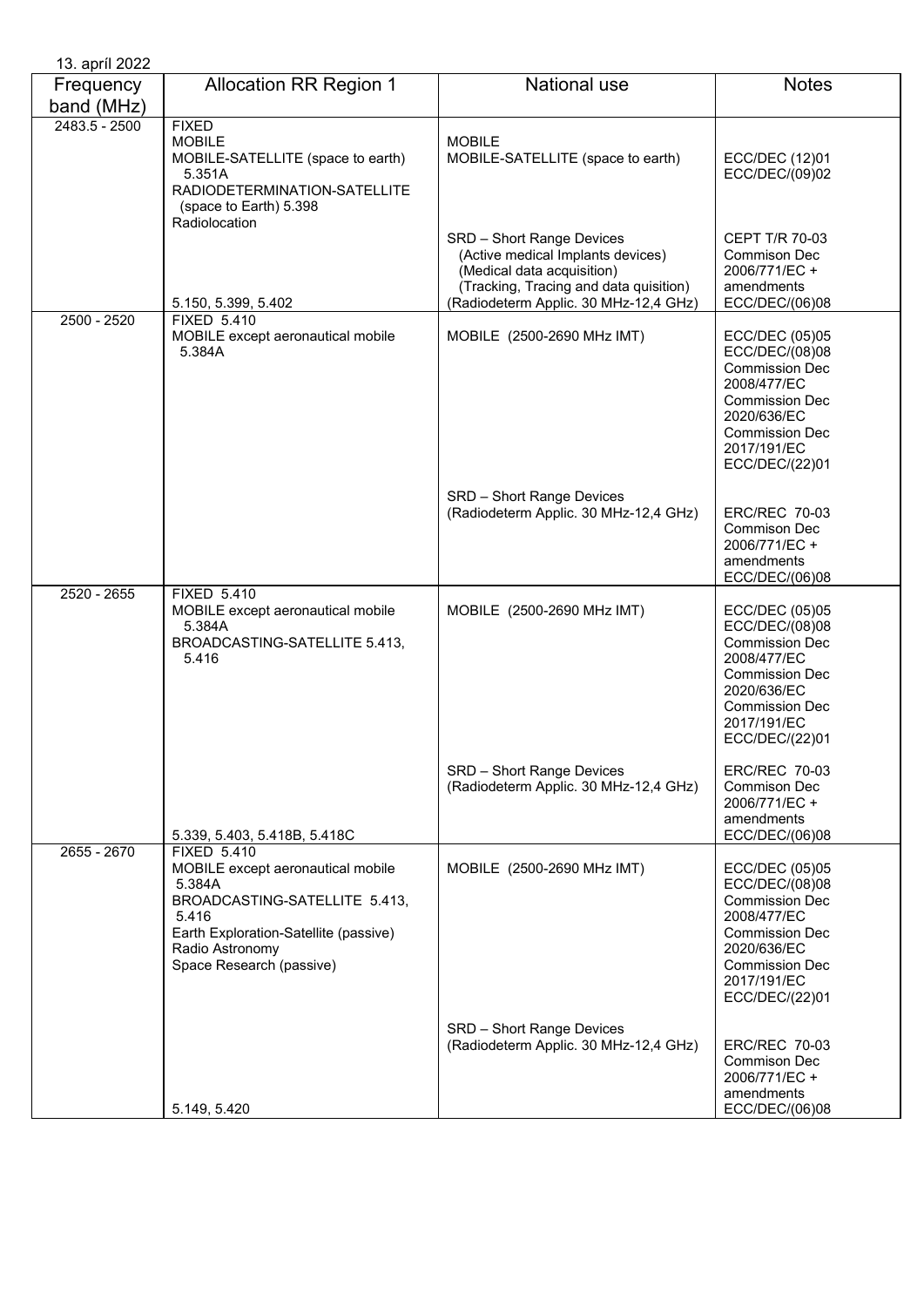| 13. apríl 2022          |                                                                                                                                                                                                          |                                                                                                      |                                                                                                                                                                            |
|-------------------------|----------------------------------------------------------------------------------------------------------------------------------------------------------------------------------------------------------|------------------------------------------------------------------------------------------------------|----------------------------------------------------------------------------------------------------------------------------------------------------------------------------|
| Frequency<br>band (MHz) | <b>Allocation RR Region 1</b>                                                                                                                                                                            | National use                                                                                         | <b>Notes</b>                                                                                                                                                               |
| $2670 - 2690$           | <b>FIXED 5.410</b><br>MOBILE except aeronautical mobile<br>5.384A<br>MOBILE-SATELLITE (earth to space)<br>5.351A<br>Earth Exploration-Satellite (passive)<br>Radio Astronomy<br>Space Research (passive) | MOBILE (2500-2690 MHz IMT)                                                                           | ECC/DEC (05)05<br>ECC/DEC/(08)08<br><b>Commission Dec</b><br>2008/477/EC<br><b>Commission Dec</b><br>2020/636/EC<br><b>Commission Dec</b><br>2017/191/EC<br>ECC/DEC/(22)01 |
|                         | 5.149                                                                                                                                                                                                    | SRD - Short Range Devices<br>(Radiodeterm Applic. 30 MHz-12,4 GHz)                                   | <b>ERC/REC 70-03</b><br><b>Commison Dec</b><br>2006/771/EC +<br>amendments<br>ECC/DEC/(06)08                                                                               |
| 2690 - 2700             | EARTH EXPLORATION-SATELLITE<br>(passive)<br>RADIO ASTRONOMY<br>SPACE RESEARCH (passive)                                                                                                                  |                                                                                                      |                                                                                                                                                                            |
|                         | 5.340                                                                                                                                                                                                    | SRD - Short Range Devices<br>(Radiodeterm Applic. 30 MHz-12,4 GHz)                                   | <b>ERC/REC 70-03</b><br>Commison Dec<br>2006/771/EC +<br>amendments<br>ECC/DEC/(06)08                                                                                      |
| 2700 - 2900             | AERONAUTICAL RADIONAVIGATION<br>5.337                                                                                                                                                                    | AERONAUTICAL RADIONAVIGATION                                                                         | Navigation System                                                                                                                                                          |
|                         | Radiolocation                                                                                                                                                                                            | Radiolocation                                                                                        | Meteorolog. radar<br>ECC/REC/(02)09                                                                                                                                        |
|                         | 5.423                                                                                                                                                                                                    | SRD - Short Range Devices<br>(Radiodeterm Applic. 30 MHz-12,4 GHz)                                   | <b>ERC/REC 70-03</b><br><b>Commison Dec</b><br>2006/771/EC +<br>amendments<br>ECC/DEC/(06)08                                                                               |
| 2900 - 3100             | RADIONAVIGATION 5.424A<br>RADIOLOCATION 5.426                                                                                                                                                            | <b>RADIONAVIGATION</b>                                                                               | Radar                                                                                                                                                                      |
|                         | 5.425, 5.427                                                                                                                                                                                             | SRD - Short Range Devices<br>(Radiodeterm Applic. 30 MHz-12, GHz)                                    | <b>ERC/REC 70-03</b><br><b>Commison Dec</b><br>2006/771/EC +<br>amendments<br>ECC/DEC/(06)08                                                                               |
| 3100 - 3300             | <b>RADIOLOCATION</b>                                                                                                                                                                                     | <b>RADIOLOCATION</b>                                                                                 | Radar                                                                                                                                                                      |
|                         | Earth Exploration-Satellite (active)<br>Space Research (active)                                                                                                                                          | SRD - Short Range Devices<br>(Non-specific SRD 3.1-4.8 GHz)<br>(Radiodeterm Applic. 30 MHz-12,4 GHz) | <b>ERC/REC 70-03</b><br>Commison Dec<br>2006/771/EC +<br>amendments                                                                                                        |
| $3300 - 3400$           | 5.428, 5.149<br><b>RADIOLOCATION</b>                                                                                                                                                                     | <b>RADIOLOCATION</b>                                                                                 | ECC/DEC/(06)08<br>Radar                                                                                                                                                    |
|                         | 5.149                                                                                                                                                                                                    | SRD - Short Range Devices<br>(Non-specific SRD 3.1-4.8 GHz)<br>(Radiodeterm Applic. 30 MHz-12,4 GHz) | <b>ERC/REC 70-03</b><br>Commison Dec<br>2006/771/EC +<br>amendments<br>ECC/DEC/(06)08                                                                                      |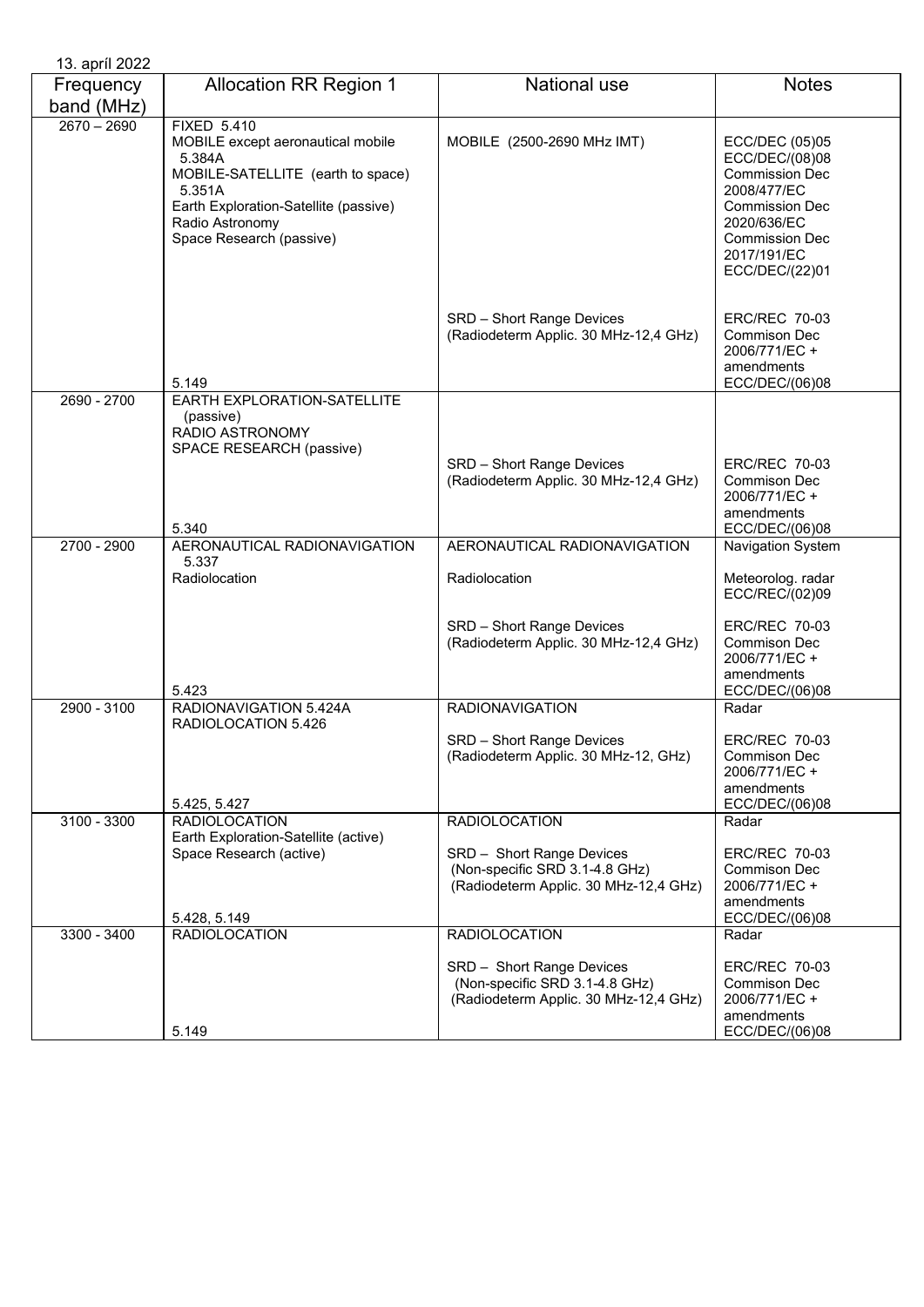| 13. april 2022          |                                                                                                                  |                                                                                                                                              |                                                                                                                                                       |
|-------------------------|------------------------------------------------------------------------------------------------------------------|----------------------------------------------------------------------------------------------------------------------------------------------|-------------------------------------------------------------------------------------------------------------------------------------------------------|
| Frequency<br>band (MHz) | <b>Allocation RR Region 1</b>                                                                                    | <b>National use</b>                                                                                                                          | <b>Notes</b>                                                                                                                                          |
| $3400 - 3600$           | <b>FIXED</b><br>FIXED-SATELLITE (space to earth)<br>MOBILE except aeronautical mobile<br>5.430A<br>Radiolocation | MOBILE (3400-3800 MHz)                                                                                                                       | ERC/DEC/(99)26<br>ECC/DEC/(11)06<br><b>Commision Dec</b><br>2008/411/EC<br><b>Commision Dec</b><br>2019/235/EC<br><b>Commision Dec</b><br>2014/276/EC |
|                         |                                                                                                                  | SRD - Short Range Devices<br>(Non-specific SRD 3.1-4.8 GHz)<br>(Radiodeterm Applic. 30 MHz-12,4 GHz)                                         | <b>ERC/REC 70-03</b><br><b>Commison Dec</b><br>2006/771/EC +<br>amendments<br>ECC/DEC/(06)08                                                          |
| $3600 - 4200$           | <b>FIXED</b>                                                                                                     |                                                                                                                                              |                                                                                                                                                       |
|                         | FIXED-SATELLITE (space to earth)<br>Mobile                                                                       | FIXED-SATELLITE (space to earth)<br>ESV 3700-4200 MHz down link                                                                              | ECC/DEC/(05)09<br>ERC/DEC/(99)26                                                                                                                      |
|                         |                                                                                                                  | MOBILE (3400-3800 MHz)                                                                                                                       | ECC/DEC/(22)01<br>ECC/DEC(11)06<br><b>Commision Dec</b><br>2008/411/EC<br><b>Commision Dec</b><br>2019/235/EC<br><b>Commision Dec</b><br>2014/276/EC  |
|                         |                                                                                                                  | SRD - Short Range Devices<br>(Non-specific SRD 3.1-4.8 GHz)<br>(Radiodeterm Applic. 30 MHz-12,4 GHz)                                         | <b>ERC/REC 70-03</b><br>ECC/DEC/(06)04<br>ECC/DEC/(06)08                                                                                              |
| 4200 - 4400             | AERONAUTICAL MOBILE (R)5.436<br>AERONAUTICAL RADIONAVIGATION<br>5.438                                            | AERONAUTICAL MOBILE (R)<br>AERONAUTICAL RADIONAVIGATION                                                                                      | <b>WAIC</b><br>Radar<br><b>Radio Altimeters</b>                                                                                                       |
|                         | 5.440 5.437                                                                                                      | SRD - Short Range Devices<br>(Non-specific SRD 3.1-4.8 GHz)<br>(Radiodeterm Applic. 30 MHz-12,4 GHz)                                         | <b>ERC/REC 70-03</b><br><b>Commison Dec</b><br>2006/771/EC +<br>amendments<br>ECC/DEC/(06)08                                                          |
| 4400 - 4500             | <b>FIXED</b><br><b>MOBILE</b>                                                                                    | SRD - Short Range Devices<br>(Non-specific SRD 3.1-4.8 GHz)<br>(Radiodeterm Applic. 30 MHz-12,4 GHz)                                         | <b>ERC/REC 70-03</b><br>Commison Dec<br>2006/771/EC +<br>amendments<br>ECC/DEC/(06)08                                                                 |
| 4500 - 4800             | <b>FIXED</b><br>FIXED-SATELLITE (space to earth)                                                                 |                                                                                                                                              | RR Appendix 30B                                                                                                                                       |
|                         | 5.441<br><b>MOBILE</b>                                                                                           | SRD - Short Range Devices<br>(Tank Level Probing Radar 4.5-7 GHz)<br>(Non-specific SRD 3.1-4.8 GHz)<br>(Radiodeterm Applic. 30 MHz-12,4 GHz) | <b>ERC/REC 70-03</b><br>Commison Dec<br>2006/771/EC +<br>amendments<br>ECC/DEC/(06)08                                                                 |
| 4800 - 4990             | <b>FIXED</b><br><b>MOBILE 5.442</b><br>Radio Astronomy<br>5.149 5.339                                            | SRD - Short Range Devices<br>(Tank Level Probing Radar 4.5-7 GHz)<br>(Radiodeterm Applic. 30 MHz-12,4 GHz)                                   | CEPT T/R 70-03<br>Commison Dec<br>2006/771/EC +<br>amendments<br>ECC/DEC/(06)08                                                                       |
| 4990 - 5000             | <b>FIXED</b><br>MOBILE except aeronautical mobile<br>RADIO ASTRONOMY<br>Space Research (passive)<br>5.149        | SRD - Short Range Devices<br>(Tank Level Probing Radar 4.5-7 GHz)<br>(Radiodeterm Applic. 30 MHz-12,4 GHz)                                   | CEPT T/R 70-03<br>Commison Dec<br>2006/771/EC +<br>amendments<br>ECC/DEC/(06)08                                                                       |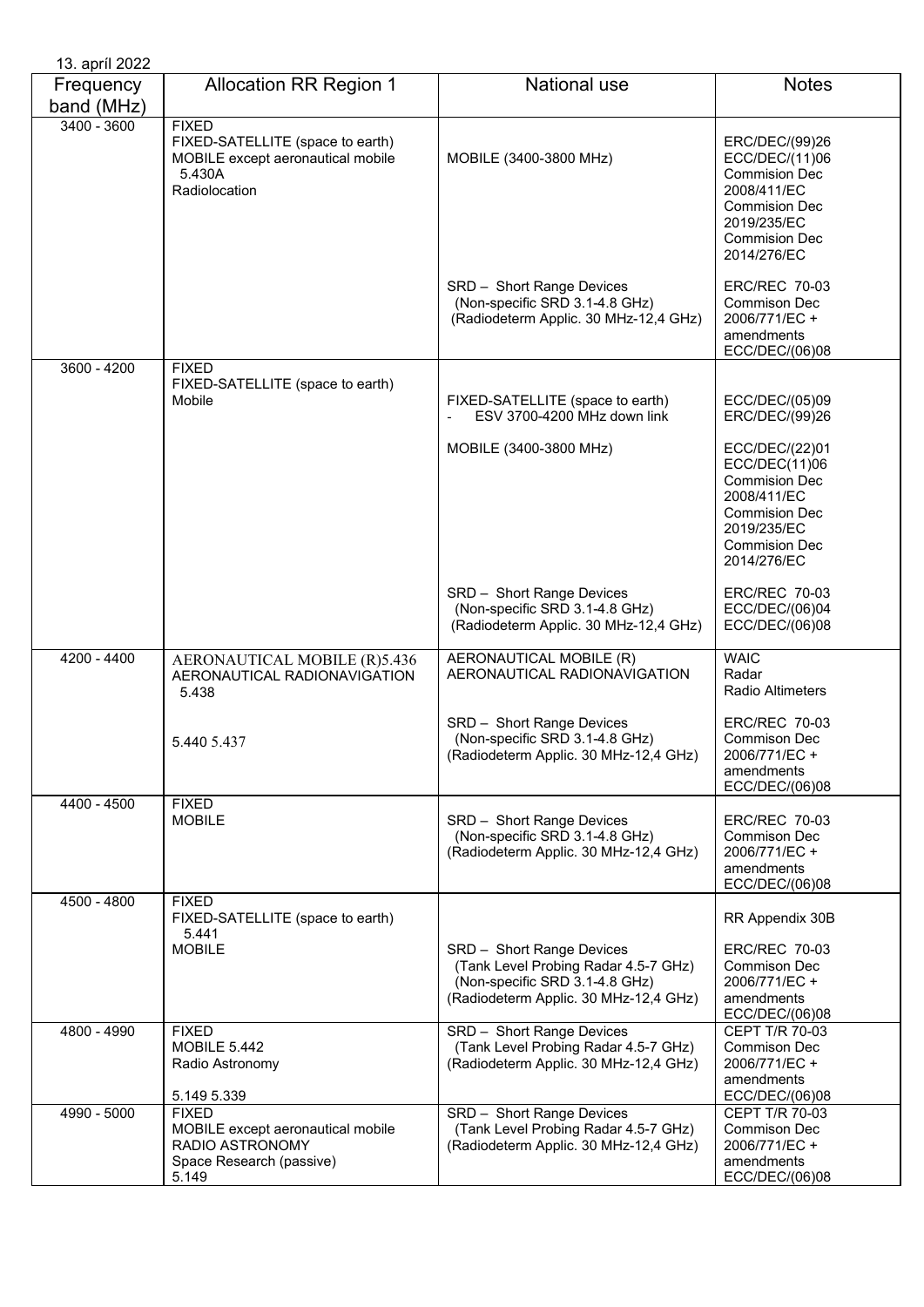| 13. apríl 2022          |                                                                                                                                                  |                                                                                                            |                                                                                               |
|-------------------------|--------------------------------------------------------------------------------------------------------------------------------------------------|------------------------------------------------------------------------------------------------------------|-----------------------------------------------------------------------------------------------|
| Frequency<br>band (MHz) | <b>Allocation RR Region 1</b>                                                                                                                    | <b>National use</b>                                                                                        | <b>Notes</b>                                                                                  |
| $5000 - 5010$           | AERONAUTICAL MOBILE-SATELLITE                                                                                                                    | AERONAUTICAL RADIONAVIGATION                                                                               | ICAO Annex 10                                                                                 |
|                         | (R) 5.443AA<br>AERONAUTICAL RADIONAVIGATION<br>RADIONAVIGATION-SATELLITE (Earth<br>to space)                                                     | SRD - Short Range Devices<br>(Tank Level Probing Radar 4.5-7 GHz)<br>(Radiodeterm Applic. 30 MHz-12,4 GHz) | <b>CEPT T/R 70-03</b><br><b>Commison Dec</b><br>2006/771/EC +<br>amendments<br>ECC/DEC/(06)08 |
| $5010 - 5030$           | AERONAUTICAL MOBILE-SATELLITE                                                                                                                    | AERONAUTICAL RADIONAVIGATION                                                                               | ICAO Annex 10                                                                                 |
|                         | (R) 5.443AA<br>AERONAUTICAL RADIONAVIGATION<br>RADONAVIGATION-SATELLITE (space<br>to Earth) (space to space) 5.328B 5.443B                       | SRD - Short Range Devices<br>(Tank Level Probing Radar 4.5-7 GHz)<br>(Radiodeterm Applic. 30 MHz-12,4 GHz) | <b>CEPT T/R 70-03</b><br>Commison Dec<br>2006/771/EC +<br>amendments<br>ECC/DEC/(06)08        |
| $5030 - 5091$           | AERONAUTICAL-MOBILE (R) 5.443C                                                                                                                   | AERONAUTICAL RADIONAVIGATION                                                                               | <b>ICAO Annex 10</b>                                                                          |
|                         | AERONAUTICAL MOBILE-SATELLITE<br>(R) 5.443D<br>AERONAUTICAL RADIONAVIGATION<br>5.444                                                             | SRD - Short Range Devices<br>(Radiodeterm Applic. 30 MHz-12,4 GHz)<br>(Tank Level Probing Radar 4.5-7 GHz) | <b>CEPT T/R 70-03</b><br>Commison Dec<br>2006/771/EC +<br>amendments<br>ECC/DEC/(06)08        |
| $5091 - 5150$           | FIXED-SATELLITE (Earth to space)<br>5.444A                                                                                                       | AERONAUTICAL RADIONAVIGATION                                                                               | <b>ICAO Annex 10</b>                                                                          |
|                         | AERONAUTICAL-MOBILE 5.444B<br>AERONAUTICAL MOBILE-SATELLITE<br>(R) 5.443AA<br>AERONAUTICAL RADIONAVIGATION<br>5.444                              | SRD - Short Range Devices<br>(Radiodeterm Applic. 30 MHz-12,4 GHz)<br>(Tank Level Probing Radar 4.5-7 GHz) | <b>CEPT T/R 70-03</b><br>Commison Dec<br>2006/771/EC +<br>amendments<br>ECC/DEC/(06)08        |
| $5150 - 5250$           | AERONAUTICAL RADIONAVIGATION<br>MOBILE except aeronautical mobile<br>5.446A 5.446B                                                               | <b>MOBILE</b>                                                                                              |                                                                                               |
|                         | FIXED-SATELLITE (Earth to space)<br>5.447A                                                                                                       | SRD - Short Range Devices<br>(Radiodeterm Applic. 30 MHz-12,4 GHz)<br>(Tank Level Probing Radar 4.5-7 GHz) | <b>CEPT T/R 70-03</b><br><b>Commison Dec</b><br>2006/771/EC +<br>amendments<br>ECC/DEC/(06)08 |
|                         |                                                                                                                                                  | - HIBERLAN - High Performance Radio<br>Local Area Network<br>WAS/RLAN (5150-5350 MHz)                      | ECC/DEC/(04)08<br><b>Commission Dec</b><br>2022/179/EC<br><b>Commission Dec</b><br>2007/90/EC |
|                         | 5.446, 5.447B, 5.447C                                                                                                                            | - BBDR                                                                                                     | ECC/REC (08)04                                                                                |
| 5250 - 5255             | EARTH EXPLORATION-SATELLITE<br>(active)<br>MOBILE except aeronautical mobile<br>5.446A 5.447F<br><b>RADIOLOCATION</b><br>SPACE RESEARCH 5.447D   | SRD - Short Range Devices<br>(Radiodeterm Applic. 30 MHz-12,4 GHz)<br>(Tank Level Probing Radar 4.5-7 GHz) | <b>CEPT T/R 70-03</b><br>Commison Dec<br>2006/771/EC +<br>amendments<br>ECC/DEC/(06)08        |
|                         |                                                                                                                                                  | - HIBERLAN - High Performance Radio<br><b>Local Area Network</b>                                           | ECC/DEC/(04)08<br><b>Commission Dec</b><br>2022/179/EC                                        |
|                         | 5.448A                                                                                                                                           | - WAS/RLAN (5150-5350 MHz)                                                                                 | <b>Commission Dec</b><br>2007/90/EC                                                           |
| 5255 - 5350             | EARTH EXPLORATION-SATELLITE<br>(active)<br>MOBILE except aeronautical mobile<br>5.446A 5.447F<br><b>RADIOLOCATION</b><br>SPACE RESEARCH (active) | SRD - Short Range Devices<br>(Radiodeterm Applic. 30 MHz-12,4 GHz)<br>(Tank Level Probing Radar 4.5-7 GHz) | <b>CEPT T/R 70-03</b><br>Commison Dec<br>2006/771/EC +<br>amendments<br>ECC/DEC/(06)08        |
|                         | 5.448A                                                                                                                                           | - HIBERLAN - High Performance Radio<br>Local Area Network<br>- WAS/RLAN (5150-5350 MHz)                    | ECC/DEC/(04)08<br><b>Commission Dec</b><br>2022/179/EC<br><b>Commission Dec</b><br>2007/90/EC |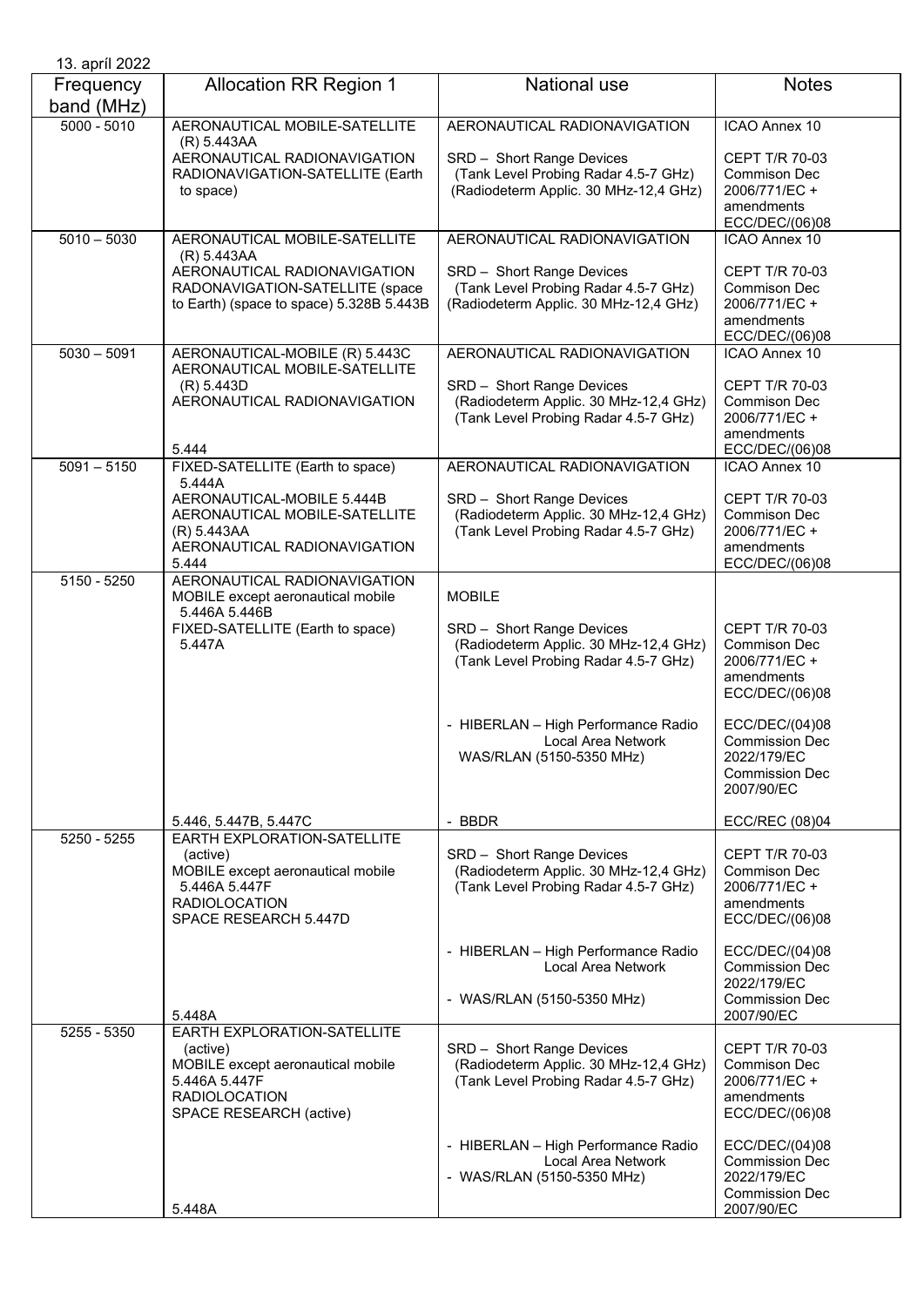| 13. apríl 2022          |                                                                                                                                                                                               |                                                                                                                                                                                                                              |                                                                                                                                                 |
|-------------------------|-----------------------------------------------------------------------------------------------------------------------------------------------------------------------------------------------|------------------------------------------------------------------------------------------------------------------------------------------------------------------------------------------------------------------------------|-------------------------------------------------------------------------------------------------------------------------------------------------|
| Frequency<br>band (MHz) | <b>Allocation RR Region 1</b>                                                                                                                                                                 | <b>National use</b>                                                                                                                                                                                                          | <b>Notes</b>                                                                                                                                    |
| 5350 - 5460             | AERONAUTICAL RADIONAVIGATION<br>5.449<br>EARTH EXPLORATION-SATELLITE<br>(active) 5.448B<br>RADIOLOCATION 5.448D<br>SPACE RESEARCH (active) 5.448C                                             | METEOROLOGICAL RADAR<br>SRD - Short Range Devices<br>(Radiodeterm Applic. 30 MHz-12,4 GHz)<br>(Tank Level Probing Radar 4.5-7 GHz)                                                                                           | <b>CEPT T/R 70-03</b><br><b>Commison Dec</b><br>2006/771/EC +<br>amendments<br>ECC/DEC/(06)08                                                   |
| 5460 - 5470             | RADIONAVIGATION 5.449<br>EARTH EXPLORATION-SATELLITE<br>(active)<br>RADIOLOCATION 5.448D<br>SPACE RESEARCH (active)<br>5.448B                                                                 | Radiolocation<br>SRD - Short Range Devices<br>(Radiodeterm Applic. 30 MHz-12,4 GHz)<br>(Tank Level Probing Radar 4.5-7 GHz)                                                                                                  | <b>CEPT T/R 70-03</b><br><b>Commison Dec</b><br>2006/771/EC +<br>amendments<br>ECC/DEC/(06)08                                                   |
| 5470 - 5570             | <b>MARITIME RADIONAVIGATION</b><br>EARTH EXPLORATION-SATELLITE<br>(active)<br>RADIOLOCATION 5.450B<br>SPACE RESEARCH (active)<br>MOBILE except aeronautical mobile<br>5.446A 5.450A<br>5.448B | METEOROLOGICAL RADAR<br>SRD - Short Range Devices<br>(Radiodeterm Applic. 30 MHz-12,4 GHz)<br>(Tank Level Probing Radar 4.5-7 GHz)<br>- HIERLAN - High Performance Radio<br>Local Area Network<br>- WAS/RLAN (5470-5725 MHz) | CEPT T/R 70-03<br>Commison Dec<br>2006/771/EC +<br>amendments<br>ECC/DEC/(06)08<br>ECC/DEC/(04)08<br>Commission Dec<br>2022/179/EC              |
| $5570 - 5650$           | MOBILE except aeronautical mobile<br>5.446A 5.450A<br>RADIOLOCATION 5.450B<br>MARITIME RADIONAVIGATION<br>5.452                                                                               | METEOROLOGICAL RADAR<br>SRD - Short Range Devices<br>(Radiodeterm Applic. 30 MHz-12,4 GHz)<br>(Tank Level Probing Radar 4.5-7 GHz)<br>- WAS/RLAN (5470-5725 MHz)                                                             | CEPT T/R 70-03<br><b>Commison Dec</b><br>2006/771/EC+<br>amendments<br>ECC/DEC/(06)08<br>ECC/DEC/(04)08<br><b>Commission Dec</b><br>2022/179/EC |
| 5650 - 5725             | <b>RADIOLOCATION</b><br>Amateur<br>Space Research (deep space)<br>MOBILE except aeronautical mobile<br>5.446A 5.450A<br>5.282                                                                 | Radiolocation<br>SRD - Short Range Devices<br>(Radiodeterm Applic. 30 MHz-12,4 GHz)<br>(Tank Level Probing Radar 4.5-7 GHz)<br>- WAS/RLAN<br>(5470-5725 MHz)                                                                 | CEPT T/R 70-03<br>Commison Dec<br>2006/771/EC +<br>amendments<br>ECC/DEC/(06)08<br>ECC/DEC/(04)08<br><b>Commission Dec</b><br>2022/179/EC       |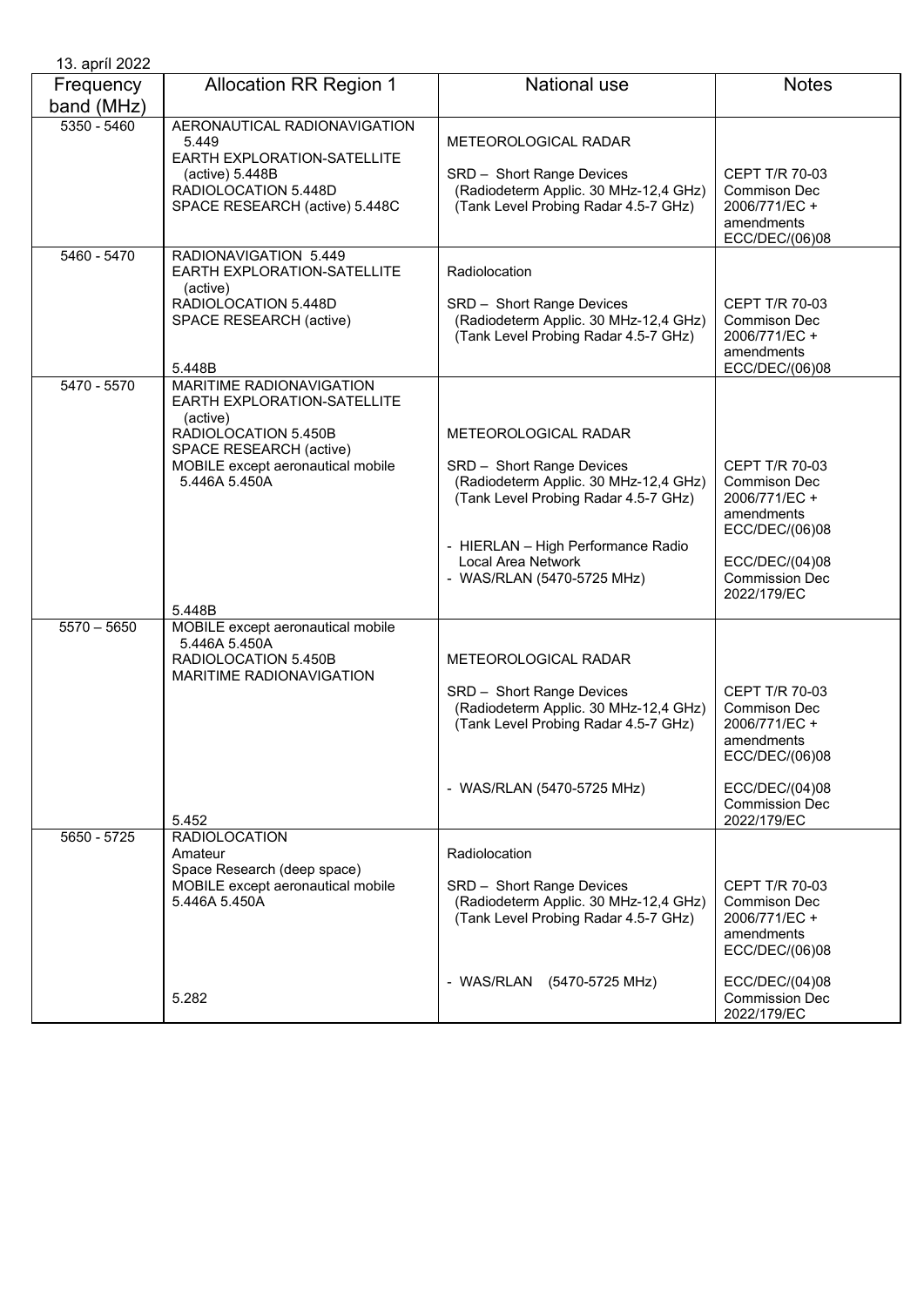| 13. apríl 2022          |                                                                                                           |                                                                                                                                                                                                                 |                                                                                                                 |
|-------------------------|-----------------------------------------------------------------------------------------------------------|-----------------------------------------------------------------------------------------------------------------------------------------------------------------------------------------------------------------|-----------------------------------------------------------------------------------------------------------------|
| Frequency<br>band (MHz) | <b>Allocation RR Region 1</b>                                                                             | National use                                                                                                                                                                                                    | <b>Notes</b>                                                                                                    |
| 5725 - 5830             | FIXED-SATELLITE (earth to space)<br><b>RADIOLOCATION</b><br>Amateur                                       | Amateur<br>SRD - Short Range Devices<br>(Non specific SRD 5725-5875 MHz)<br>(Transport & traffic telematics 5795-<br>5815 MHz)<br>(Radiodeterm Applic. 30 MHz-12,4 GHz)<br>(Tank Level Probing Radar 4.5-7 GHz) | <b>CEPT T/R 70-03</b><br>Commison Dec<br>2006/771/EC +<br>amendments<br>ECC/DEC/(06)08                          |
|                         |                                                                                                           | BFWA 5725-5795 and 5815-5875 MHz                                                                                                                                                                                | ECC/REC(06)04                                                                                                   |
|                         |                                                                                                           | ISM - Industrial, Scientific and Medical<br>applications (5725-5875 MHz)                                                                                                                                        |                                                                                                                 |
|                         | 5.150                                                                                                     |                                                                                                                                                                                                                 |                                                                                                                 |
| 5830 - 5850             | FIXED-SATELLITE (earth to space)<br><b>RADIOLOCATION</b><br>Amateur<br>Amateur-Satellite (space to earth) | Amateur<br>SRD - Short Range Devices<br>(Non specific SRD 5725-5875 MHz)<br>(Radiodeterm Applic. 30 MHz-12,4 GHz)<br>(Tank Level Probing Radar 4.5-7 GHz)                                                       | <b>CEPT T/R 70-03</b><br><b>Commison Dec</b><br>2006/771/EC +<br>amendments<br>ECC/DEC/(06)08                   |
|                         |                                                                                                           | BFWA 5725-5795 and 5815-5875 MHz                                                                                                                                                                                | ECC/REC(06)04                                                                                                   |
|                         | 5.150                                                                                                     | ISM - Industrial, Scientific and Medical<br>applications (5725-5875 MHz)                                                                                                                                        |                                                                                                                 |
| 5850 - 5925             | <b>FIXED</b><br>FIXED-SATELLITE (earth to space)<br><b>MOBILE</b>                                         | SRD - Short Range Devices<br>(Non specific SRD 5725-5875 MHz)<br>(Radiodeterm Applic. 30 MHz-12,4 GHz<br>(Tank Level Probing Radar 4.5-7 GHz)                                                                   | <b>CEPT T/R 70-03</b><br><b>Commison Dec</b><br>2006/771/EC +<br>amendments<br>ECC/DEC/(06)08                   |
|                         |                                                                                                           | BFWA 5725-5795 and 5815-5875 MHz                                                                                                                                                                                | ECC/REC(06)04                                                                                                   |
|                         |                                                                                                           | (ITS 5875-5935 MHz)                                                                                                                                                                                             | ECC/DEC/(08)01<br><b>Commission Dec</b><br>2020/1426                                                            |
|                         |                                                                                                           | (ITS 5855-5875 MHz)                                                                                                                                                                                             | ECC/REC/(08)01                                                                                                  |
|                         | 5.150                                                                                                     | ISM - Industrial, Scientific and Medical<br>applications (5725-5875 MHz)                                                                                                                                        |                                                                                                                 |
| 5925 - 6700             | <b>FIXED 5.457</b>                                                                                        | <b>FIXED</b><br>(6425-7110 MHz)                                                                                                                                                                                 | <b>ERC/REC 14-02</b>                                                                                            |
|                         | FIXED-SATELLITE (earth to space)<br>5.457A                                                                | FIXED-SATELLITE (earth to space)<br>ESV 5925-6425 MHz uplink                                                                                                                                                    | ECC/DEC/(05)09                                                                                                  |
|                         | <b>MOBILE</b>                                                                                             | SRD - Short Range Devices<br>(Tank Level Probing Radar 4.5-7 GHz)<br>(Non-specific SRD 6-8,5 GHz)<br>(Radiodeterm Applic. 30 MHz-12,4 GHz)                                                                      | <b>CEPT T/R 70-03</b><br>Commison Dec<br>2006/771/EC +<br>amendments<br>ECC/DEC/(06)08<br>ECC/DEC(11)02         |
|                         | 5.149, 5.440, 5.458                                                                                       | (ITS 5875-5935 MHz)<br>(UWB applic. onboard aircr. 6-8,5 GHz)<br>WAS/RLAN (5945-6425 MHz)                                                                                                                       | <b>Commission Dec</b><br>2020/1426<br>ECC/DEC/(12)03<br>ECC/DEC/(20)01<br><b>Commission Dec</b><br>2021/1067/EC |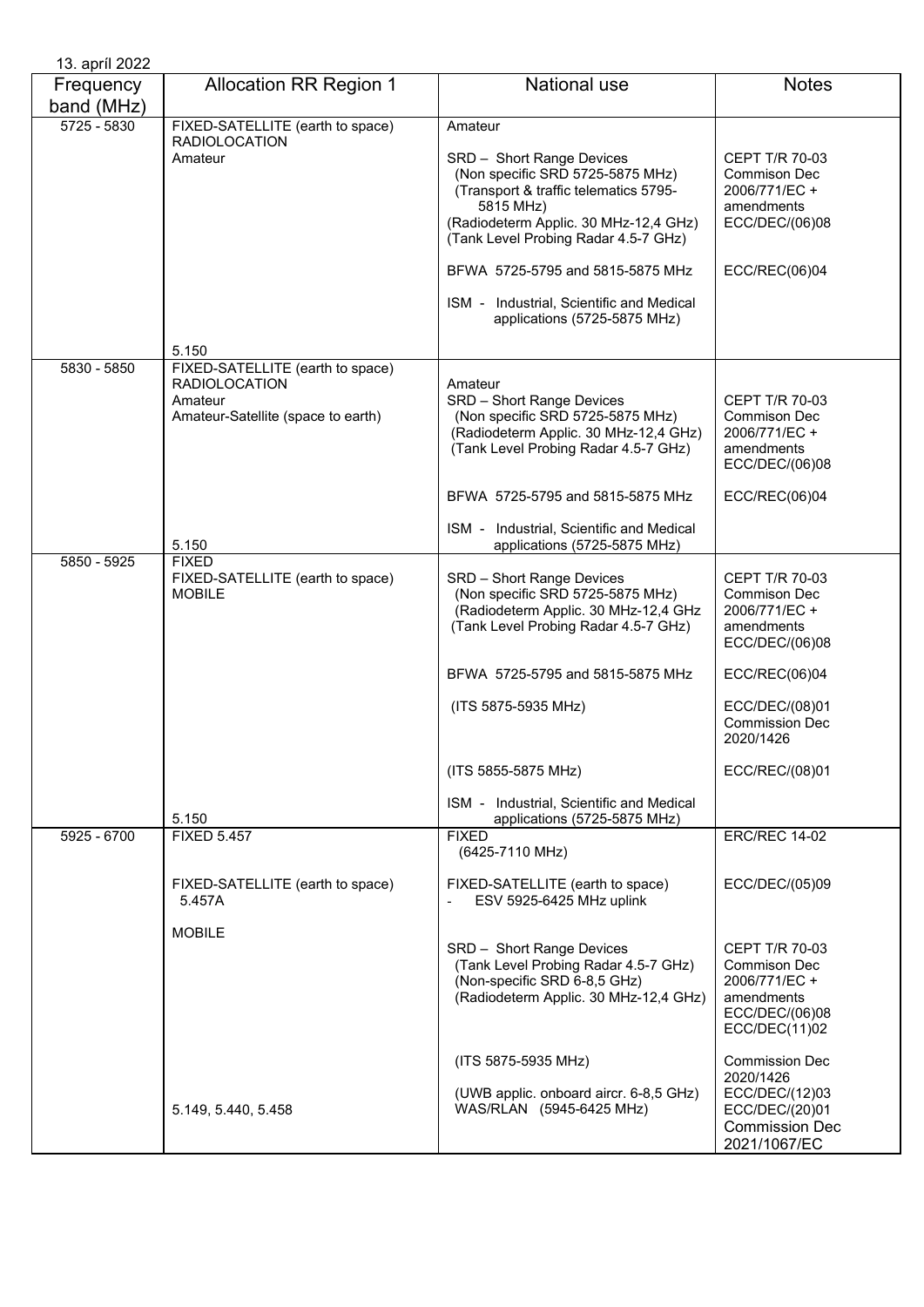| 13. apríl 2022 |                                                                            |                                                           |                                       |
|----------------|----------------------------------------------------------------------------|-----------------------------------------------------------|---------------------------------------|
| Frequency      | <b>Allocation RR Region 1</b>                                              | National use                                              | <b>Notes</b>                          |
| band (MHz)     |                                                                            |                                                           |                                       |
| 6700 - 7075    | <b>FIXED</b><br>FIXED-SATELLITE (earth to space)<br>(space to earth) 5.441 | <b>FIXED</b><br>(6425-7125 MHz)                           | <b>ERC/REC 14-02</b>                  |
|                | <b>MOBILE</b>                                                              | SRD - Short Range Devices                                 | <b>CEPT T/R 70-03</b>                 |
|                |                                                                            | (Non-specific SRD 6-8,5 GHz)                              | Commison Dec                          |
|                |                                                                            | (Radiodeterm Applic. 30 MHz-12,4 GHz)                     | 2006/771/EC +                         |
|                |                                                                            |                                                           | amendments                            |
|                |                                                                            | (Level Probing Radar 6-8.5 GHz)                           | ECC/DEC(11)02                         |
|                |                                                                            |                                                           | ECC/DEC/(06)08                        |
|                | 5.458, 5.458A, 5.458B                                                      | (UWB applic. onboard aircr 6-8,5 GHz)                     | ECC/DEC/(12)03                        |
| 7075 - 7145    | <b>FIXED</b>                                                               | <b>FIXED</b>                                              | <b>ERC/REC 14-02</b>                  |
|                | <b>MOBILE</b>                                                              | (6425-7125 MHz)                                           | ECC/REC (02)06                        |
|                |                                                                            | (7125-7750 MHz)                                           |                                       |
|                |                                                                            |                                                           |                                       |
|                |                                                                            | SRD - Short Range Devices                                 | CEPT T/R 70-03                        |
|                |                                                                            |                                                           | <b>Commison Dec</b>                   |
|                |                                                                            | (Non-specific SRD 6-8,5 GHz)                              | 2006/771/EC +                         |
|                |                                                                            | (Radiodeterm Applic. 30 MHz-12,4 GHz)                     | amendments                            |
|                |                                                                            | (Level Probing Radar 6-8.5 GHz)                           | ECC/DEC(11)02                         |
|                |                                                                            |                                                           | ECC/DEC/(06)08                        |
|                |                                                                            |                                                           |                                       |
|                | 5.458                                                                      | (UWB applic. onboard aircr. 6-8,5 GHz)                    | ECC/DEC/(12)03                        |
| $7145 - 7190$  | <b>FIXED</b>                                                               | <b>FIXED</b>                                              | <b>ERC/REC 14-02</b>                  |
|                | <b>MOBILE</b>                                                              | (7125-7750 MHz)                                           | ECC/REC (02)06                        |
|                | SPACE RESEARCH (deep space)                                                |                                                           |                                       |
|                | (Earth-to-space) 5.460                                                     |                                                           |                                       |
|                |                                                                            |                                                           |                                       |
|                |                                                                            | SRD - Short Range Devices<br>(Non-specific SRD 6-8,5 GHz) | <b>CEPT T/R 70-03</b><br>Commison Dec |
|                |                                                                            | (Radiodeterm Applic. 30 MHz-12,4 GHz)                     | 2006/771/EC +                         |
|                |                                                                            |                                                           | amendments                            |
|                | 5.458                                                                      | (Level Probing Radar 6-8.5 GHz)                           | ECC/DEC(11)02                         |
|                |                                                                            |                                                           | ECC/DEC/(06)08                        |
|                |                                                                            | (UWB applic. onboard aircr. 6-8,5 GHz)                    | ECC/DEC/(12)03                        |
| 7190 - 7235    | <b>FIXED</b>                                                               | <b>FIXED</b>                                              | <b>ERC/REC 14-02</b>                  |
|                | <b>MOBILE</b>                                                              | (7125-7750 MHz)                                           | ECC/REC (02)06                        |
|                | SPACE RESEARCH (Earth-to-space)                                            |                                                           |                                       |
|                | 5.460                                                                      |                                                           |                                       |
|                | EARTH-EXPLORATION-SATELLITE                                                |                                                           |                                       |
|                | (Earth to space) 5.460A                                                    |                                                           |                                       |
|                |                                                                            | SRD - Short Range Devices                                 | <b>CEPT T/R 70-03</b>                 |
|                |                                                                            | (Non-specific SRD 6-8,5 GHz)                              | Commison Dec                          |
|                | 5.458                                                                      | (Radiodeterm Applic. 30 MHz-12,4 GHz)                     | 2006/771/EC +<br>amendments           |
|                |                                                                            | (Level Probing Radar 6-8,5 GHz)                           | ECC/DEC(11)02                         |
|                |                                                                            |                                                           | ECC/DEC/(06)08                        |
|                |                                                                            | (UWB applic. onboard aircraft 6-8,5 GHz)                  | ECC/DEC/(12)03                        |
| 7235 - 7250    | <b>FIXED</b>                                                               | <b>FIXED</b>                                              | <b>ERC/REC 14-02</b>                  |
|                | EARTH-EXPLORATION-SATELLITE                                                | (7125-7750 MHz)                                           | ECC/REC (02)06                        |
|                | (Earth to space) 5.460A                                                    |                                                           |                                       |
|                | <b>MOBILE</b>                                                              |                                                           |                                       |
|                |                                                                            | SRD - Short Range Devices                                 | <b>CEPT T/R 70-03</b>                 |
|                |                                                                            | (Non-specific SRD 6-8,5 GHz)                              | Commison Dec                          |
|                |                                                                            | (Radiodeterm Applic. 30 MHz-12,4 GHz)                     | 2006/771/EC +                         |
|                |                                                                            |                                                           | amendments                            |
|                |                                                                            | (Level Probing Radar 6-8,5 GHz)                           | ECC/DEC(11)02                         |
|                | 5.458                                                                      | (UWB applic. onboard aircraft 6-8,5 GHz)                  | ECC/DEC/(06)08<br>ECC/DEC/(12)03      |
| 7250 - 7300    | <b>FIXED</b>                                                               | <b>FIXED</b>                                              | <b>ERC/REC 14-02</b>                  |
|                | FIXED-SATELLITE (space to Earth)                                           | (7125-7750 MHz)                                           | ECC/REC (02)06                        |
|                | <b>MOBILE</b>                                                              |                                                           |                                       |
|                |                                                                            | SRD - Short Range Devices                                 | CEPT T/R 70-03                        |
|                |                                                                            | (Non-specific SRD 6-8,5 GHz)                              | Commison Dec                          |
|                |                                                                            | (Radiodeterm Applic. 30 MHz-12,4 GHz)                     | 2006/771/EC +                         |
|                |                                                                            |                                                           | amendments                            |
|                |                                                                            | (Level Probing Radar 6-8,5 GHz)                           | ECC/DEC(11)02                         |
|                |                                                                            |                                                           | ECC/DEC/(06)08                        |
|                | 5.461                                                                      | (UWB applic. onboard aircraft 6-8,5 GHz)                  | ECC/DEC/(12)03                        |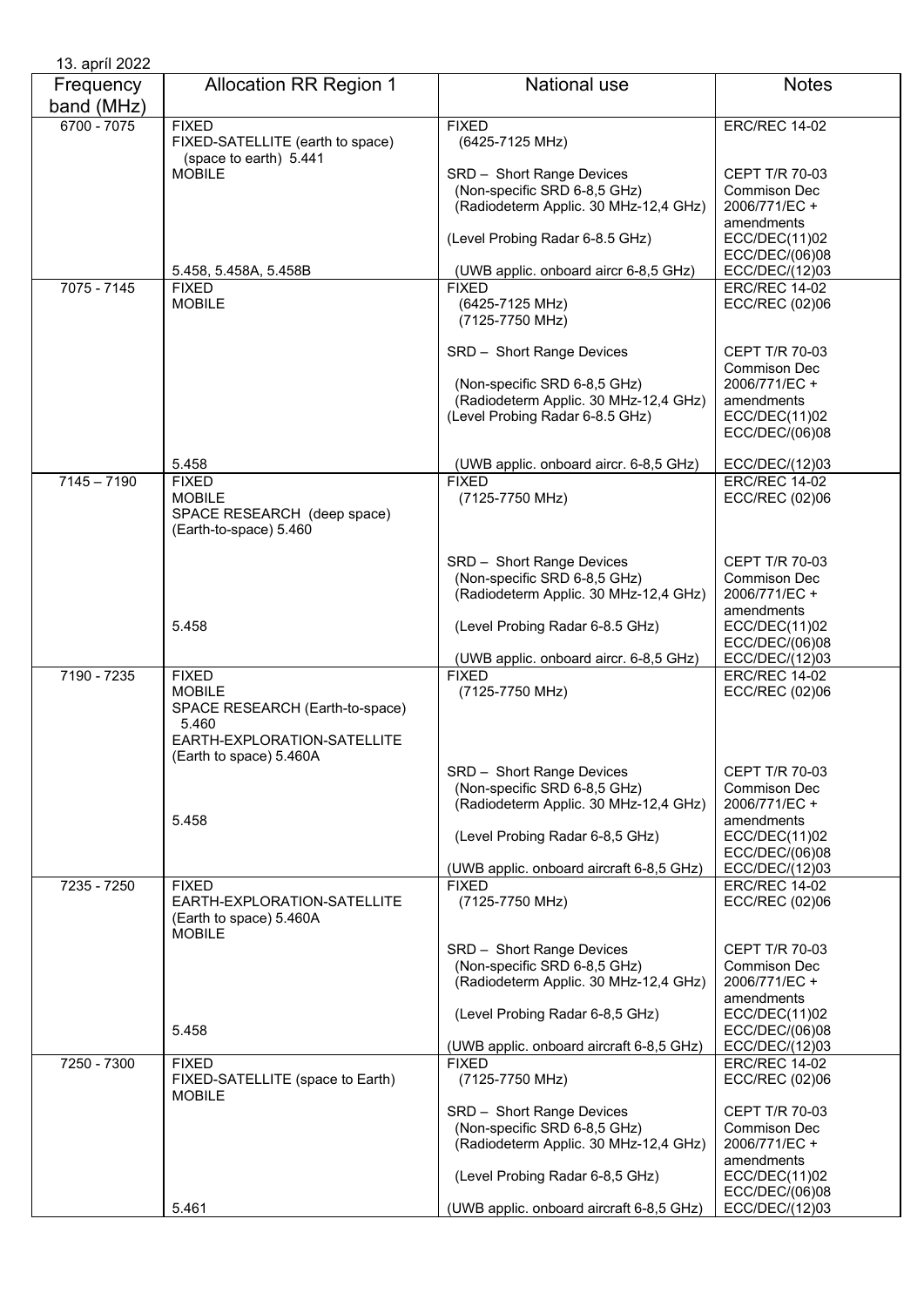| 13. apríl 2022          |                                                                                                                                                        |                                                                                                    |                                                                             |
|-------------------------|--------------------------------------------------------------------------------------------------------------------------------------------------------|----------------------------------------------------------------------------------------------------|-----------------------------------------------------------------------------|
| Frequency<br>band (MHz) | <b>Allocation RR Region 1</b>                                                                                                                          | <b>National use</b>                                                                                | <b>Notes</b>                                                                |
| 7300 - 7375             | <b>FIXED</b><br>FIXED-SATELLITE (space to earth)<br>MOBILE except aeronautical mobile<br>MARITIME MOBILE-SATELLITE (space<br>to Earth)                 | <b>FIXED</b><br>(7125-7750 MHz)<br>FIXED-SATELLITE (space to earth)                                | <b>ERC/REC 14-02</b><br>ECC/REC (02)06                                      |
|                         |                                                                                                                                                        | SRD - Short Range Devices<br>(Non-specific SRD 6-8,5 GHz)<br>(Radiodeterm Applic. 30 MHz-12,4 GHz) | <b>CEPT T/R 70-03</b><br>Commison Dec<br>2006/771/EC +<br>amendments        |
|                         | 5.461                                                                                                                                                  | (Level Probing Radar 6-8,5 GHz)                                                                    | ECC/DEC(11)02<br>ECC/DEC/(06)08                                             |
|                         |                                                                                                                                                        | (UWB applic. onboard aircraft 6-8,5 GHz)                                                           | ECC/DEC/(12)03                                                              |
| $7375 - 7450$           | <b>FIXED</b><br>FIXED-SATELLITE (space to earth)<br>MOBILE except aeronautical mobile<br>MARITIME MOBILE-SATELLITE (space<br>to Earth) 5.461AA 5.461AB | <b>FIXED</b><br>(7125-7750 MHz)<br>FIXED-SATELLITE (space to earth)                                | <b>ERC/REC 14-02</b><br>ECC/REC (02)06                                      |
|                         |                                                                                                                                                        | SRD - Short Range Devices<br>(Non-specific SRD 6-8,5 GHz)<br>(Radiodeterm Applic. 30 MHz-12,4 GHz) | <b>CEPT T/R 70-03</b><br><b>Commison Dec</b><br>2006/771/EC +<br>amendments |
|                         |                                                                                                                                                        | (Level Probing Radar 6-8,5 GHz)                                                                    | ECC/DEC(11)02<br>ECC/DEC/(06)08                                             |
|                         |                                                                                                                                                        | (UWB applic. onboard aircraft 6-8,5 GHz)<br><b>FIXED</b>                                           | ECC/DEC/(12)03<br><b>ERC/REC 14-02</b>                                      |
| 7450 - 7550             | <b>FIXED</b><br>FIXED-SATELLITE (space to earth)<br>METEOROLOGICAL-SATELLITE (space                                                                    | (7125-7750 MHz)                                                                                    | ECC/REC (02)06                                                              |
|                         | to earth)<br>MOBILE except aeronautical mobile<br>MARITIME MOBILE-SATELLITE (space<br>to Earth) 5.461AA 5.461AB                                        |                                                                                                    |                                                                             |
|                         |                                                                                                                                                        | SRD - Short Range Devices<br>(Non-specific SRD 6-8,5 GHz)<br>(Radiodeterm Applic. 30 MHz-12,4 GHz) | <b>CEPT T/R 70-03</b><br>Commison Dec<br>2006/771/EC +<br>amendments        |
|                         | 5.461A                                                                                                                                                 | (Level Probing Radar 6-8,5 GHz)<br>(UWB applic. onboard aircraft 6-8,5 GHz)                        | ECC/DEC(11)02<br>ECC/DEC/(06)08<br>ECC/DEC/(12)03                           |
| 7550 - 7750             | <b>FIXED</b>                                                                                                                                           | <b>FIXED</b>                                                                                       | <b>ERC/REC 14-02</b>                                                        |
|                         | FIXED-SATELLITE (space to earth)<br>MOBILE except aeronautical mobile<br>MARITIME MOBILE-SATELLITE (space<br>to Earth) 5.461AA 5.461AB                 | (7125-7750 MHz)                                                                                    | ECC/REC (02)06                                                              |
|                         |                                                                                                                                                        | SRD - Short Range Devices                                                                          | CEPT T/R 70-03                                                              |
|                         |                                                                                                                                                        | (Non-specific SRD 6-8,5 GHz)                                                                       | Commison Dec                                                                |
|                         |                                                                                                                                                        | (Radiodeterm Applic. 30 MHz-12,4 GHz)                                                              | 2006/771/EC +                                                               |
|                         |                                                                                                                                                        | (Level Probing Radar 6-8,5 GHz)                                                                    | amendments<br>ECC/DEC(11)02<br>ECC/DEC/(06)08                               |
|                         |                                                                                                                                                        | (UWB applic. onboard aircraft 6-8,5 GHz)                                                           | ECC/DEC/(12)03                                                              |
| 7750 - 7900             | <b>FIXED</b><br>METEOROLOGICAL-SATELLITE (space<br>to earth) $5.461B$<br>MOBILE except aeronautical mobile                                             | <b>FIXED</b>                                                                                       | Rec. ITU-R F 386-3                                                          |
|                         |                                                                                                                                                        | SRD - Short Range Devices<br>(Non-specific SRD 6-8,5 GHz)<br>(Radiodeterm Applic. 30 MHz-12,4 GHz) | <b>CEPT T/R 70-03</b><br>Commison Dec<br>2006/771/EC +<br>amendments        |
|                         |                                                                                                                                                        | (Level Probing Radar 6-8,5 GHz)                                                                    | ECC/DEC(11)02<br>ECC/DEC/(06)08                                             |
|                         |                                                                                                                                                        | (UWB applic. onboard aircraft 6-8,5 GHz)                                                           | ECC/DEC/(12)03                                                              |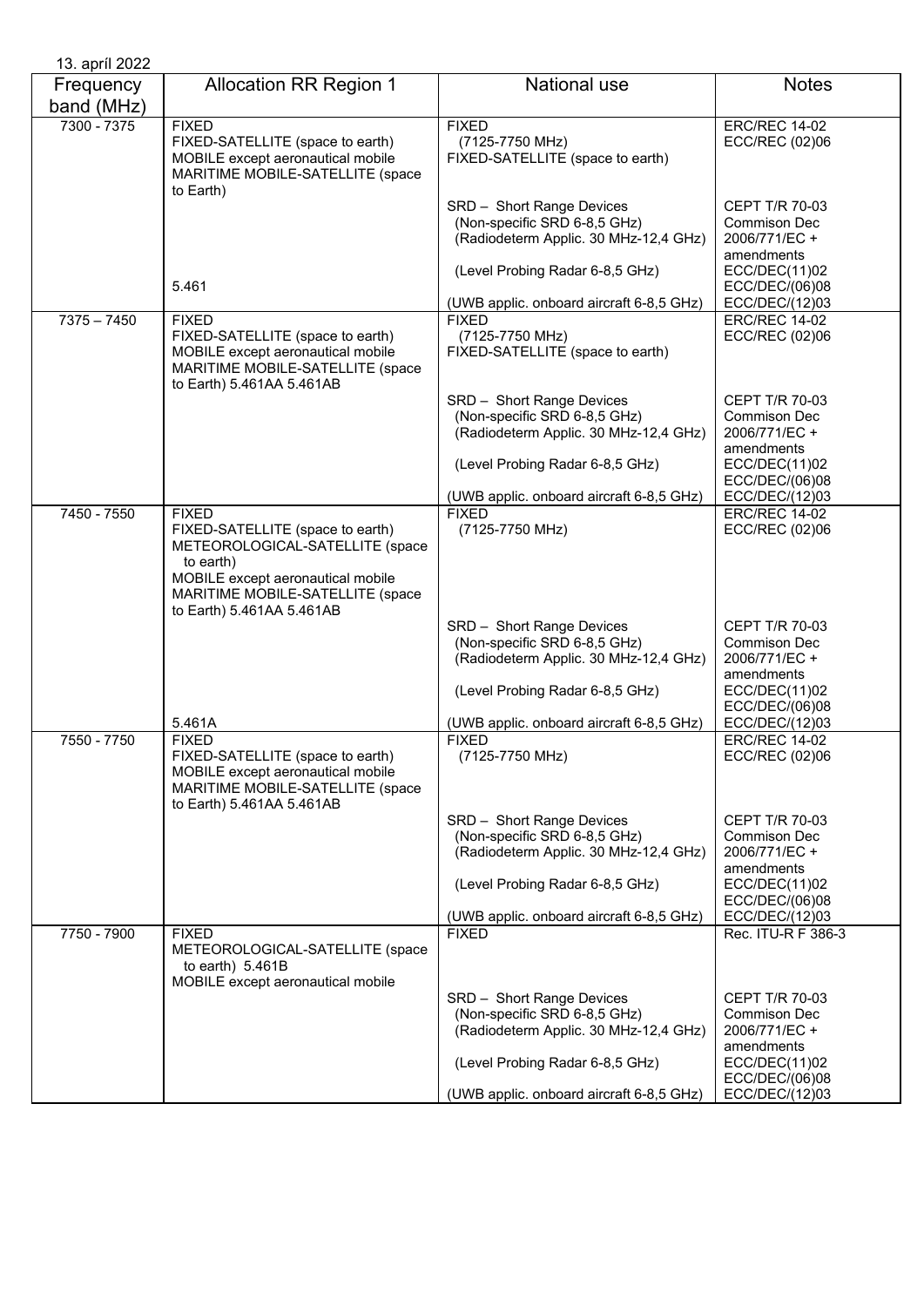| 13. apríl 2022          |                                                                                                                            |                                                                                                                                                                                   |                                                                                                  |
|-------------------------|----------------------------------------------------------------------------------------------------------------------------|-----------------------------------------------------------------------------------------------------------------------------------------------------------------------------------|--------------------------------------------------------------------------------------------------|
| Frequency<br>band (MHz) | <b>Allocation RR Region 1</b>                                                                                              | <b>National use</b>                                                                                                                                                               | <b>Notes</b>                                                                                     |
| 7900 - 8025             | <b>FIXED</b><br>FIXED-SATELLITE (earth to space)<br><b>MOBILE</b>                                                          | <b>FIXED</b><br>FIXED-SATELLITE (earth to space)                                                                                                                                  | Rec. ITU-R F 386-3                                                                               |
|                         |                                                                                                                            | SRD - Short Range Devices<br>(Non-specific SRD 6-8,5 GHz)<br>(Radiodeterm Applic. 30 MHz-12,4 GHz)                                                                                | CEPT T/R 70-03<br>Commison Dec<br>2006/771/EC +<br>amendments                                    |
|                         |                                                                                                                            | (Level Probing Radar 6-8,5 GHz)                                                                                                                                                   | ECC/DEC(11)02<br>ECC/DEC/(06)08                                                                  |
|                         | 5.461                                                                                                                      | (UWB applic. onboard aircraft 6-8,5 GHz)                                                                                                                                          | ECC/DEC/(12)03                                                                                   |
| $8025 - 8175$           | <b>FIXED</b><br>FIXED-SATELLITE (earth to space)<br><b>MOBILE 5.463</b><br>EARTH EXPLORATION-SATELLITE<br>(space to earth) | <b>FIXED</b><br>FIXED-SATELLITE (earth to space)<br>EARTH EXPLORATION-SATELLITE<br>(space to earth)<br>FIXED-SATELLITE (earth to space)                                           | Rec. ITU-R F 386-3                                                                               |
|                         |                                                                                                                            | SRD - Short Range Devices<br>(Non-specific SRD 6-8,5 GHz)<br>(Radiodeterm Applic. 30 MHz-12,4 GHz)<br>(Level Probing Radar 6-8,5 GHz)                                             | CEPT T/R 70-03<br>Commison Dec<br>2006/771/EC +<br>amendments<br>ECC/DEC(11)02<br>ECC/DEC/(06)08 |
|                         | 5.462A                                                                                                                     | (UWB applic. onboard aircraft 6-8,5 GHz)                                                                                                                                          | ECC/DEC/(12)03                                                                                   |
| 8175 - 8215             | <b>FIXED</b><br>FIXED-SATELLITE (earth to space)<br><b>MOBILE 5.463</b><br>EARTH EXPLORATION-SATELLITE                     | <b>FIXED</b><br>EARTH EXPLORATION-SATELLITE<br>(space to earth)<br>FIXED-SATELLITE (earth to space)                                                                               | Rec. ITU-R F 386-3                                                                               |
|                         | (space to earth)<br>METEOROLOGICAL-SATELLITE (earth<br>to space)                                                           | SRD - Short Range Devices<br>(Non-specific SRD 6-8,5 GHz)<br>(Radiodeterm Applic. 30 MHz-12,4 GHz)<br>(Level Probing Radar 6-8,5 GHz)                                             | <b>CEPT T/R 70-03</b><br>Commison Dec<br>2006/771/EC +<br>amendments<br>ECC/DEC(11)02            |
|                         | 5.462A                                                                                                                     | (UWB applic. onboard aircraft 6-8,5 GHz)                                                                                                                                          | ECC/DEC/(06)08<br>ECC/DEC/(12)03                                                                 |
| $8215 - 8400$           | <b>FIXED</b><br>FIXED-SATELLITE (earth to space)<br>MOBILE 5.463<br>EARTH EXPLORATION-SATELLITE<br>(space to earth)        | <b>FIXED</b><br>EARTH EXPLORATION-SATELLITE<br>(space to earth)<br>FIXED-SATELLITE (earth to space)                                                                               | Rec. ITU-R F 386-3                                                                               |
|                         |                                                                                                                            | SRD - Short Range Devices<br>(Non-specific SRD 6-8,5 GHz)<br>(Radiodeterm Applic. 30 MHz-12,4 GHz)<br>(Level Probing Radar 6-8,5 GHz)                                             | CEPT T/R 70-03<br>Commison Dec<br>2006/771/EC +<br>amendments<br>ECC/DEC(11)02                   |
|                         | 5.462A                                                                                                                     | (UWB applic. onboard aircraft 6-8,5 GHz)                                                                                                                                          | ECC/DEC/(06)08<br>ECC/DEC/(12)03                                                                 |
| 8400 - 8500             | <b>FIXED</b><br>MOBILE except aeronautical mobile                                                                          | <b>FIXED</b>                                                                                                                                                                      | Rec. ITU-R F 386-3<br><b>CEPT T/R 70-03</b>                                                      |
|                         | SPACE RESEARCH (space to earth)<br>5.465                                                                                   | SRD - Short Range Devices<br>(Non-specific SRD 6-8,5 GHz)<br>(Radiodeterm Applic. 30 MHz-12,4 GHz)<br>(Level Probing Radar 6-8,5 GHz)<br>(UWB applic. onboard aircraft 6-8,5 GHz) | Commison Dec<br>2006/771/EC +<br>amendments<br>ECC/DEC(11)02<br>ECC/DEC/(06)08<br>ECC/DEC/(12)03 |
| $8500 - 8550$           | <b>RADIOLOCATION</b>                                                                                                       | <b>RADIOLOCATION</b>                                                                                                                                                              |                                                                                                  |
|                         |                                                                                                                            | SRD - Short Range Devices<br>(Tank Level Prob Radar 8.5-10.6 GHz)<br>(Radiodeterm Applic. 30 MHz-12,4 GHz)                                                                        | CEPT T/R 70-03<br>Commison Dec<br>2006/771/EC +<br>amendments<br>ECC/DEC/(06)08                  |
| 8550 - 8650             | EARTH EXPLORATION-SATELLITE<br>(active)<br><b>RADIOLOCATION</b><br>SPACE RESEARCH (active)                                 | SRD - Tank Level Probing Radar<br>$(8.5 - 10.6$ GHz)<br>(Radiodeterm Applic. 30 MHz-12,4 GHz)                                                                                     | CEPT T/R 70-03<br>Commison Dec<br>2006/771/EC +<br>amendments<br>ECC/DEC/(06)08                  |
|                         | 5.469A                                                                                                                     |                                                                                                                                                                                   |                                                                                                  |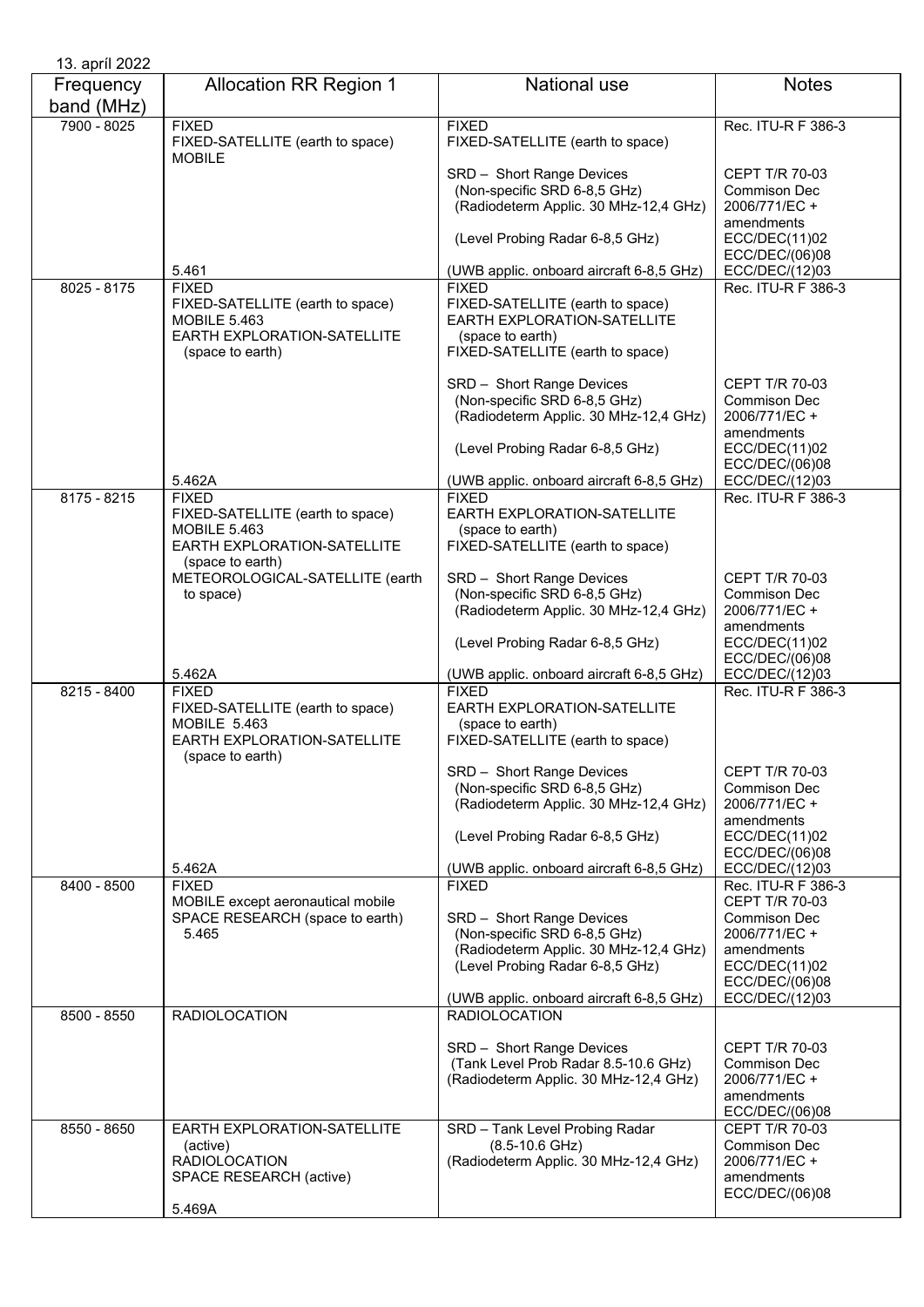| 13. apríl 2022          |                                                                                              |                                                                                                                                                  |                                                                                               |
|-------------------------|----------------------------------------------------------------------------------------------|--------------------------------------------------------------------------------------------------------------------------------------------------|-----------------------------------------------------------------------------------------------|
| Frequency<br>band (MHz) | <b>Allocation RR Region 1</b>                                                                | <b>National use</b>                                                                                                                              | <b>Notes</b>                                                                                  |
| 8650 - 8750             | <b>RADIOLOCATION</b>                                                                         | <b>RADIOLOCATION</b><br>SRD - Short Range Devices<br>(Tank Level Prob Radar 8.5-10.6 GHz)<br>(Radiodeterm Applic. 30 MHz-12,4 GHz)               | <b>CEPT T/R 70-03</b><br><b>Commison Dec</b><br>2006/771/EC +<br>amendments<br>ECC/DEC/(06)08 |
| 8750 - 8850             | <b>RADIOLOCATION</b><br>AERONAUTICAL RADIONAVIGATION<br>5.470                                | <b>RADIOLOCATION</b><br>AERONAUTICAL RADIONAVIGATION                                                                                             |                                                                                               |
|                         |                                                                                              | SRD - Short Range Devices<br>(Tank Level Prob Radar 8.5-10.6 GHz)<br>(Radiodeterm Applic. 30 MHz-12,4 GHz)                                       | <b>CEPT T/R 70-03</b><br>Commison Dec<br>2006/771/EC +<br>amendments<br>ECC/DEC/(06)08        |
| 8850 - 9000             | <b>RADIOLOCATION</b><br>MARITIME RADIONAVIGATION 5.472                                       | <b>RADIOLOCATION</b><br>MARITIME RADIONAVIGATION S5.472                                                                                          | Radar                                                                                         |
|                         |                                                                                              | SRD - Short Range Devices<br>(Tank Level Prob Radar 8.5-10.6 GHz)<br>(Radiodeterm Applic. 30 MHz-12,4 GHz)                                       | <b>CEPT T/R 70-03</b><br><b>Commison Dec</b><br>2006/771/EC +<br>amendments<br>ECC/DEC/(06)08 |
| $9000 - 9200$           | AERONAUTICAL RADIONAVIGATION<br>5.337                                                        | AERONAUTICAL RADIONAVIGATION                                                                                                                     |                                                                                               |
|                         | <b>RADIOLOCATION</b>                                                                         | <b>RADIOLOCATION</b>                                                                                                                             |                                                                                               |
|                         | 5.473A                                                                                       | SRD - Short Range Devices<br>(Tank Level Prob Radar 8.5-10.6 GHz)<br>(Radiodeterm Applic. 30 MHz-12,4 GHz)                                       | <b>CEPT T/R 70-03</b><br><b>Commison Dec</b><br>2006/771/EC +<br>amendments<br>ECC/DEC/(06)08 |
| 9200 - 9300             | MARITIME RADIONAVIGATION 5.472<br><b>RADIOLOCATION</b>                                       | <b>MARITIME RADIONAVIGATION</b><br><b>RADIOLOCATION</b>                                                                                          | Radar                                                                                         |
|                         | EARTH EXPLORATION-SATELLITE<br>(active) 5.474A 5.474B 5.474C<br>5.474 5.474D                 | SRD - Short Range Devices<br>(Tank Level Prob Radar 8.5-10.6 GHz)<br>(Radiodeterm Applic. 30 MHz-12,4 GHz)<br>(Movement detection 9,2-9,975 GHz) | <b>CEPT T/R 70-03</b><br>Commison Dec<br>2006/771/EC +<br>amendments<br>ECC/DEC/(06)08        |
| 9300 - 9500             | <b>RADIONAVIGATION</b>                                                                       | <b>RADIONAVIGATION</b>                                                                                                                           | Radar                                                                                         |
|                         | <b>RADIOLOCATION</b><br>EARTH EXPLORATION-SATELLITE                                          | <b>RADIOLOCATION</b>                                                                                                                             |                                                                                               |
|                         | (active)<br>SPACE RESEARCH (active)<br>5.427, 5.474, 5.475, 5.475A, 5.475B,<br>5.476A        | SRD - Short Range Devices<br>(Tank Level Prob Radar 8.5-10.6 GHz)<br>(Radiodeterm Applic. 30 MHz-12,4 GHz)<br>(Movement detection 9,2-9,975 GHz) | <b>CEPT T/R 70-03</b><br>Commison Dec<br>2006/771/EC +<br>amendments<br>ECC/DEC/(06)08        |
| 9500 - 9800             | <b>RADIONAVIGATION</b><br>SPACE RESEARCH (active)<br>EARTH EXPLORATION-SATELLITE<br>(active) | <b>RADIONAVIGATION</b>                                                                                                                           |                                                                                               |
|                         | <b>RADIOLOCATION</b>                                                                         | <b>RADIOLOCATION</b>                                                                                                                             |                                                                                               |
|                         | 5.476A                                                                                       | SRD - Short Range Devices<br>(Tank Level Prob Radar 8.5-10.6 GHz)<br>(Radiodeterm Applic. 30 MHz-12,4 GHz)<br>(Movement detection 9,2-9,975 GHz) | <b>CEPT T/R 70-03</b><br>Commison Dec<br>2006/771/EC +<br>amendments<br>ECC/DEC/(06)08        |
| 9800 - 9900             | <b>RADIOLOCATION</b><br>Earth exploration-satellite (active)                                 | <b>RADIOLOCATION</b>                                                                                                                             |                                                                                               |
|                         | Fixed<br>Space research (active)<br>5.478A 5.478B                                            | SRD - Short Range Devices<br>(Tank Level Prob Radar 8.5-10.6 GHz)<br>(Radiodeterm Applic. 30 MHz-12,4 GHz)<br>(Movement detection 9,2-9,975 GHz) | <b>CEPT T/R 70-03</b><br>Commison Dec<br>2006/771/EC +<br>amendments<br>ECC/DEC/(06)08        |
|                         |                                                                                              |                                                                                                                                                  |                                                                                               |